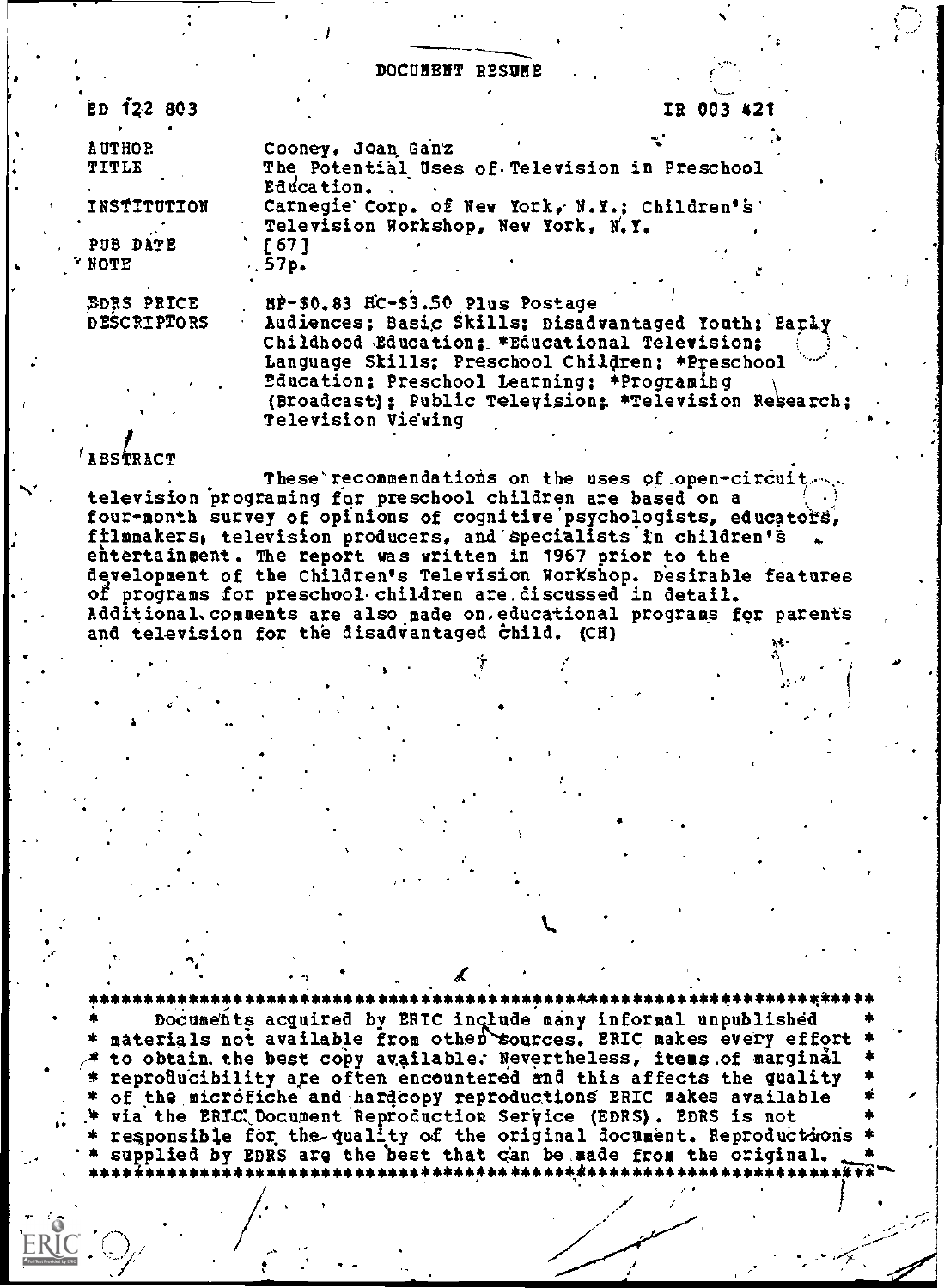A report Carnegie Corporation to of New York  $-$ .

ED122803

63 421

ERI

SCOPE OF INTEREST NOTICE The ERIC Facility has assigned  $\overline{10}$ R In our judgement, this document<br>is also of interest to the clearing-<br>houses noted to the right, Index-<br>ing should reflect their special<br>points of view,

Î.

US OEPARTMENT OF HEALTH.<br>EDUCATION & WELFARE<br>NATIONAL INSTITUTE OF<br>EDUCATION

THE POTENTIAL USES

 $OF$ </u>

TELEVISION

 $\underline{\mathbf{m}}$ .

PRESCHOOL EDUCATION

by

Joan Ganz Cooney

EULEATION<br>
THIS DOCUMENT HAS BEEN REPRO<br>
DUCED EXACTLY AS RECEIVED FROM<br>
THE PERSON DR ORGANIZATION ORIGINATING 17 POINTS OF VIEW OR OPINIONS<br>
SENT OF FICIAL NATIONAL INSTITUTE OF<br>
EOUCATION POSITION OR POLICY<br>
EOUCATION P

 $2<sub>z</sub>$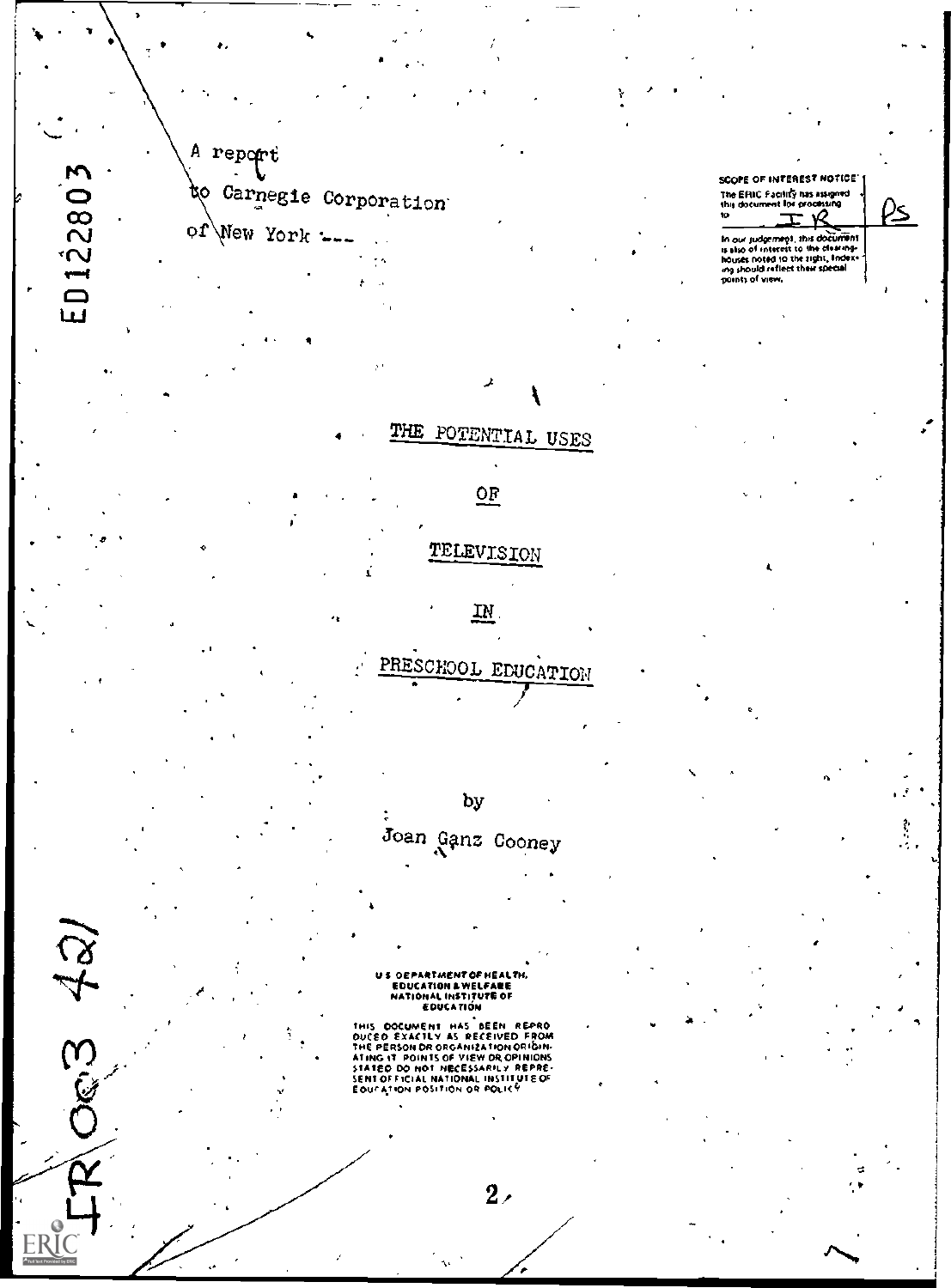## **CONTENTS**

 $\overline{\phantom{a}}$ 

| <b>UNTRODUCTION</b> |  |                                                                            |      |
|---------------------|--|----------------------------------------------------------------------------|------|
| SECTION I           |  | The Preschooler and Preschool<br>Education                                 | Page |
|                     |  |                                                                            |      |
| SECTION II          |  | Television and the Preschool Child                                         | 8.   |
| SECTION III         |  | What Leading Educators Think About<br>A Television Series for Preschoolers | 14.  |
| SECTION IV          |  | Recommendations for a Television<br>Series                                 | 20   |
| SECTION V           |  | Television for Parents'                                                    | 41   |
| SECTION VI          |  | Television and the Disadvantaged<br>Child                                  |      |
| SEGTION VII         |  | Kits and Books                                                             | 49   |
|                     |  |                                                                            |      |

 $\frac{1}{2}$ 51

**ADDENDUM** 

ø

ERIC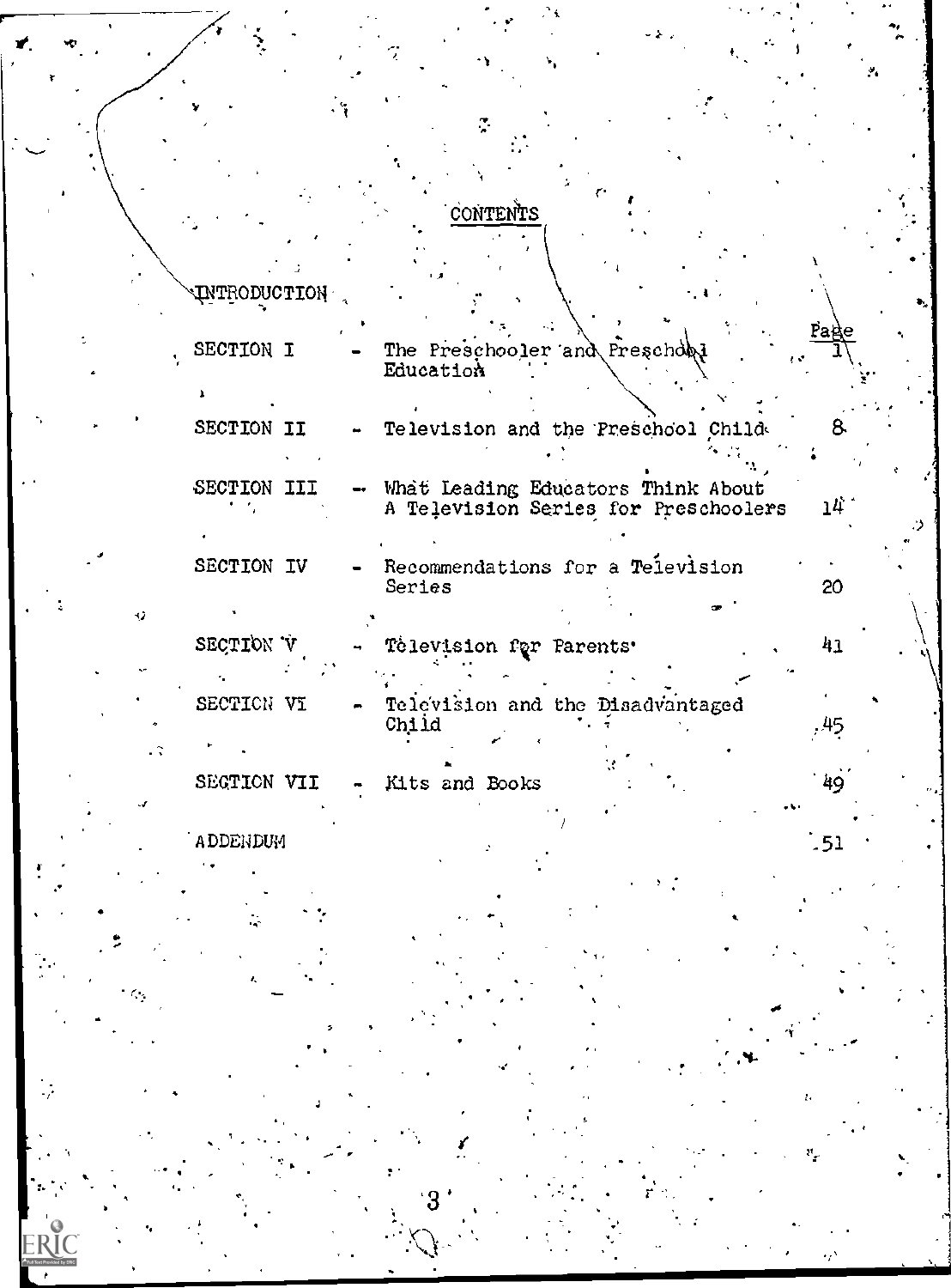About the Author

A former public affairs producer at Channel 13, Mrs. Cooney is now a television consultant to Carnegie Corporation.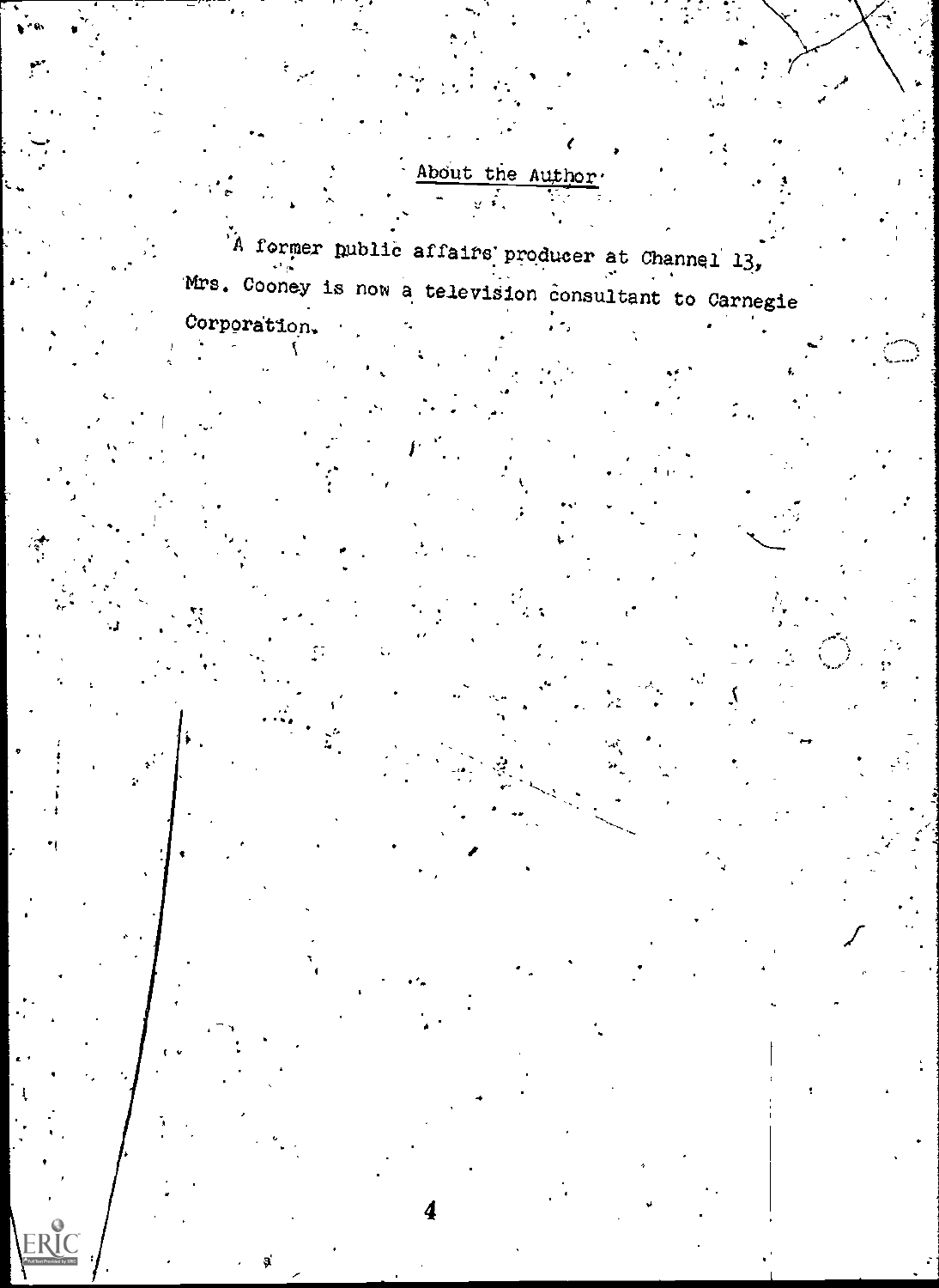### INTRODUCTION

The following is a report of recommendations as to possible uses of open-circuit television to stimulate the intellectual and cultural growth in children of preschool age. The report is based on a four-month survey of opinions of leading. cognitive psychologists and educators in the field of preschool<sup>f</sup>education, as well as of television producers, film makers and other specialists in the field of children's entertainment. It draws also from extensive research into old and new visual material that could be used or adapted for use on television.

**FRIC**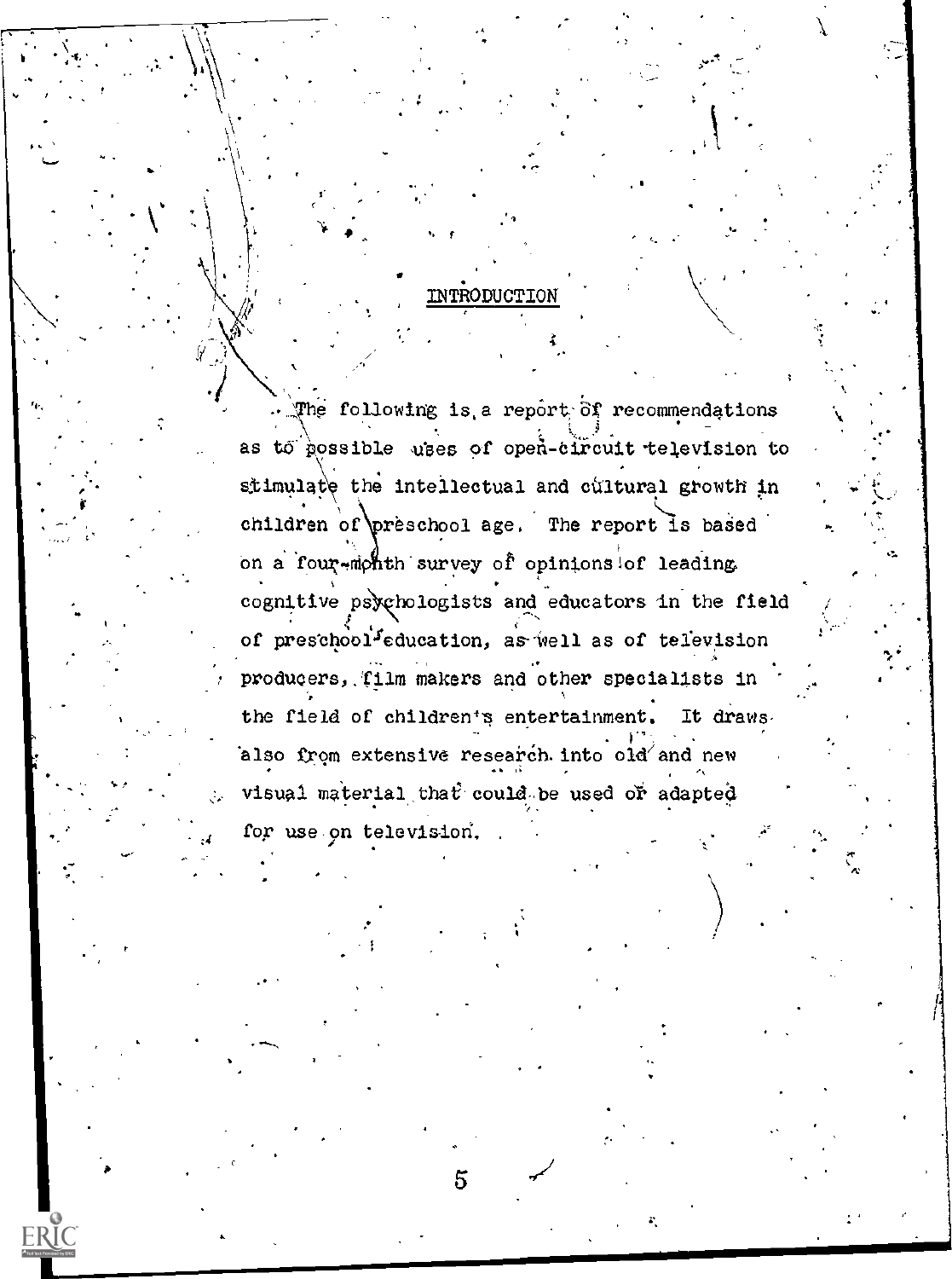SECTION I - The Preschooler and Preschool Education

The number of three, four and five-year-old children ... in the United States has been estimated at around 12 million. In the past few years, this population, once the most neglected, educationally speaking, has marched to the center of the stage. The reasons for this new interest among educators in preschool education are several. The most urgent and best known to the general public centers around the academic achievement gap between disadvantaged and middle class children that manifests itself during the early school years and increases dramatically in the higher grades. The conviction that disadvantaged children are inadquately stimulated and motivated during the preschool years and the belief that the right kind of early intervention can provide adequate compensation have done much to create the present, ferment in cognitive development research and preschool education.

The national awakening to the need for more and better education up and down the line is also a factor in the  $\overline{\mathbb{R}}$ current interest in the years before school. Project Head Start, a massive federal program designed to help disadvantaged preschool children, was only in its second year, when the Educational Policies Commission of the National Education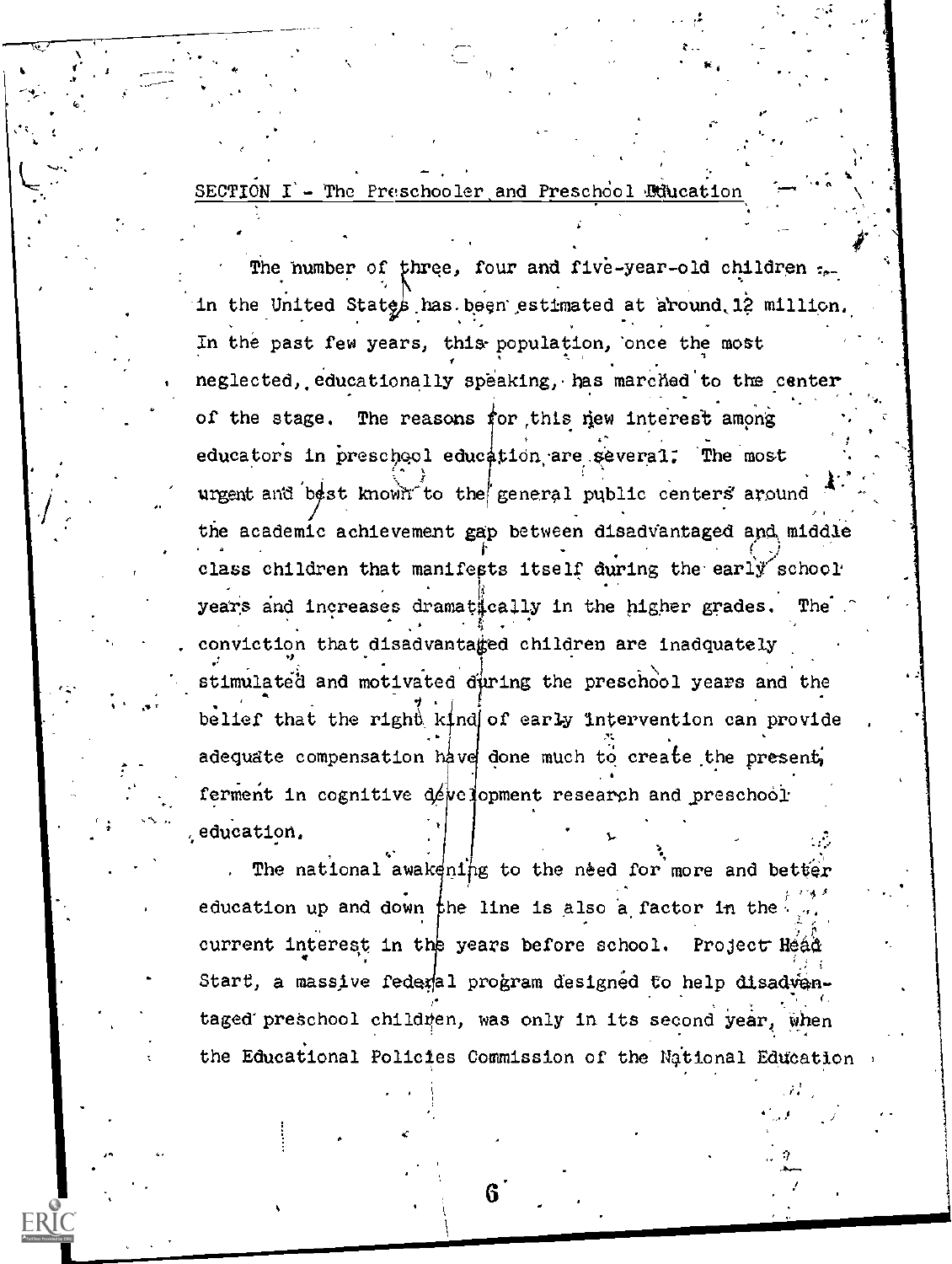Association proposed that "all ohildren should have they opportunity to go to school at public expense beginning at. the age of four."

Substance aside for the moment, the physical statistics alone suggest the proposal will encounter staggering obstacles. Nearly half the nation's school districts do not. now have kindergartens (though about 71% of the country's five year olds are in either nursery school, kindergarten or first grade.) If the NEA's recommendation went into effect tomorrow, about 5,000,000 more four and five year olds would be added to school rolls. If it is remembered that most big urban school systems already rely heavily on part-time teachers and that colleges are just beginning to set up large scale preschool teacher.training programs, the dimensions  $\overline{or}$  the problem of educating all four and five year olds in classrooms begin to emerge. We must add to these statistics the estimated cost of \$2.75 billion a year to handle the extra children ---- an estimated cost that does net take into consideration the building of new classrooms.

All of this suggests that most four year olds and many five year olds will not be admitted to our public schools in the foreseeable future, and in the opinion of many qualified observers, most will not receive the optimal intellectual stimulation in the home to fully challenge and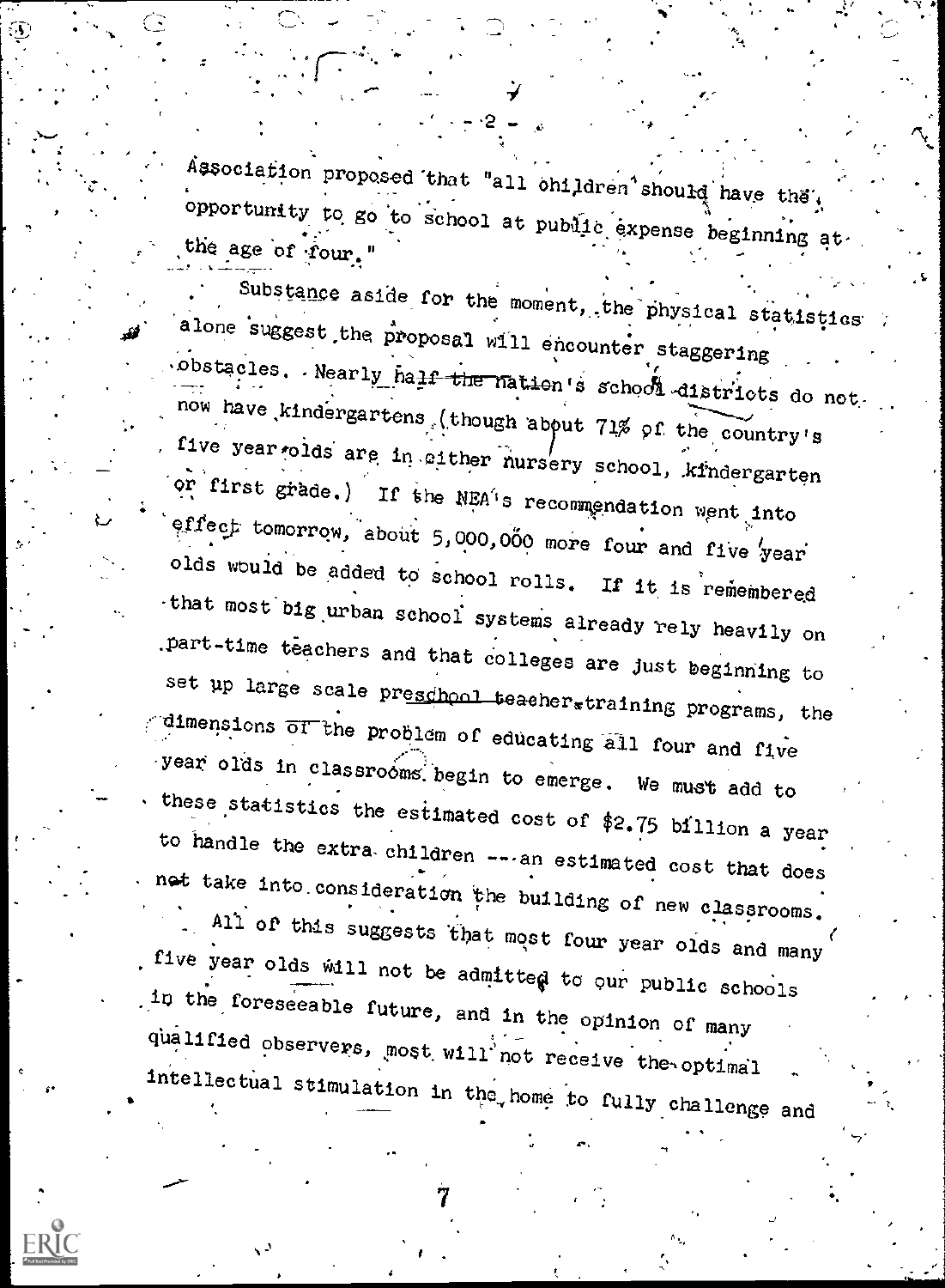$\frac{1}{2}$ ,  $\frac{1}{2}$ ,  $\frac{1}{2}$ ,  $\frac{1}{2}$ ,  $\frac{1}{2}$ ,  $\frac{1}{2}$ ,  $\frac{1}{2}$ ,  $\frac{1}{2}$ ,  $\frac{1}{2}$ ,  $\frac{1}{2}$ ,  $\frac{1}{2}$ ,  $\frac{1}{2}$ ,  $\frac{1}{2}$ ,  $\frac{1}{2}$ ,  $\frac{1}{2}$ ,  $\frac{1}{2}$ ,  $\frac{1}{2}$ ,  $\frac{1}{2}$ ,  $\frac{1}{2}$ ,  $\frac{1}{2}$ ,

te

v str

 $\ddot{\phantom{1}}$ 

e inge

train their rapidly developing intelligence.<br>" . Admittedly, the need of\ most. middle class children for more early stimulation is by no means as acute as that of most disadvantaged children, but we nonetheless may have drawn the lines too sharply between the two groups. Most, cognitive psychologists agree that the experiences of the  $\cdot$ , first six years are critically important. As the great Swiss psychologist, Jean Piaget, has said, "the more a child has seen and heard, the more he wants to see and hear." Researcher Benjamin Bloom finds that a very favorable environment in the first four years can affect intelligence by about 2.5 I.Q. points a year, whereas from eight to seventeen, it will affect intelligence by only 0.4 points, a year. Clearly, the "implications apply to all children. Many observers question whether the average middle class home or even the average nursery school and kindergarten provide the best atmosphere for emotional, physical and Intellectual growth.

 $\bullet$  and  $\bullet$  .

Basic research into how children learn and what exactly they should be taught in the early years is inconclusive.  $Traditionality,$  educators of preschool children have stressed  $\left| \right|$ free play, singing, games, Stories, conversational exchange, etc. Self selection of most activities is considered a sacred precept -- the child incidentally learning all that

 $\blacktriangledown$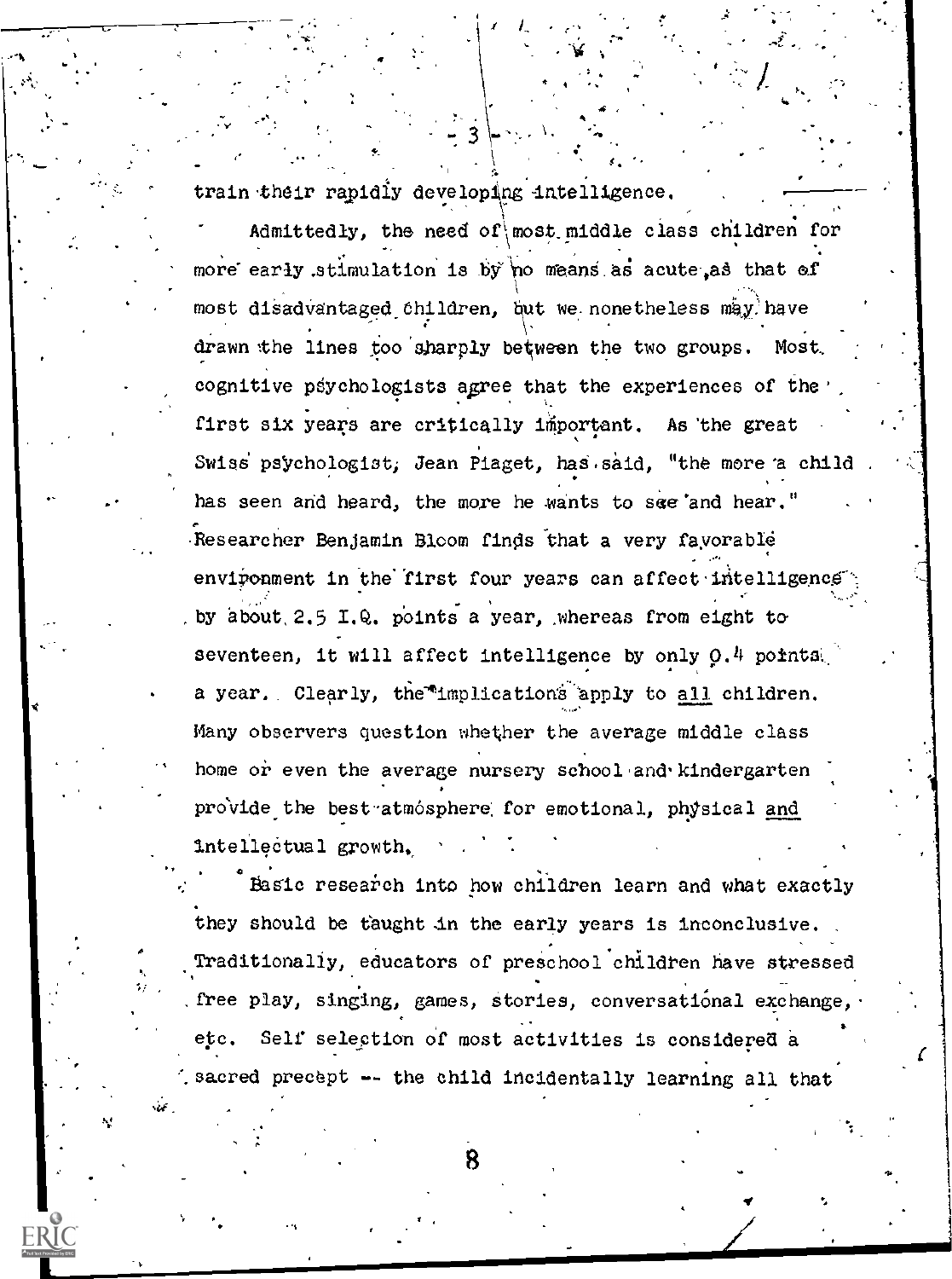is intellectually appropriate to his age and stage. Great  $\sim$ emphasis is placed on emotional and social adjustment.

There has, of course, been growing opposition to this . r traditional approach. Carl Bereiter of the University of  $\mathcal{C}$ Illinois advocates what might he called a direct frontal . assault on the preschooler's intellectual development. He has been successfully teaching four-year-old disadvantaged  $\cdot$ children to read and do arithmetic with no apparent harmfuleffects on the children. Some private schoole for preschool thildren have been stressing academic and intellectual development for a number of years. The Montessori techniques that emphasize self-correcting sensory-motor tasks, as a ti s means to intellectual development, are increasingly being employed in nurscry schools. Although reliable data from . these sources on the efficacy of any given approach is. scarce, academic researchers have\_provided us.with enough information to suggest that traditional workers in the field may have been laboring under several misconceptions,

Nearly everyone would agree with them that the best 'basis and preparation for intellectual learning is the child's sense of well-being and emotional adjustment. But, have they been employing the best methods to help, the child to make this adjustment? If the child adjusts to the world by becoming familiar with it, by knowing something about it,

:

1.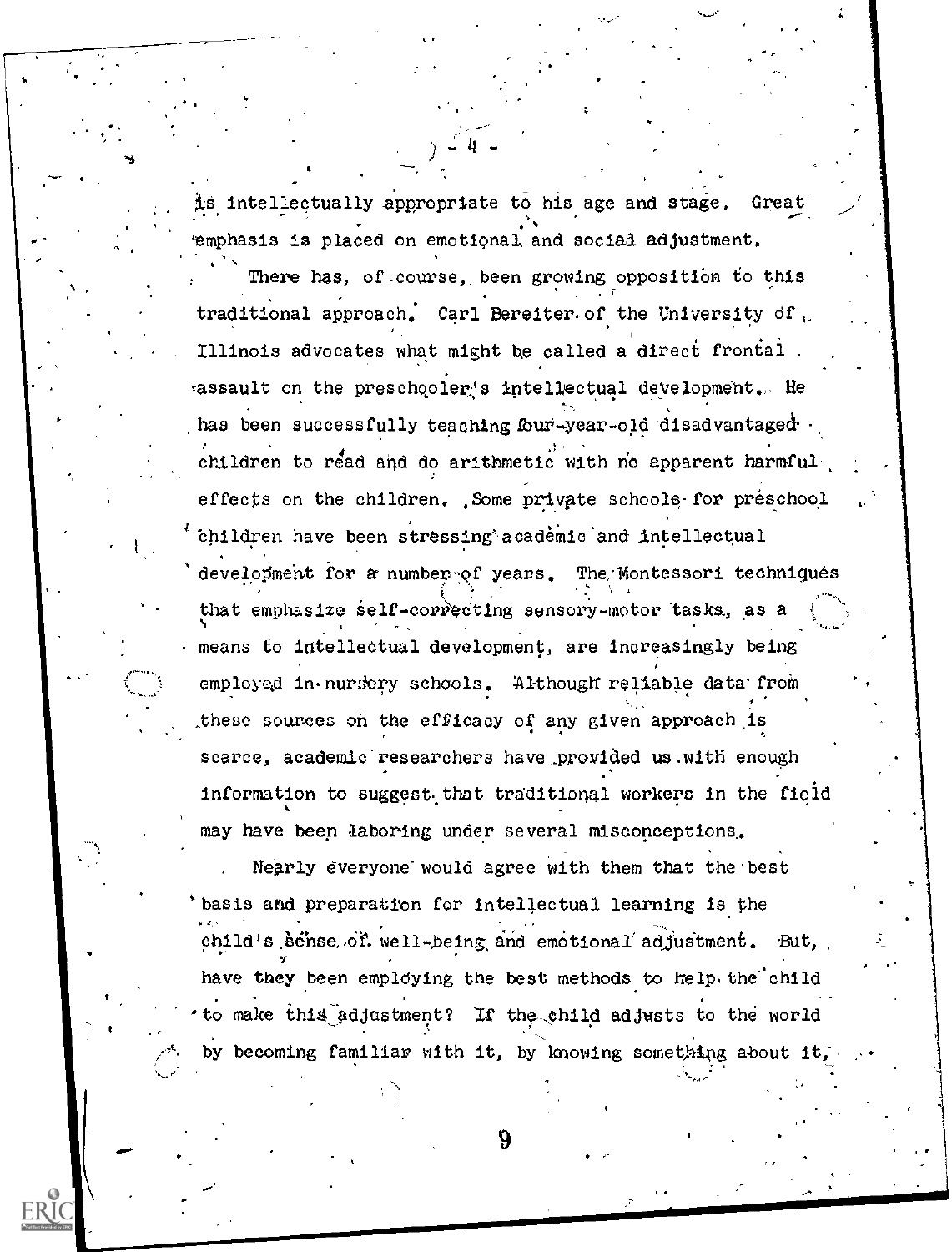incorporating it, mastering it, then isn't it our responsi-<br>bility to give him the tools he needs for this mastery?<br>Annemarie Roeper\* has stated, "good adjustment is a basic<br>necessity for learning, but learning also makes cause and effect relationships, and to get certain useful  $\cdot$ 

 $-5$   $-$ 

. المستخرج $\mathcal{C}$ 

it is a strong of

a

a

information and relevant facts.  $\frac{1}{2}$  one must also question the concept of difference between work and play that seems to prevail in traditional nursery<br>school. A growing number of educators are coming to the<br>conclusion that it is an artificial division, imposed by adults. One need only observe, for a few hours, any good Montessori class to verify that children receive pleasure receive pleasure and all receive pleasure from achievement and mastery and do not differentiate between work and play. Throughout. the course of this study, I work and play. Throughout the course of this study, I repeatedly saw children totally absorbed when engaged in tasks, scaled to their abilities, which either they had staked out for themselves, og, for that matter, had been assigned. Conversely, I saw a number of apparently bored assigned. Conversely, I saw a number of apparently bored children, drifting aimlessly from toy to toy, often exhibit. ing aggressive behavior toward each other, when on their own .

The admistress of the Roeper City and Country School for gifted children in Detroit, Michigan '

s 'n begin in de begin de begin de begin de begin de begin de begin de begin de begin de begin de begin de beg<br>De begin de begin de begin de begin de begin de begin de begin de begin de begin de begin de begin de begin de

 $10^{-10}$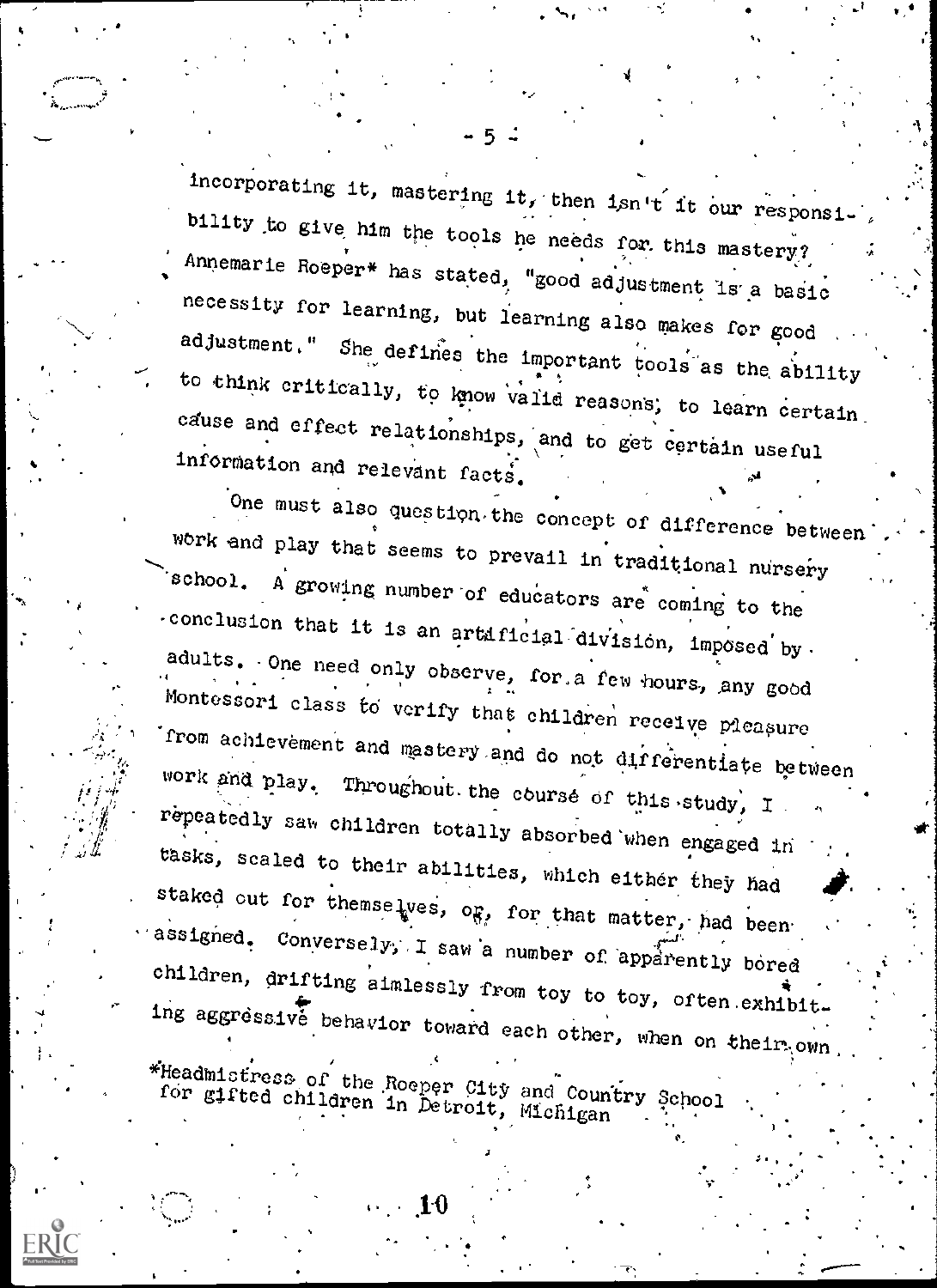during the long free play periods so integral a part of most nursery schools. (Annemarie Roeper notes that the behavior of her preschoolers has become noticeably less aggressive. since the preschool has become intellectually oriented.) Another myth that has been handed down over the years has to do with the young child's short attention span. No one who has observed children doubts that they are easily distracted. But, the traditional nursery school, with twenty or more three and rour year olds in a room full of toys and equipment, may not, after all, be the ideal place to formulate conclusions about the attention span of young children. Whether or not many hours of viewing television is good for children, we do know that they are capable of long periods of absorption in all kinds of television programs. We know too, that a young child will remain with a given task or project if it interests him, for surprisingly long periods of time. The experience of any parent who has read story-. books to his children will confirm the fact that even very young children can remain interested to a point beyond the parent's endurance.

Until recently, it appears, far from considering the "whole child", educators were virtually ignoring the intellect of preschool children. They seemed to proceed on the notion that, between birth and five years ald, a child's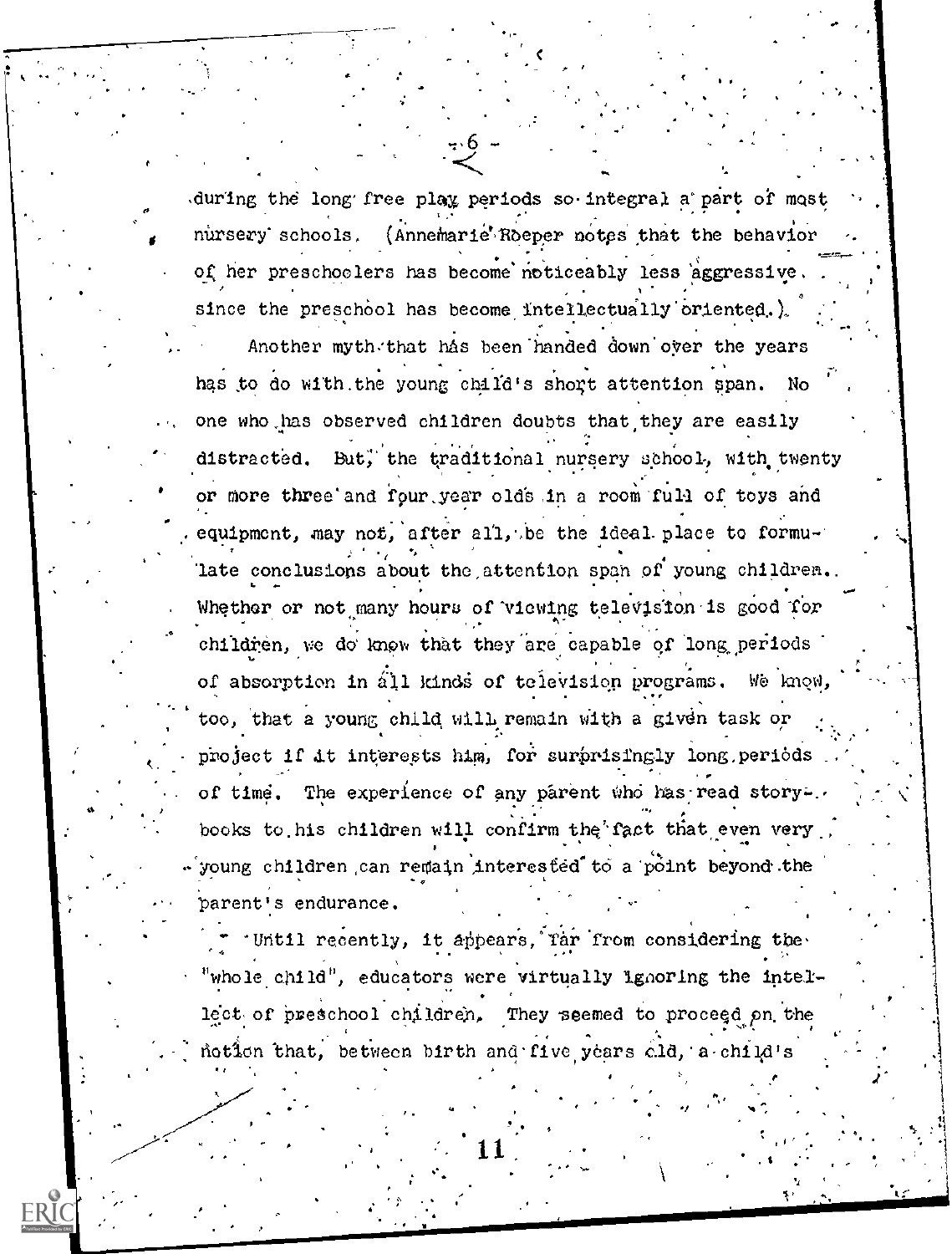physical and emotional development (rather arbitrarily, it seems to some) should take precedence over his intellectual development. Indeed, we may have been performing a tragic. disservice to young children by not sooner recognizing that their emotional, physical and intellectual needs are doubtless interdependent from infancy on. Just as we have long known that we must provide certain ingredients to foster healthy physical and emotional development, so we are at last beginning to inquire into specific actions we might take to help the child realize hts full intellectual potential.

But, the national need for more and better educated people and the national demand that we give the disadvantaged. child a fair chance at the beginning mean that we cannot wait for the final and definitive word from the researchers, or until there are enough teachers and classrooms to accommodate our preschool population. We must begin to search for new means and techniques to solve our educational problems. Ιt is the recommendation of this report, therefore, that teleyision's potential for fostering the intellectual and cultural development of young children be fully tested and valuated, beginning in the near future.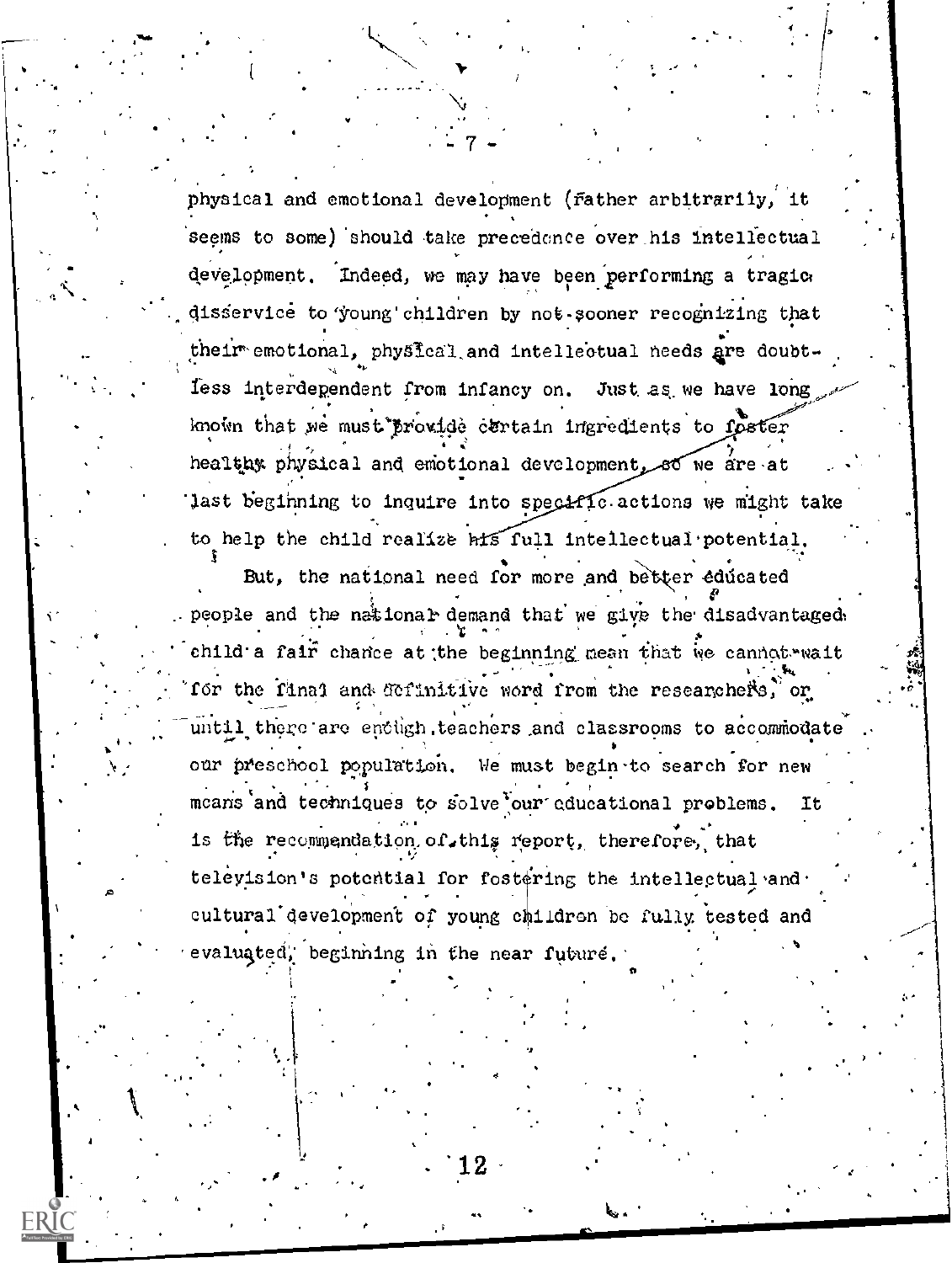SECTION II - Television and the Preschool. Child

Although several studies have been done on the effects of mass media on children, none, to my knowledge, has been. done on the effects or impact of television on children as young as three, four and five years of age. However, reports from parents, observation, and the studies of older children and the mass media provide us with certain clues about television and the preschool child.

Wilbur Schramm, Jack Lyle and Edwin B. Parker report in their study Television in the Liges of our Children:

"The first carect experience with television" typically comes at age two. Chances are, the child will eavesdrop on a program someone else has tuned in. But he soon begins to explore the world of television and to develop tastes and preferences of his own. By the age of." three he is able to shout for his favorite programs.  $\lambda$ . By the age of three, then, the average child is already making fairly regular use of television. He sees a number of 'children's programs', soon branches out into westerns and aimilar entertainment."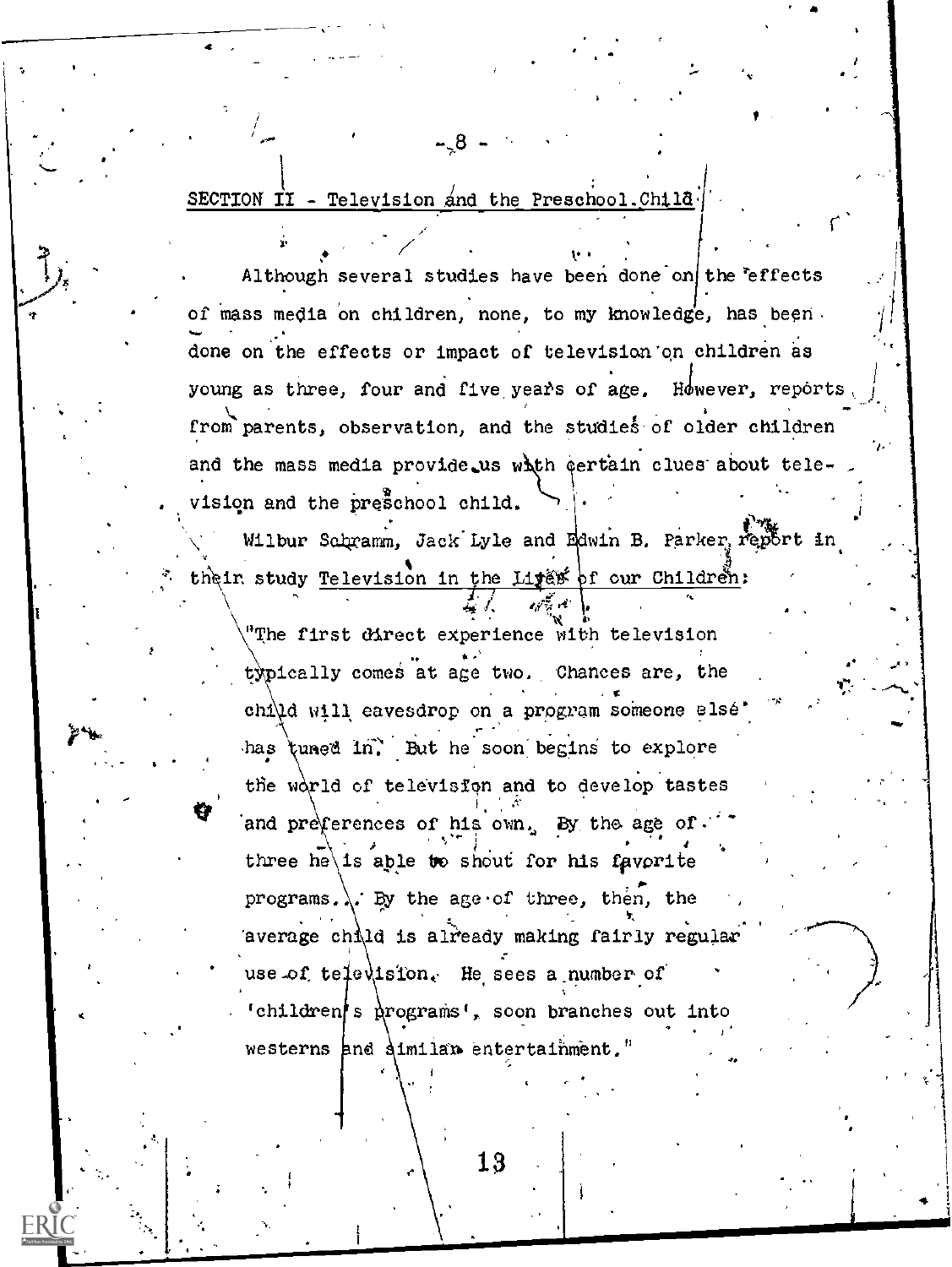The final sentence of the above quote is perhaps the most significant. It points out that very young children regularly view adult action programs. My own limited poll bears this out; it is difficult to find a young television viewer from Harlem to Greeley, Colorado, who does not cite "Batman" as his favorite television program. Beginning at an early age, we can assume, children are conditioned. Wo expect pow! wham! fast action thrillers from television and certainly highly visual, slickly and expensively produced material. It is clear, also, that for whatever reasons, young children rather quickly graduate to the same shows that their older siblings and their parents view and enjoy, although they do not necessarily lose interest in their favorite children's prognams -- at least for a time.

A word about children's programs. Most of those commercially sponsored, seem to be inordinately noisy and mindless affairs. Whfortunately, most serious efforts to provide educational fare for young children have been undertaken on a local basis only, by impecunious educational television stations, and are too often marked by a slow and. monotonous pace and a lack of professionalism. One wonders if even such an erstwhile national favorite as "Ding Dong School" would be popular today, in light of the widespread tewing by children of adult programs. My own feeling is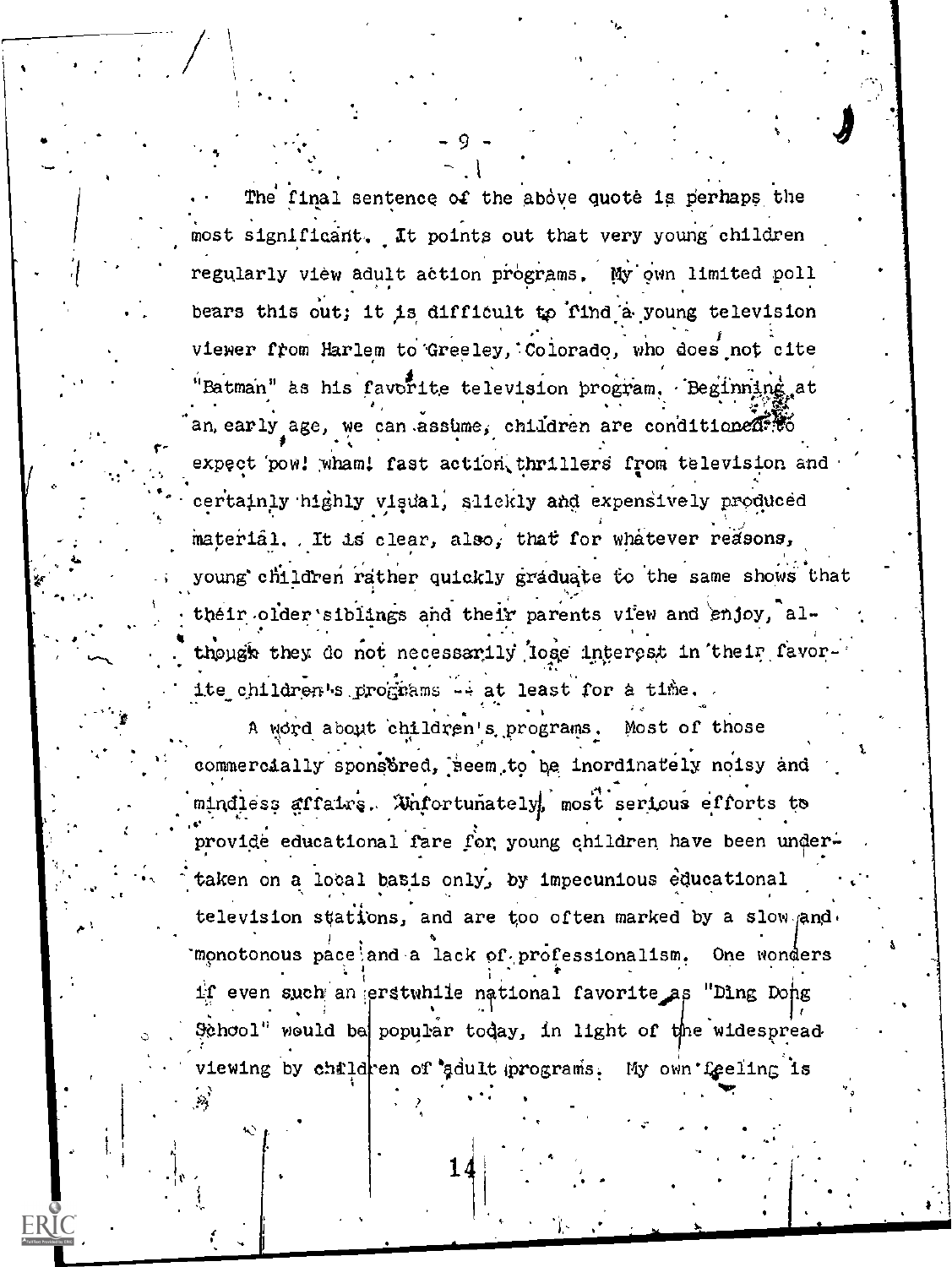that it would not, that if we are going to attract children to quality children's programs, they must have many of the prqduction values (meaning pace, humor, professional performing talent, film inserts, animation and so forth) to which today's young children have become accustomed.

 $-10 -$ 

Anyone who has small television viewers at home can testify to the fascination that commercials hold for children. Parents report that their children learn to recite all sorts of advertising slogans, read product-names on the screen (and, more remarkably, elsewhere), and to sing .00mmercial%jingles. It is of course open to serious question how valuable the content is that these commercials teach, but they do prove a point; children can and do learn, in the traditional educational sense, from watching television.

If we accept the premise that commercials are effective teachers, it is important to be aware of their characteris-. Ne tics, the most obvious being frequent repetition, qlever visual presentation, brevity and clarity. Probably, then, their success is not due to any magic formula. Instead, television commercials appear to have adopted what have always been effective teaching techniques; unfortunately for our children, many teachers may have forgotten what Madison . Avenue, with consummate skill, has cribbed from them. One highly relevant effect reported by Wilbur Schramm

1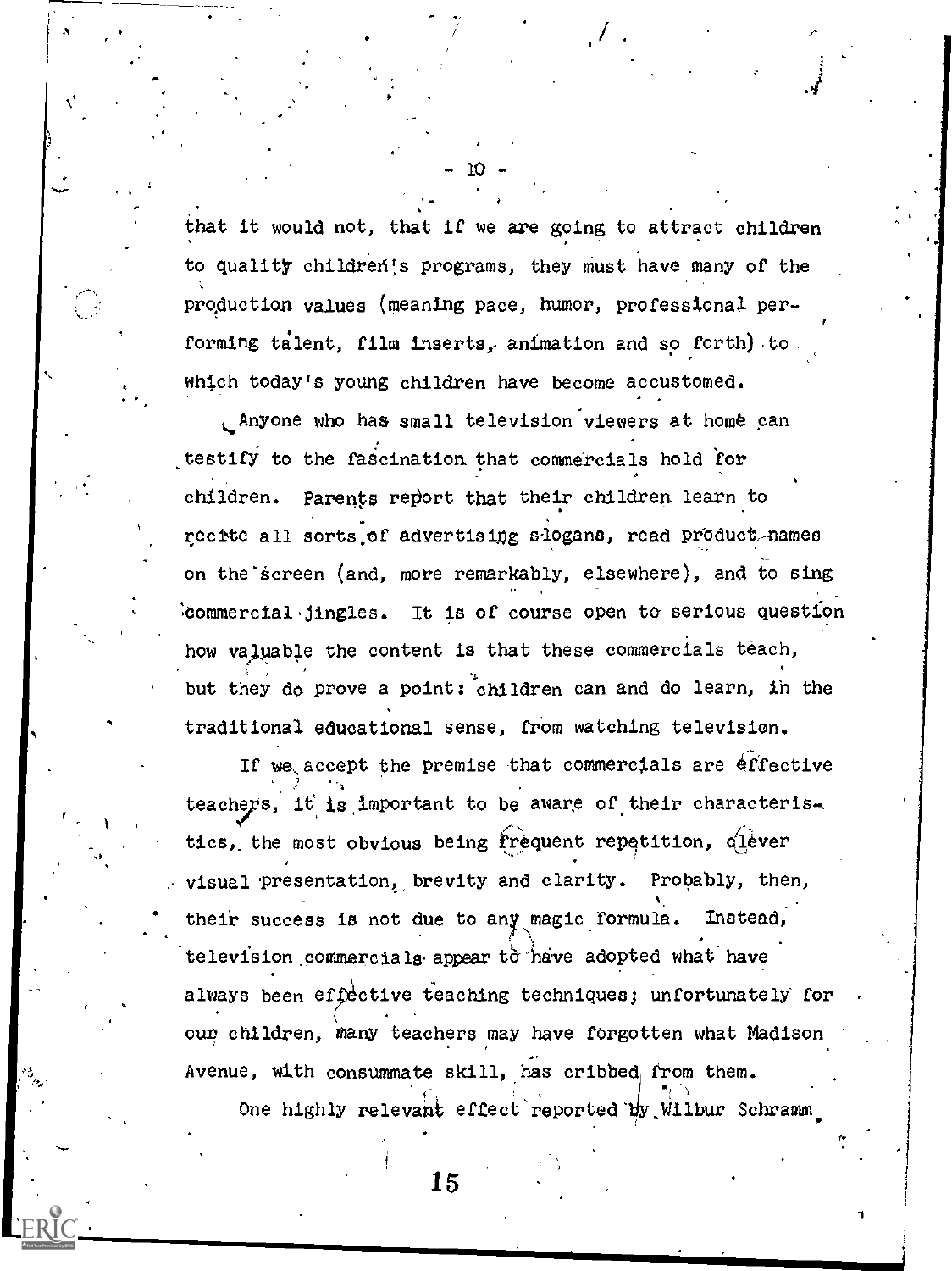and associates, in their-comparison of viewing children, with . non-viewing children, is that those growing-up with television appear to come to school with about a one-year advantage in vocabulary.  $\cdot$  It. is interesting to note that the advantage is not maintained (in the sixth and tenth grades, the two groups did not differ in their total information level), but it is also well to remember that the advantage was gained, incidentally, from viewing entertainment programs. (Incidental learning of all kinds from television programs has created some rather amusing gaps'in the know ledge of young children. It is not uncommon to find that a child has no idea where apples come from, but can give.you a fairly accurate, if rudimentary account, of'how to get a rocket into outer space.)

 $\blacksquare$ 

f

1

i

1

. In the contract of the second second in the second second second in the second second second in the second second second second second second second second second second second second second second second second second sec

.

 $\left[\begin{array}{ccc} 1 & 1 & 1 & 1 \\ 1 & 1 & 1 & 1 \\ 1 & 1 & 1 & 1 \end{array}\right]$ 

Schramm's observation raises a troublesome question about television's effect on disadvantaged children. . Why, when we know they watch as much, if not more television than middle class children, is their language and conceptual' .framework not more noticeably altered? There are several  $\sim$  possibilities. One is that the language a child hears in a \_middle class home is constantly reinforced by television and' wice versa while the slum, home offers little or no reinforce ment. Another possibility, of course, is that large amounts  $J_{\rm 1.1}$  . The set of  $\sim$  1.1  $\sim$  1.1  $\sim$  1.1  $\sim$  1.1  $\sim$  1.1  $\sim$  1.1  $\sim$  1.1  $\sim$  1.1  $\sim$  1.1  $\sim$  1.1  $\sim$  1.1  $\sim$  1.1  $\sim$  1.1  $\sim$  1.1  $\sim$  1.1  $\sim$  1.1  $\sim$  1.1  $\sim$  1.1  $\sim$  1.1  $\sim$  1.1  $\sim$  1.1  $\sim$  1. of what is said on most shows simply go over the heads of  $\cdot$  1

16

..

. ,

 $\cdot$  /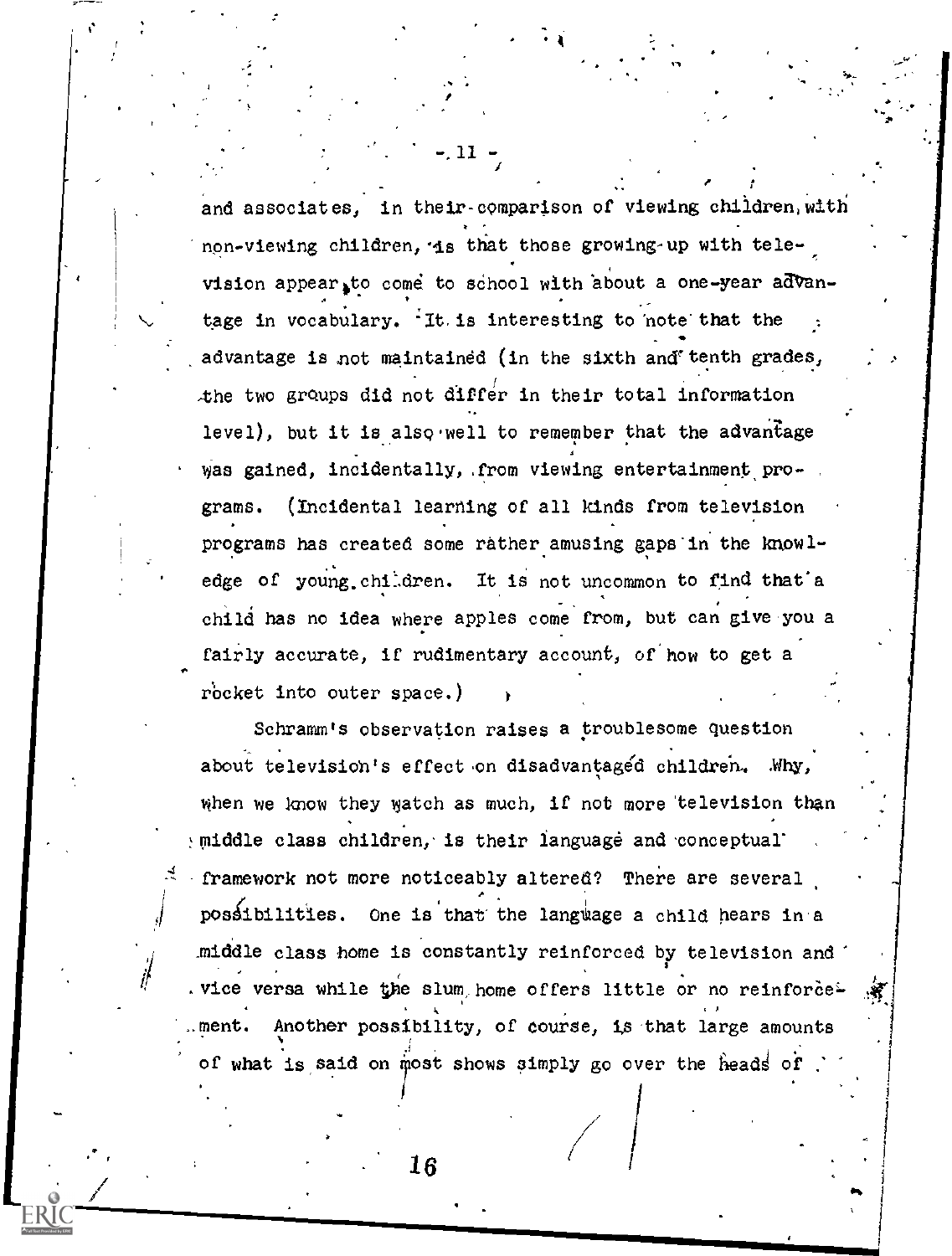. many young disadvantaged children. It may be that the visual action provides enough of interest to hold their attention. In any case, how television can best be used to educate disadvantaged children, or even, if it, can, are urgent questions for both researcher and broadcaster.

As I have said, there is little scientific data on the Impact of television on young ehildren, but Schramm'and associates, after their study of older children and television, inferred the following about the medium as a teacher of very young children:

".....We should expect that the greatest amount of learning from television would take place in the early years of a child's use of it. The ages from three to eight, let us say, would be the time when television would have the least competition. The child's slate is relatively clean. Almost any experience is new to him and therefore absorbing. And television, as we know, has an enormous power to absorb the attention of a young child. After the child starts school, television has greater competition for attention and interest. But in the years before a child starts to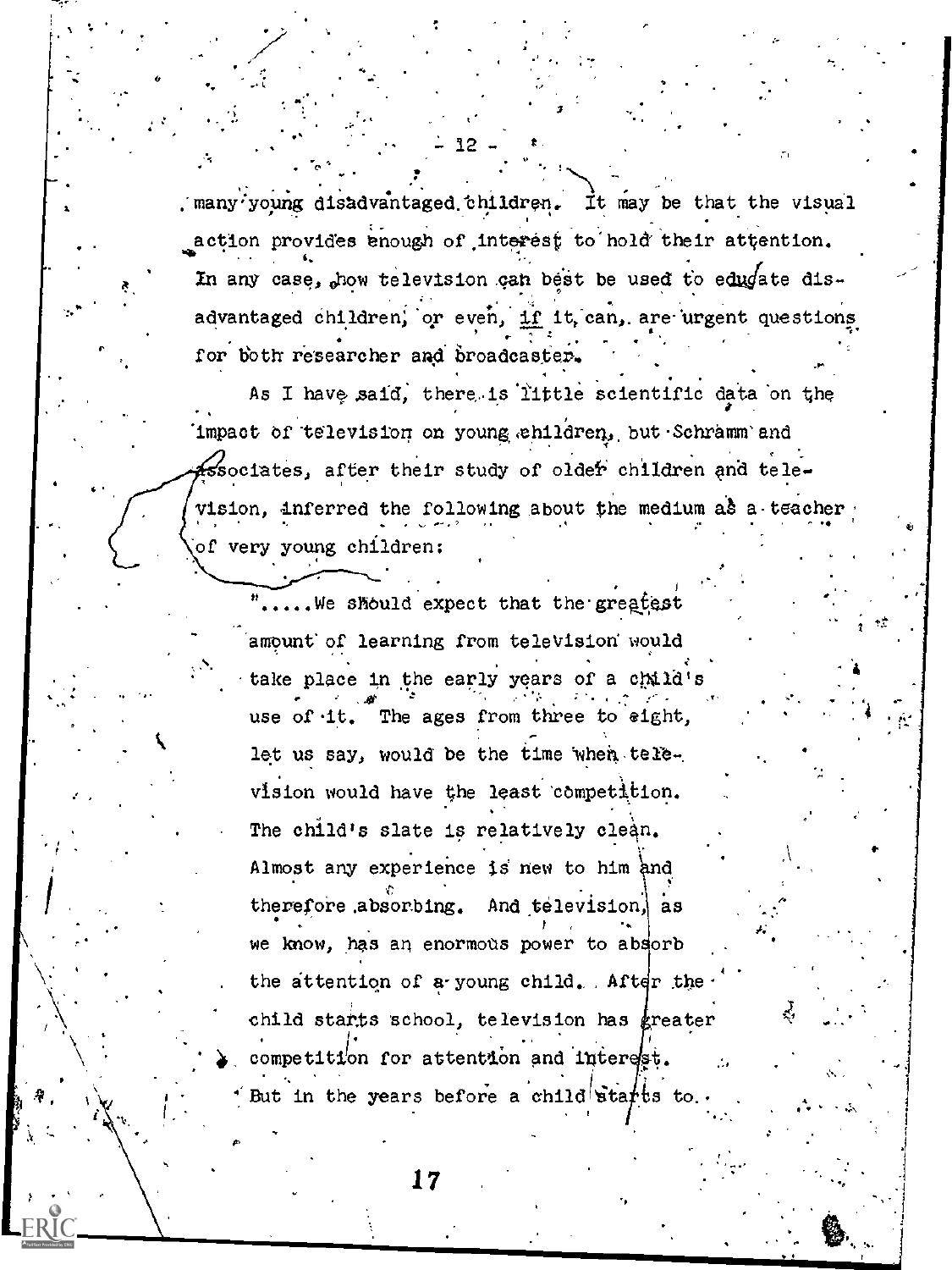read, when his horizon is still narrow. and his curiosity boundless, when almost everything beyond his home and his little family circle is new -- that is the time when television has a unique opportunity to contribute information and vocabulary

 $\sim$ 

18.

 $\frac{1}{6}$ kill."

୍

 $13:$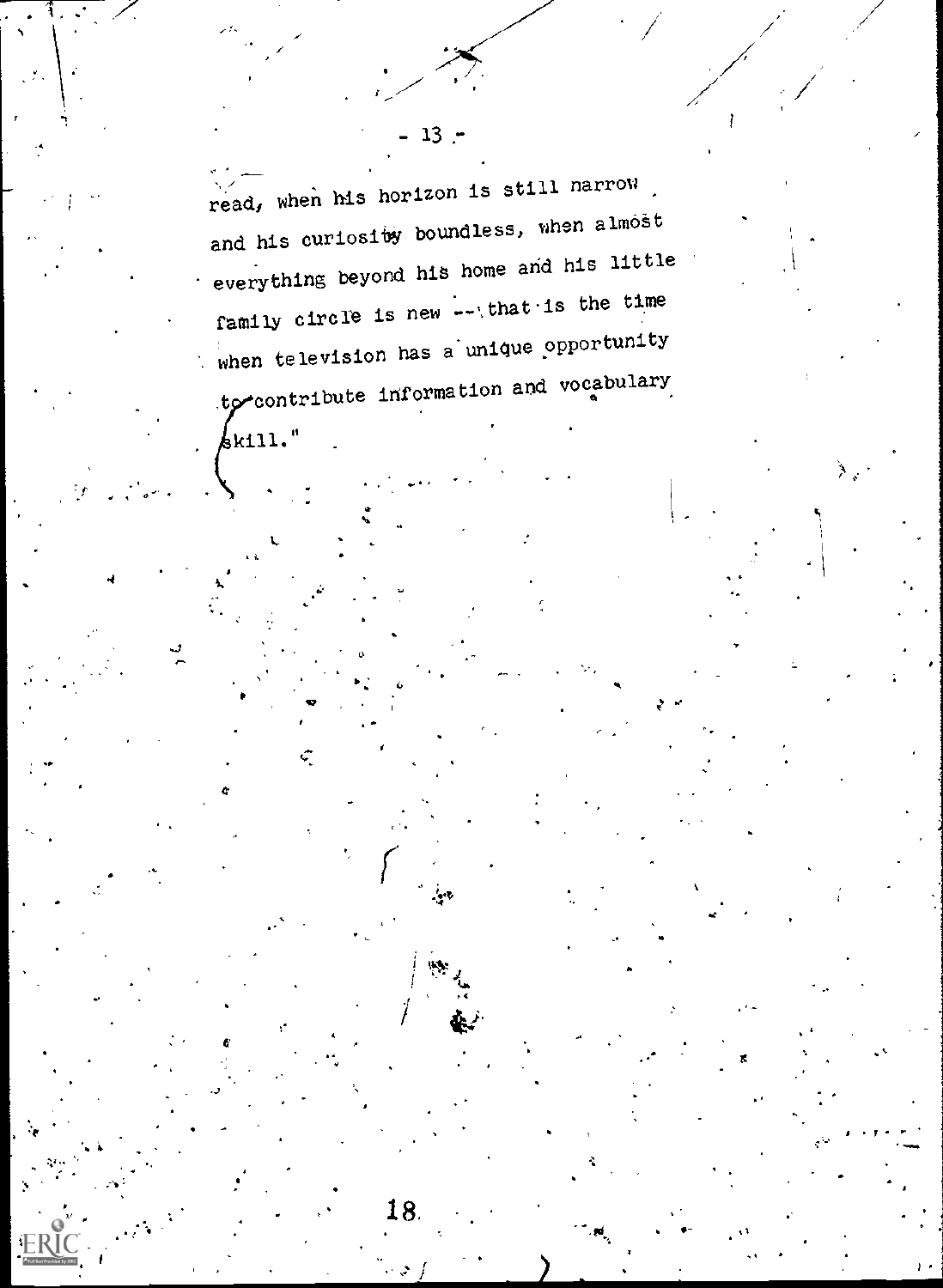# SECTION III - What Leading Educators Think About A<br>Television Series For Preschoolers

14.

During the course of this study, I met with a number of eminent cognitive development psychologists, preschool education researchers, teachers and specialists throughout the United States and Canada. (A list of those consulted is attached.)

There was amazing consensus among the educators (with two notable exceptions, which I'll discuss later) as to the potential value of a regularly scheduled television program for preschoolers; almost no one doubted that television could play a potent role in preschool education. Perhaps even more surprising is the fact that there was little disagreement on what kinds of things a television program should attempt to teach young children.

Nearly everyone with whom I met liked the idea of a daily, hour-long program designed to be viewed at home by three, four and five-year-olds. Nearly-all suggested that the program, in addition to teaching such traditional "soft" subjects as arts and crafts, musiq and rhythm, singing and 'so forth, could also effectively teach intellectual concepts' of all kinds, including language concepts and skills, number concepts and simple scientific concepts. All considered language singularly important. Most wanted to see the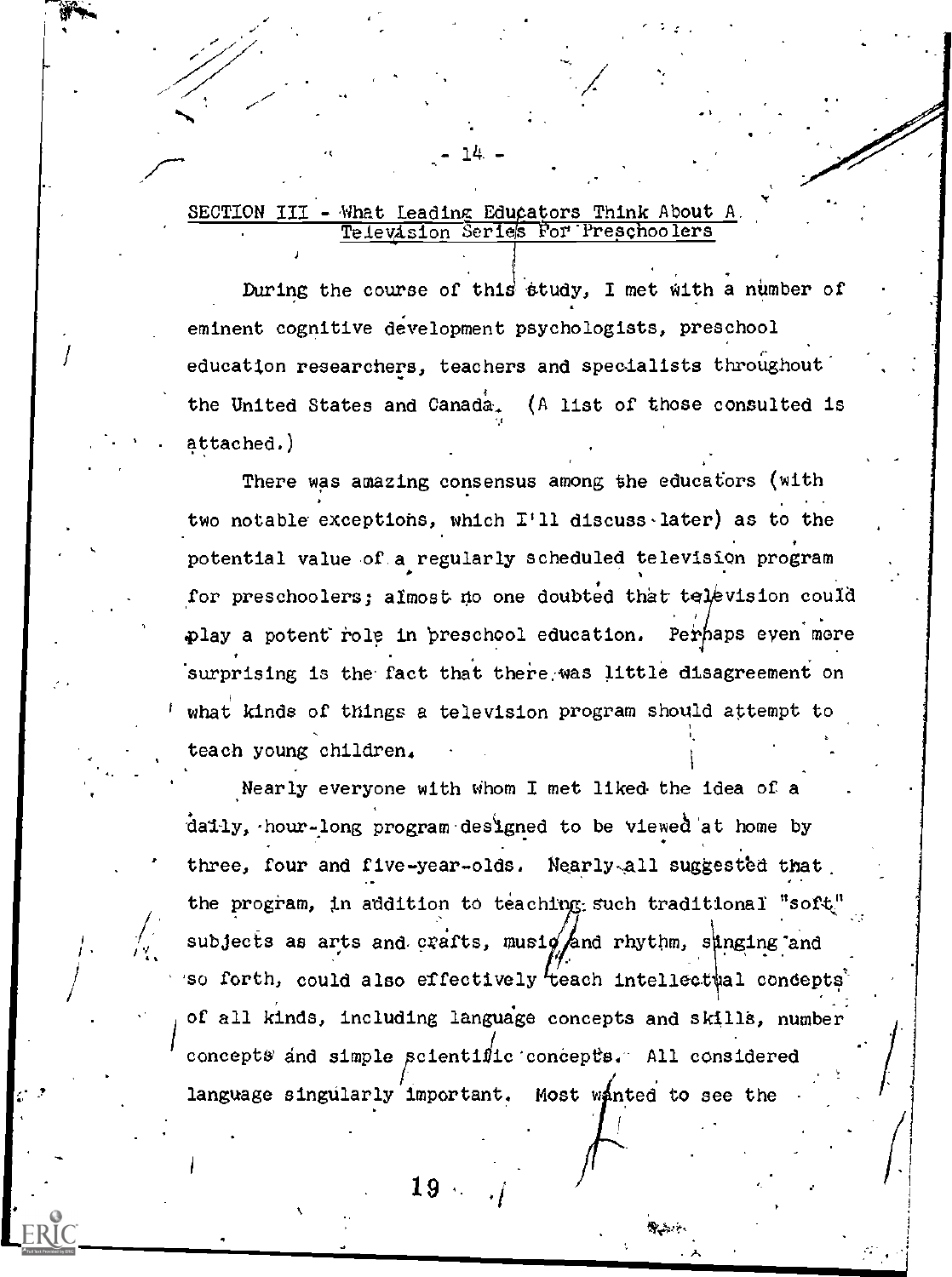teaching of cognitive habits (Jerome Kagan, Harvard psychologist, defines these as analysis, generating hypotheses and reflection) emphasized over factual information or academic Almost all opposed trying to teach young children skills. In other words, in the opinion of to read, via television. most, a television program would be very useful which would teach young children how to think, not what to think.

-15

Almost all of those interviewed wanted the letters of the alphabet and their sounds, as well as numbers introduced. On this point, however, vigorous dissent was registered by Judith Cauman, Project Head Start's Senior Education Specialist, who objected on the basis/that the introduction of letters and sounds was tantamount to teaching young children to read and that this would lead to over-anxious middleclass mothers, forcing their children to watch the program. (Other people in the field would agree that this is a risk, but one that is worth taking.)

Everyone, without exception, advanced the view that the children should be encoumaged, and provided every opportunity to interact with the/program, by singing, dancing, clapping, and answering questions, so viewing would be active. not passive. In line with this, the comsensus was that inexpensive kits of materials and books should be sold or distributed in some way, in conjunction with the program.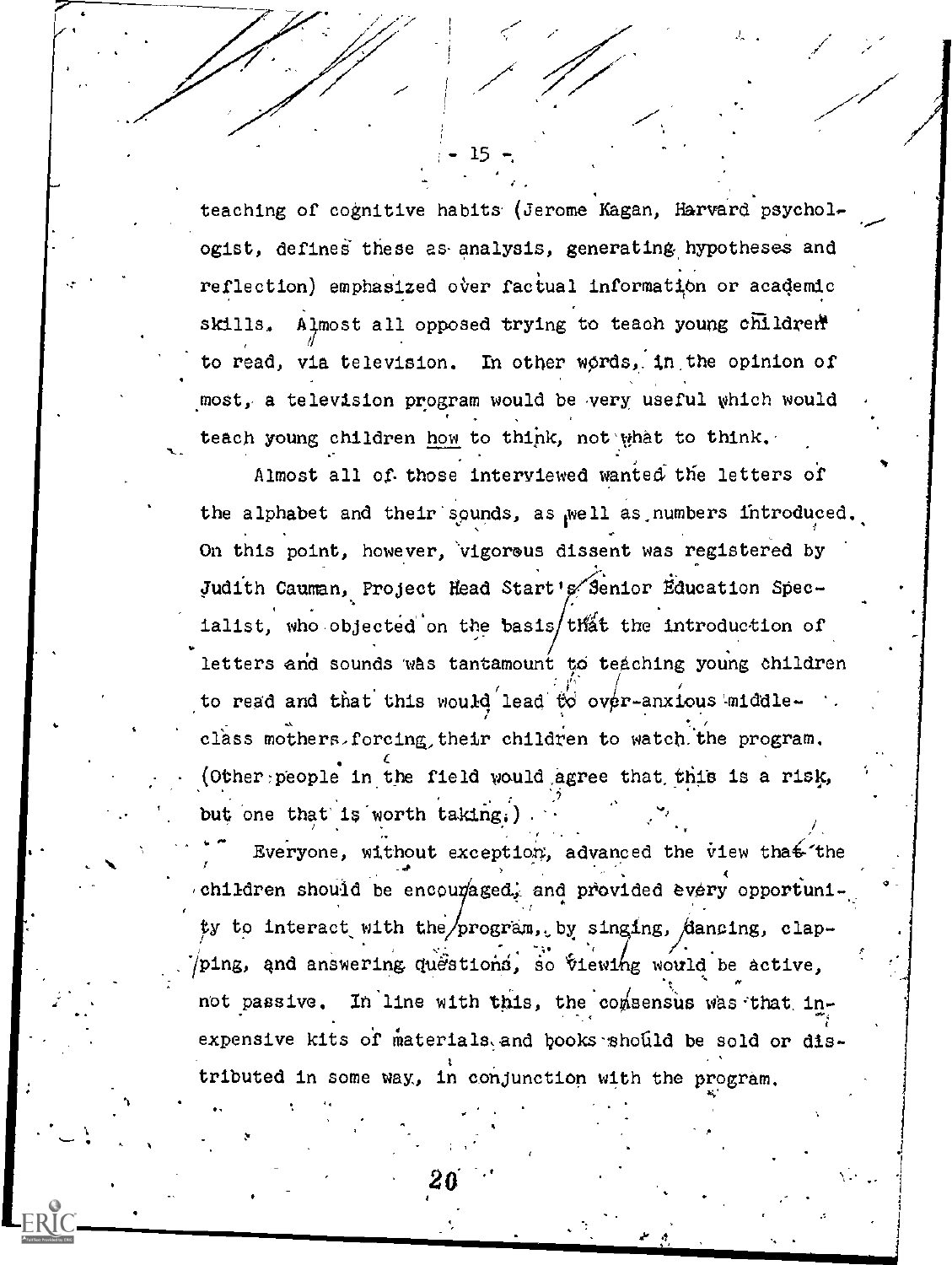Activities, it was suggested, could be demonstrated on the program which could be performed (with the kits and books) following each program. All felt that the stations carrying the program would have to enlist the cooperation of the existing local institutions, such as libraries, schools, welfare departments and poverty programs, to help promote the program, books and kits.

A number of those interviewed felt that the personality of the host or hostess was an important element. Jerome, Kagan suggested that the host be male in an/effort to defeminize the early learning atmosphere. He notes that boys have a much higher rate of school problems than girls, and that this could be due to the predominantly feminine atmosphere of home and school.

Most thought that fun ought to be a chief characteristic the program; some even stressed fun and amusement over  $\sqrt{2}$ educational content.

Virtually everyone I saw suggested that a weekly, halfhour program for parents was a necessity for the success of a children's series. A few felt a parents' program was even more important than one for children. Most agreed that the parents' program should not only alert parents as to what was coming up for the week on the children's program, but that it should also deal with some of the typical problems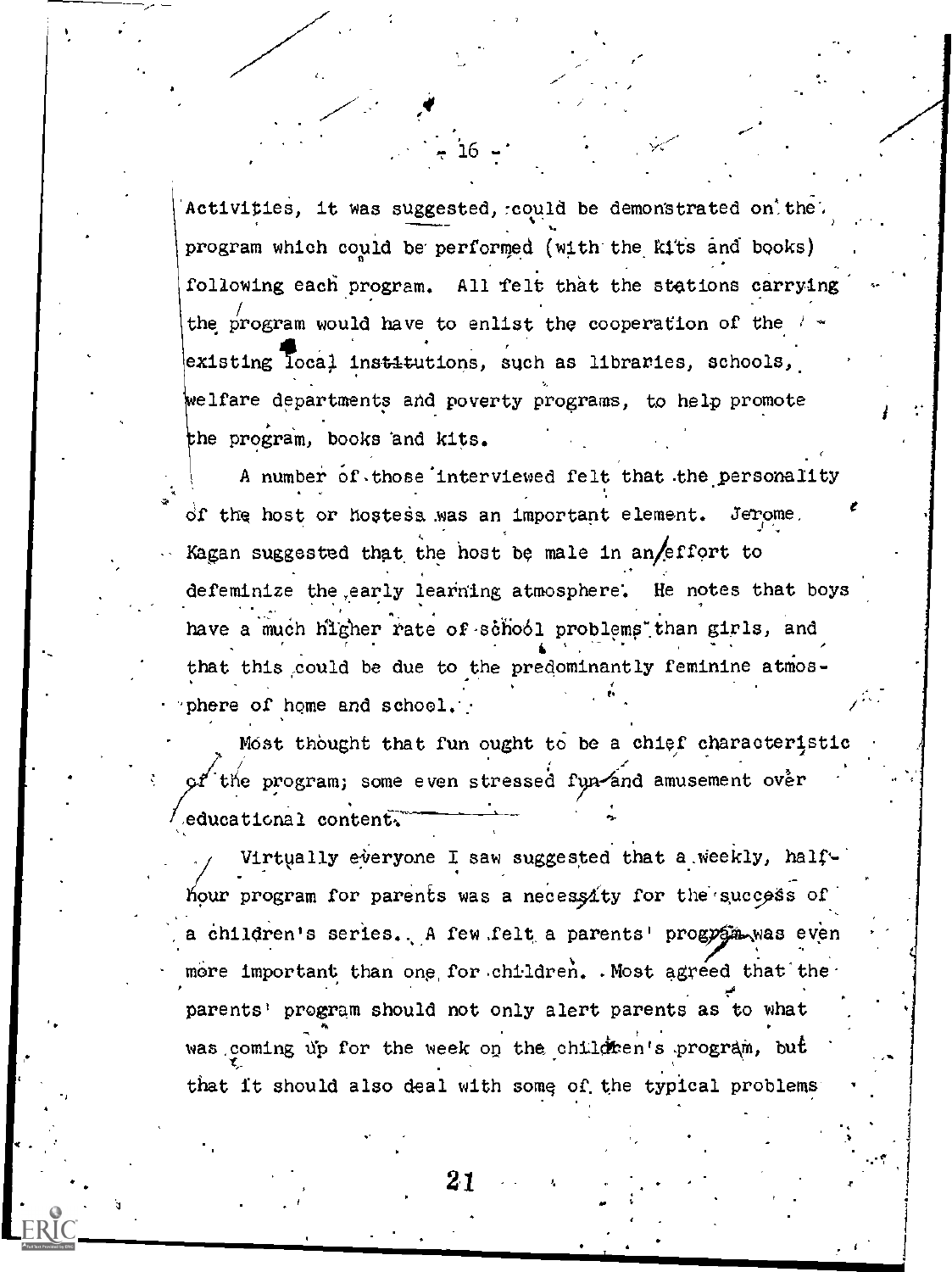/ of rearing young children,  $\bm{\mathrm{Dr.}}$  Nathan Talbot, Chief of the  $\qquad \qquad$ Pediatrics Division of Massachusetts General Hospital, hoped that highly polished dramatizations of family problems, , . especially as they affect children, could be presented.

The sharpest disagreement that emerged was over whether or not one series of programs could be of real value to bott middle class children and disadvantaged children, £lose to half of those I saw inclined toward the view that the lack of language ddvelopment in disadvantaged children created a qualitative difference between them and average middle class children, while the others seemed to think that the differences were,essentiaily quantitative  $-$  that some children were merely at an earlier level of development than others. That.is, that 'a,five-year-old disadvantaged-child, due to environmental deprivation, was perhaps at the same level; of development as a three or four-year-old middle-class child. Two of those with whom I met provided lively dissent to: the whole concept of the program. One was Harvard psychologist Sheldon White. While not adamantly opposed to an and the south of the state of the state of the state of the state of the state of the state of the state of the state of the state of the state of the state of the sta edu $\texttt{cational}$  television series for\preschool children, he : *.*. , . nonetheless was skeptical that such a program could be of fying the state of real value. His doubts stem from his view that three, four . and five year olds learn, episodically and incidentally, from ." all experience, including television, and that "good" or . As a set of the set of the set of the set of the set of the set of the set of the set of the set of the set of the set of the set of the set of the set of the set of the set of the set of the set of the set of the set o

20 PM

22

,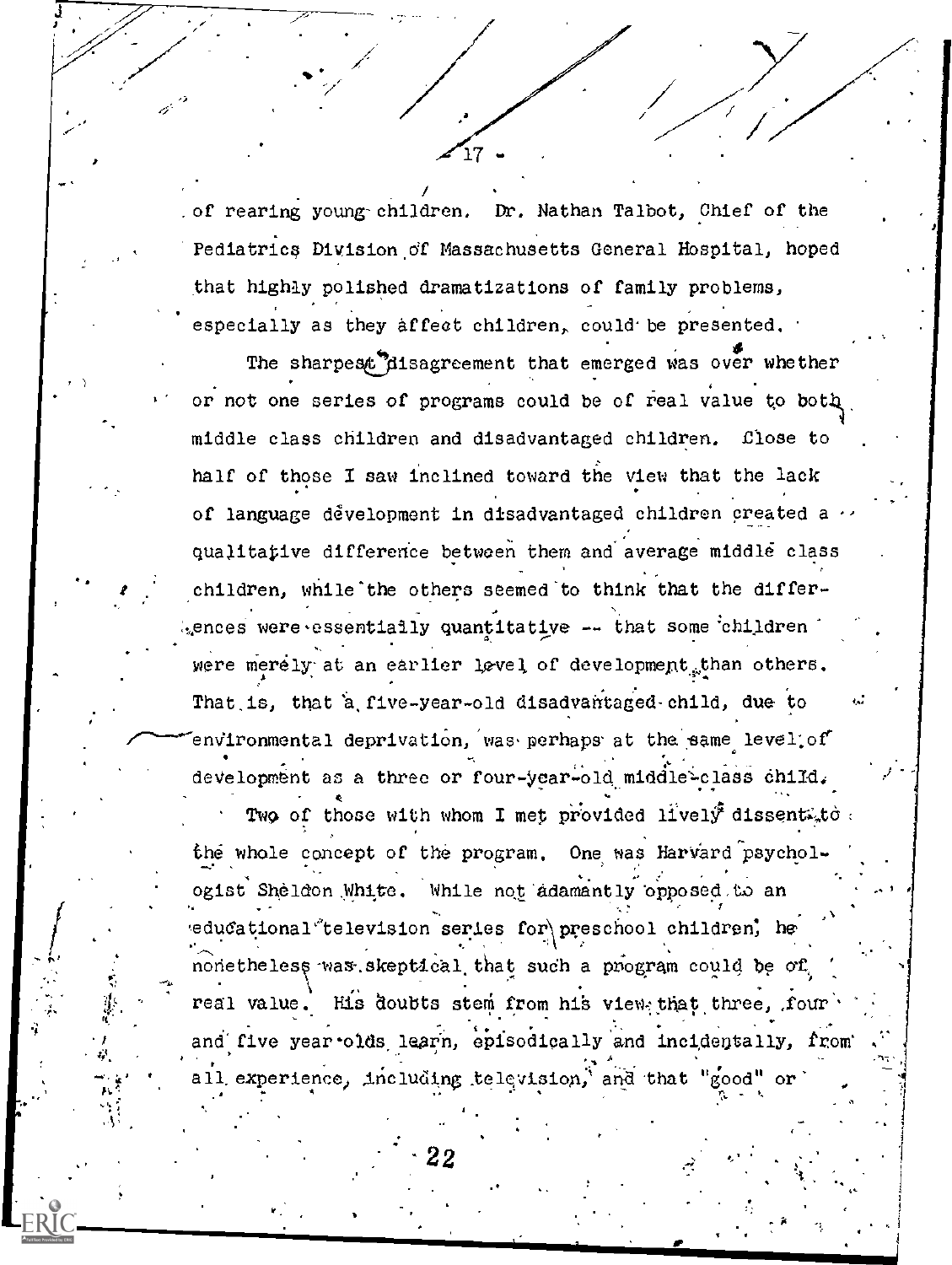bad" television is irrelevant during this period of develop. . ment, since, according. to this theory, children are not following the plots of the shows they watch. Furthermore, he says, there is evidence to indicate that children become more visual and auditory after five. (On the other hand, the work of Dr. Samuel Rabinovitch, of McGill University, and  $\cdots$ . \$ . Montreal Children's Hospital, indicates that Vision legds , , .1 and organizes from infancy on and that young children can learn easily and well how to perform a given task from merely.  $\Box$   $\Box$ watching someone else perform it.) . . . . . . **.** . So the set of  $\mathcal{S}$ 

Carl Bereiter objected to the project as outlined on two main counts. He thought it was being conceived at, too advanced a level for disadvantaged children (and even most three year olds) and that its aims were too general. He would like to see an academically-oriented program which would teach, directly, only language skills and concepts, , . . arithmetic and reading. My own view is that it is possible , and the set of the set of the set of the set of the set of the set of the set of the set of the set of the set of the set of the set of the set of the set of the set of the set of the set of the set of the set of the se 8 to design a program for all children that takes Dr.  $\mathbf{r} = \mathbf{r} \cdot \mathbf{r}$  . The set of the set of the set of the set of the set of the set of the set of the set of the set of the set of the set of the set of the set of the set of the set of the set of the set of the set , and the set of the set of the set of the set of the set of the set of the set of the set of the set of the set of the set of the set of the set of the set of the set of the set of the set of the set of the set of the se Bereiter's objections into some account. I will be dealing  $\cdot$ with possible special uses of television for disadvantaged children in a later section of this report.

 $\mathbf{1}$ 

I

 $\sim$   $\sim$ 

The best summary of the majority position was supplied . All the set of  $\mathbb{A}$  is the set of  $\mathbb{A}$  is the set of  $\mathbb{A}$  $\mathcal{L}(\mathcal{A})$ by Jerome funner, the cognitive psychologist at Harvard. We cannot wait for the right answers, he felt, before acting;

.  $23$  . The  $\sim$ 

. .

,  $\sim$  in the set

ik termine

. y . .

1

.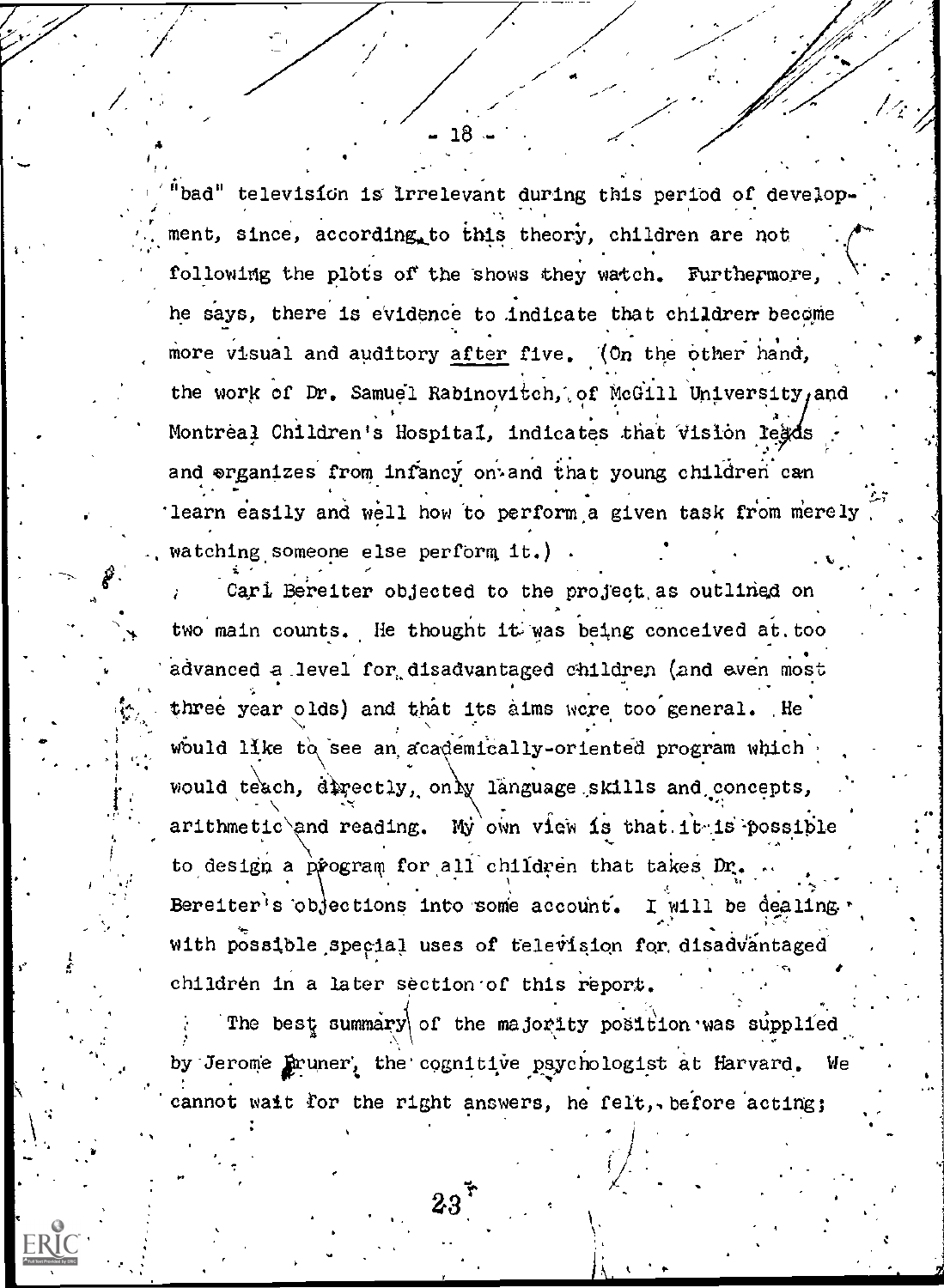rather we should look upon the first year of broadcasting for preschoolers in the nature of an inquiry. There is no substitute for trying it, and evaluating its effects, if we wish to know whether or not television can be a valuable tool for promoting intellectual and cultural growth in our

ּפּב

preschool population.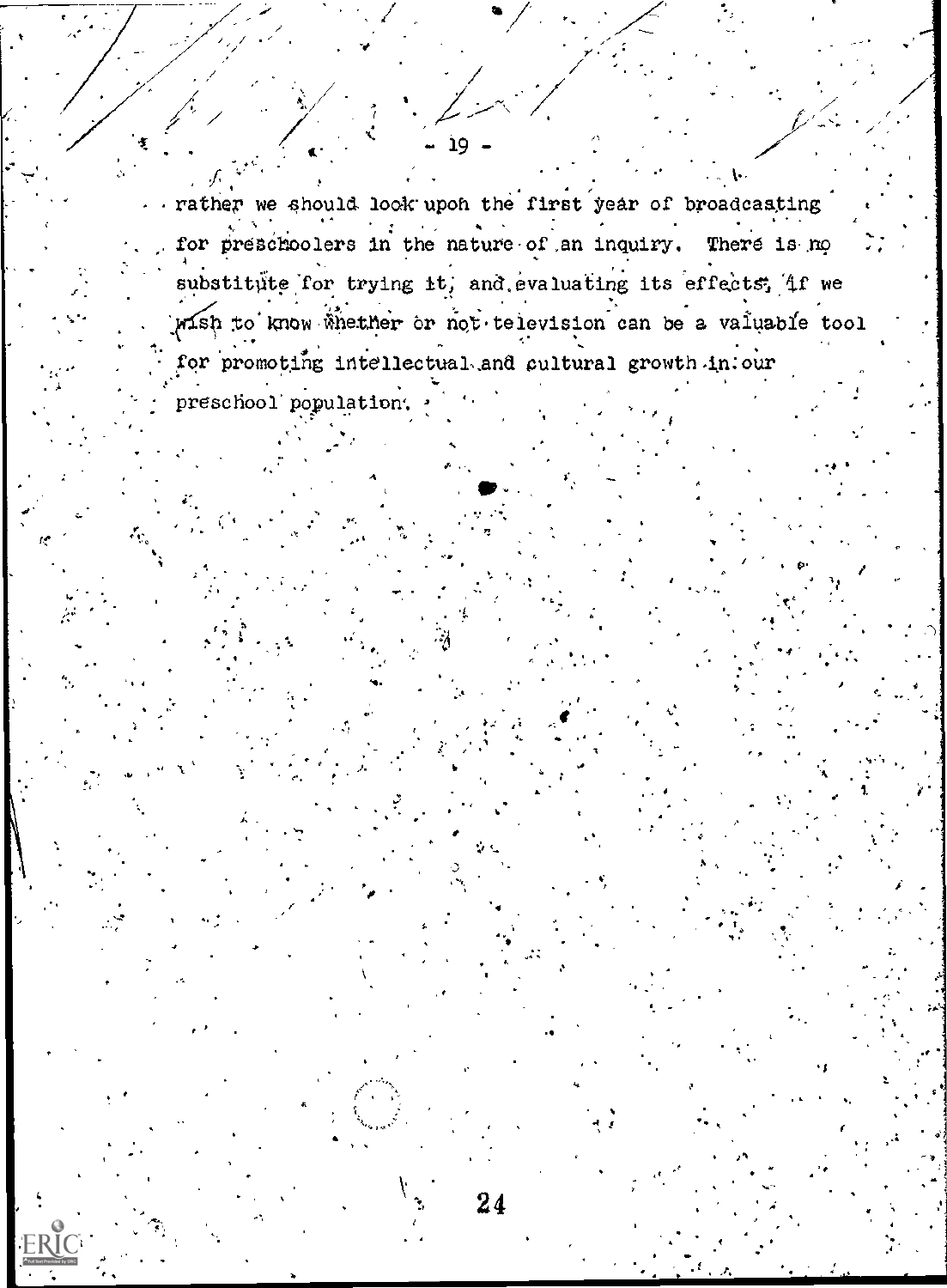SECTION IV - Recommendations for a Television Series

-20

Based on my conversations with researchers and edudators, television producers, representatives of other broad. cast organizations and on extensive research into available material that could be used on television. I believe it is both feasible and desirable to develop an imaginative, enter taining and well *airoduced* series of programs for young children; which would contain a high degree of educational content. It is my recommendation that such a series of programs be developed along the following lines:

### General and Specific Aims

The general aim of the television series would be to foster intellectual and cultural development in preschoolers. Let's Look at First Graders, a publication prepared by the Educational Testing Service for the Board of Education of the City of New York, identifies the areas of intellectual development as

Basic Language Skills

Concepts of Space and Time (shapes, forms) spatial perspective, the notion of time Beginning Logical Concepts (logical classification, concepts of relationships).

Beginning Mathématiqal Concepts (conservation of quantity, one-to/one correspondence, number relations)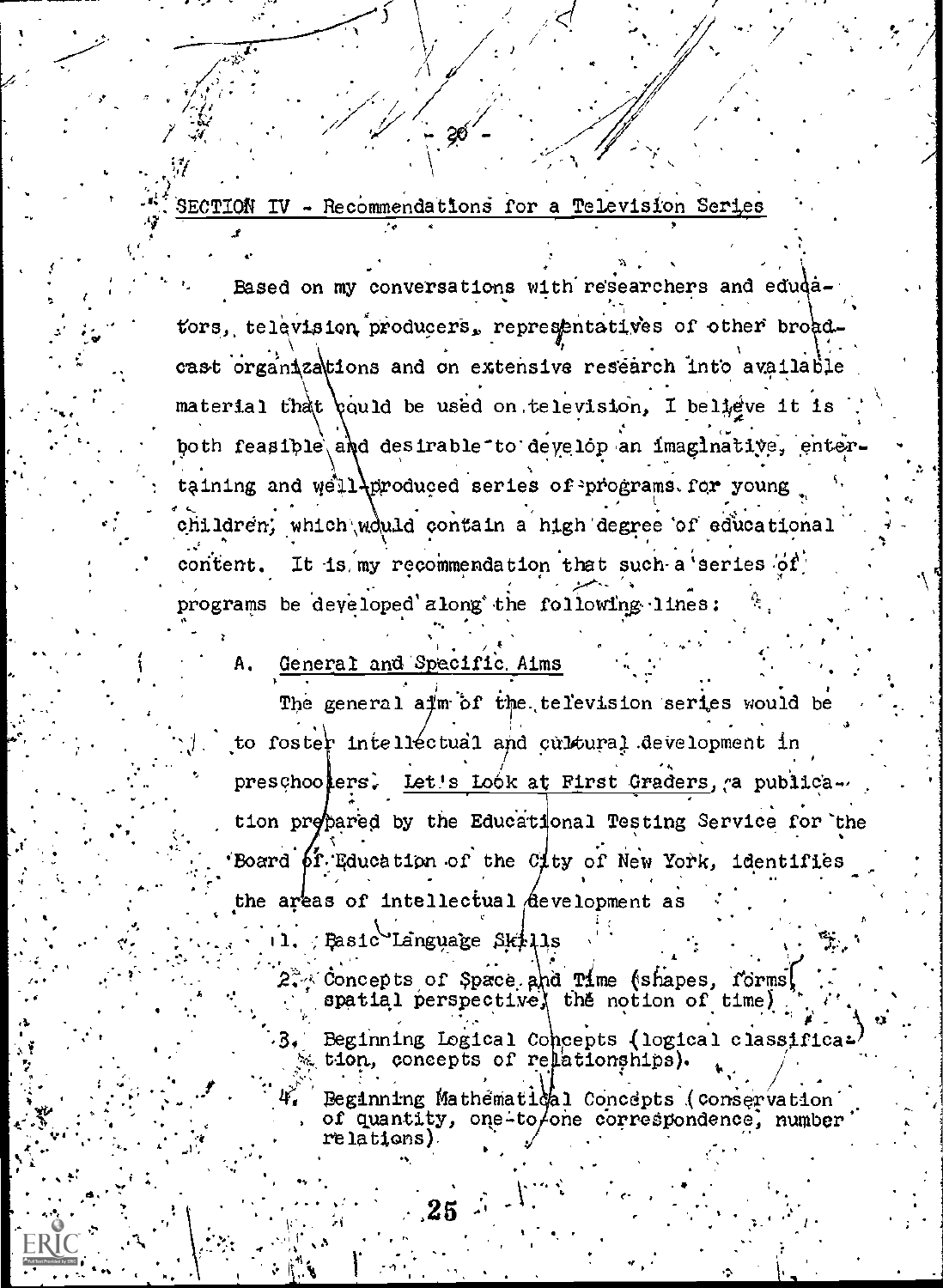5. The Growth of Reasoning SRILLs (cause and effect, reasoning by association and inference),

The publication lists four general signs of development which also suggest broad goals for the program. They ard:

Growing Awareness and Responsiveness ı.

激 2. Directed Activity

Géneral Knowledge  $\cdot$  3.

\*\*\*4. - Developing Imagination

∠′21

More specifically, Carl'Beneiter and Siegfried Engelmann, in their book Teaching Disadvantaged Children In Preschool, have listed what they consider the minimum abilities needed by a child about to enter first grade. In my opinion, the list suggests highly useful minimum educational aims for the program:

Ability to use both affirmative and not stateľ. ments in reply to the question "What is this?". "This is a ball. This is not a book."

Ability to use both affirmative and not state. ments in response to the command "Tell me about<br>this \_\_\_\_\_\_\_\_\_"(ball, pencil, etc.) "This. pencil is red. This pencil is not blue.

Ability to handle polar opposites ("If it is" 3.  $f(x, y)$  for at least four "it must be concept pairs, e.g., blg-little, up-down, longshort, fat-skinny.

**FRIC**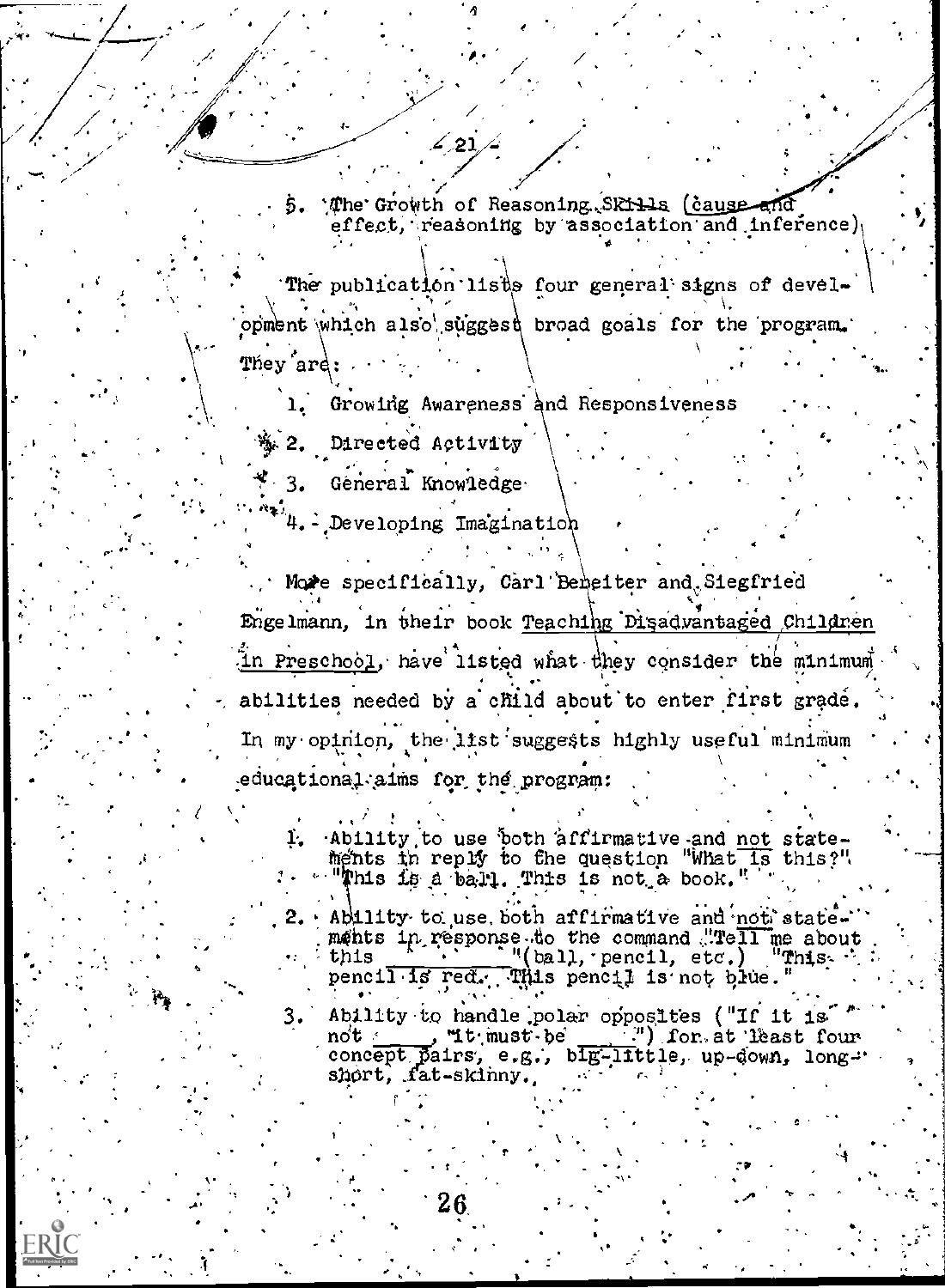Ability to use the following prepositions correctly in statements; describing arrangements of objects: on, in, under, over, between. "Where is<sub>t</sub>the pencil?" | "The pencil' is under the book."

╱

1.

- 5. Ability to name positive and negative instances for at, least four classes, such as tools, weapons, pieces,of furniture, wild animals, 'farm animals, and vehicles. "Tell me something 'farm animals, and vehicles. "Tell me something<br>that is a weapon." "A gun is a weapon." "Tell me something that is not a weapon." "A cow is not a weapon." The child should also be able to apply these class concepts correctly to  $\sim$ noums with which he is familiar, e.g., "Is a crayon a piece of furniture?", "No, a crayon is not a piece of furniture. A crayon is something to write with:  $"$ . eo, . <sup>4</sup>
- 6. Ability to perform simple if-then deductions. The child is presented a diagram containing bigsquares and little squares. All the big  $>$ squares are red, but the little squares are of various other colors. If the square is big, what do you know about  $1t$ ?" "It's red.
- , and the contribution of the contribution of  $\mathcal{L}_\text{max}$  $\ldots$  4  $7.4$  Ability to use <u>not</u> in deductions. "If the square is little, what else do you know about the square is a it?" "It is not red."  $\sim$   $\sim$ 
	- 8. Ability to use or in simple deductions. "If the square is little, then it is not red.<br>What else do you know about it?" "It's blue What else do you know about it?" or yellow."
	- $p_{\text{e}}$  and ity to name the basic colors, plus white, and brown.
		- .10. Ability to count aloud to 20 without heip and to 100 with help at decade points  $(30, 40)$ .  $etc.$ )
		- 11. Ability to count objects correctly up to ten.

12. Ability to recognize and name vowels and at least 15' consohants.

22 -

1,

-

video de

4

. I

 $\overline{\mathfrak{m}}$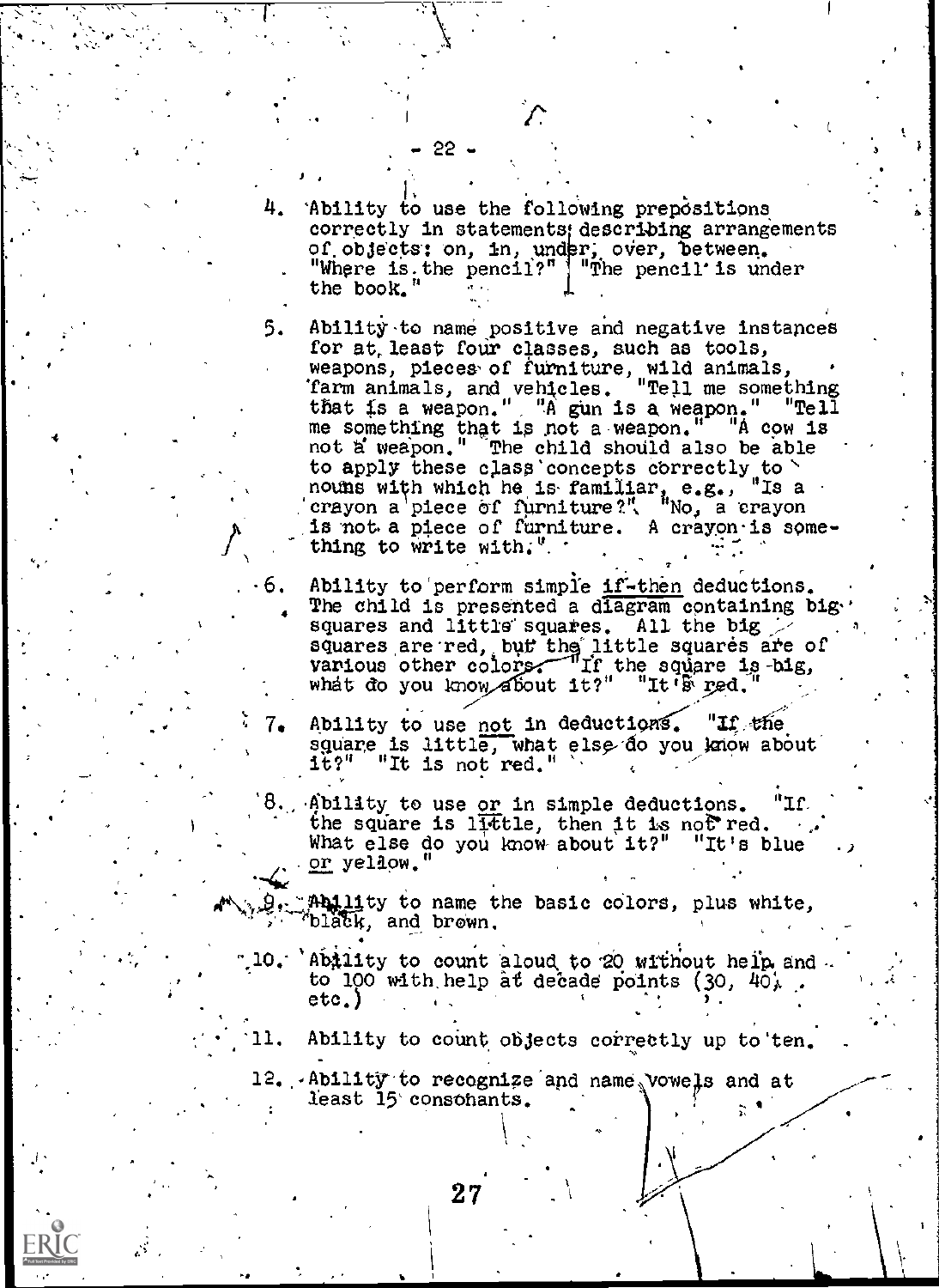Ability to distinguish printed words from pictures.

23.

14.

Ability to rhyme in some fashion, to produce a word that rhymes with a given word, to tell whether two words do or do not rhyme, or to complete unfamiliar rhyming jingles like "I had a dog and his name was Abel; I found him hiding under the

 $15.$ A sight-reading vocabulary of at least four. words in addition to proper names, with evidence that the printed word has the same<br>meaning for them as the corresponding spoken<br>word. "What word is this?" "Cat,". "Is this  $\sqrt[n]{n}$ No, it goes a thing that goes 'Woof-woof'?" 'Me'ow'.

The foregoing goals and definitions are almost. solely concerned with intellectual development, while the proposed program would aim at fostering cultural development as well. Specifically, I would add as objectives, learning basic music concepts, and an ability to use arts and crafts material in a meaningful (While music and art have value in and of themway. selves, they also provide effective tools for getting across language concepts, and for increasing auditory and visual discrimination).

Another goal which I would include is beginning awaremess of basic emotions (aggression, fear, etc.) as a step toward mastering them.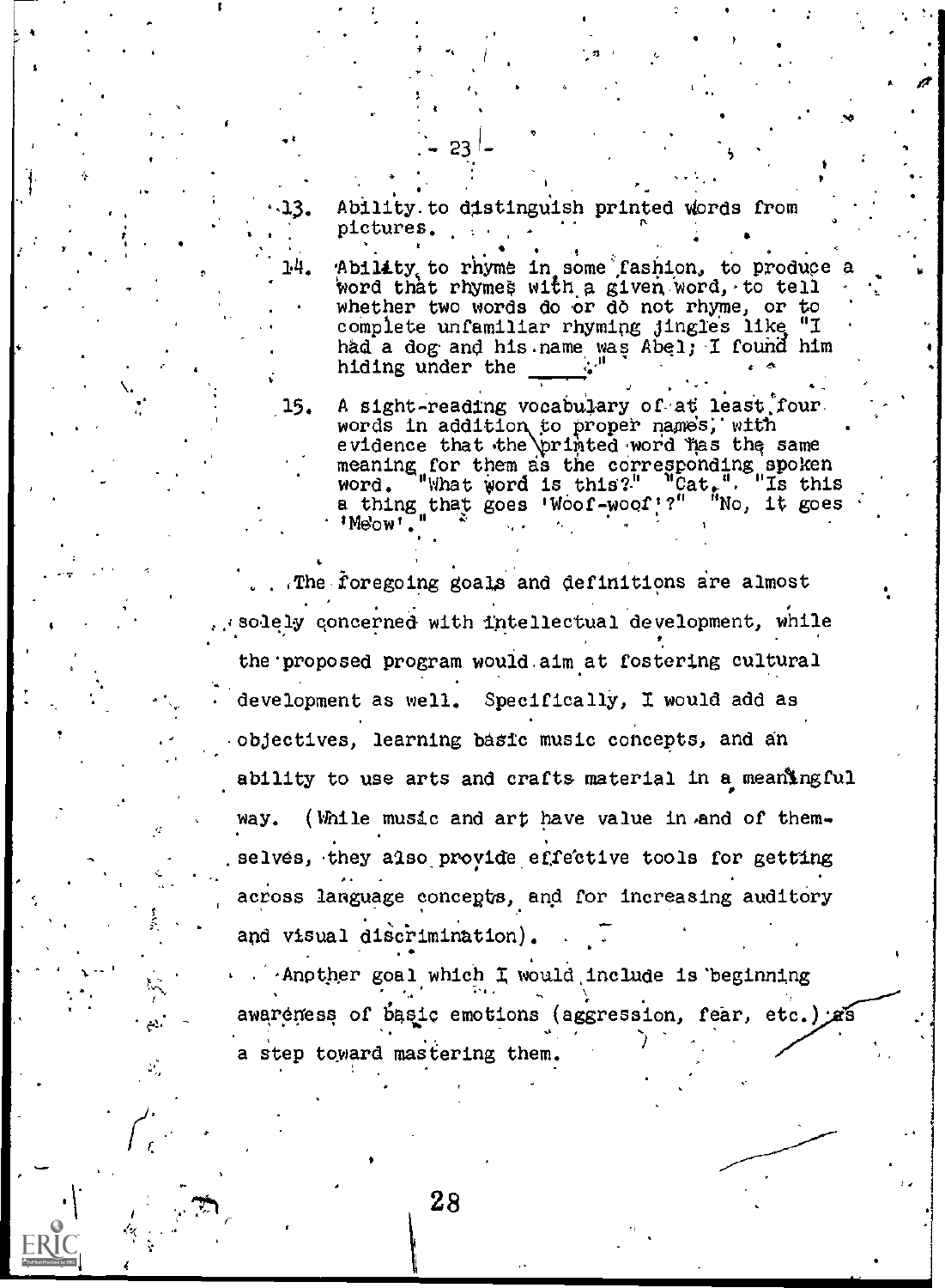#### The Problem of Differences Among Three,  $B_{\bullet}$ Four and Five-Year-Olds,

 $\cdot$  6  $\cdot$  6  $\cdot$  6  $\cdot$  6  $\cdot$  6  $\cdot$  6  $\cdot$  6  $\cdot$  6  $\cdot$  6  $\cdot$  6  $\cdot$  6  $\cdot$  6  $\cdot$  6  $\cdot$  6  $\cdot$  6  $\cdot$  6  $\cdot$  6  $\cdot$  6  $\cdot$  6  $\cdot$  6  $\cdot$  6  $\cdot$  6  $\cdot$  6  $\cdot$  6  $\cdot$  6  $\cdot$  6  $\cdot$  6  $\cdot$  6  $\cdot$  6  $\cdot$  6  $\cdot$  6  $\cdot$ 

-24 -

 $\vert \cdot \vert$ 

. A contract of the state

,N

Because of the differences in the level of develop- $\mathfrak o$  and  $\mathfrak o$ ment that are apt to exist among three, four and five year olds, I would suggest. that each program proceed from simple concepts to more complex concepts. Often it would be possible for a single segment within the pro-. gram to proceed from simple to more complex. If the program were well-produced, there is reason to believe .. that five-year-olds would enjoy their fairly easy' mastery of the simpler material, while three year olds ' would get enough out of the more complex material to  $\begin{bmatrix} \cdot & \cdot & \cdot \\ \cdot & \cdot & \cdot \\ \cdot & \cdot & \cdot \end{bmatrix}$ hold their interest.

In their book, For the Young Viewer, Ralph Gerry, Frederick B. Rainsberry and Charles Winnick write:

. <sup>4</sup>

tl

t "One difficulty in the way of matching age levels with program types is that the  $\gamma$ further we move away from infancy, the less exact is any cataloguing of interests by age. Another difficulty is that there is some overlap. While children are likely to regard as 'kid stuff' material that has  $\ddot{\phantom{a}}$ been of interest to them in the past,

 $29<sup>2</sup>$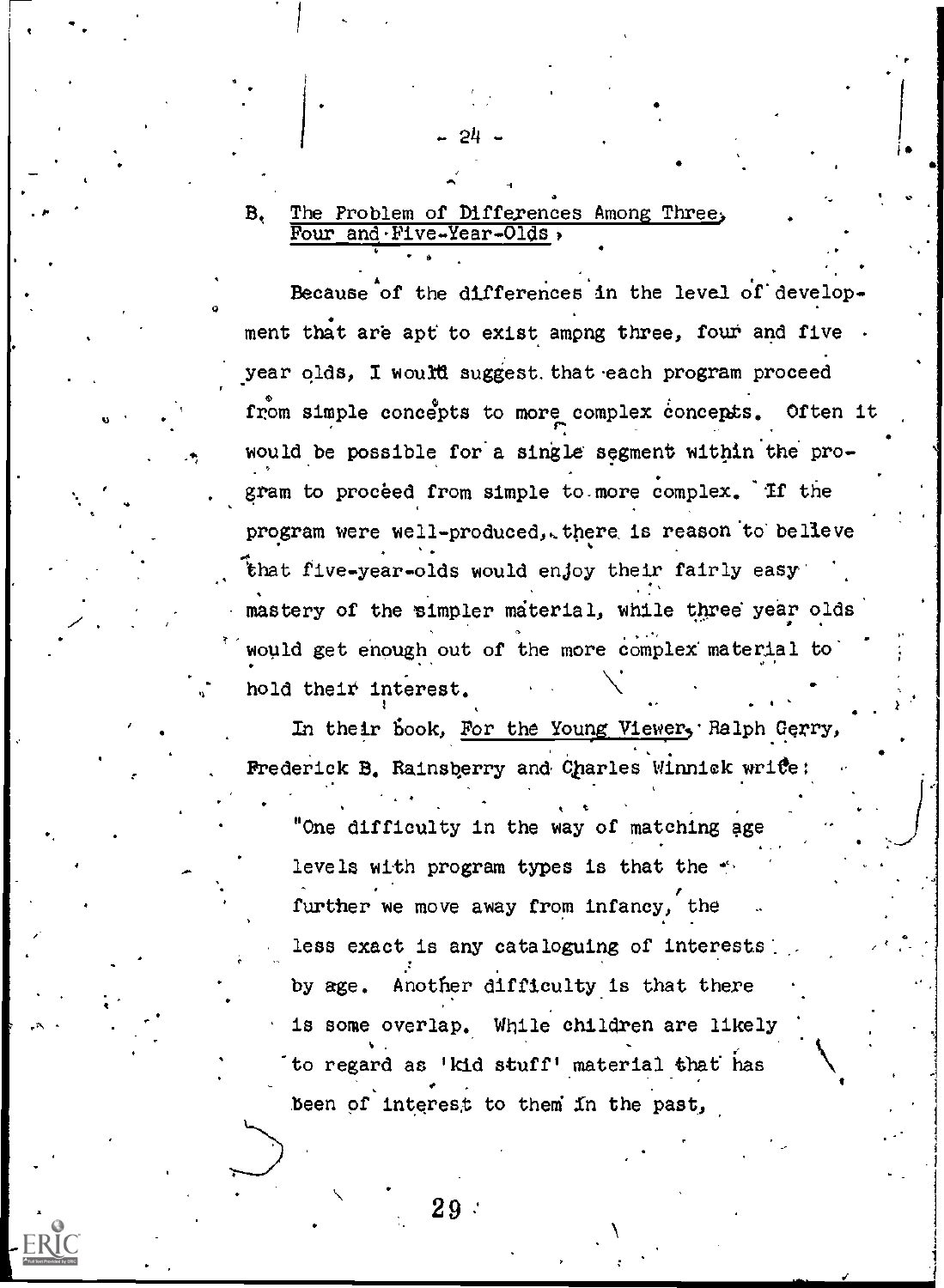they will tend to be interested in programs directed to the next higher age level as well as their own,"

 $- 25 - 7$ 

On this same point, William Hessen, the Yale psychologist, suggests ghat a three year old watching "Batman" gets from it something quite different from what a ten year old watching the same program gets, but it nonetheless appeals to both.

C. Format and Frequency

a

 $\bullet$  and  $\bullet$ 

o

A 'To. achieve maximum impact and to establish regular viewing habits, I believe the program should be hour- $\mathcal{L} = \{ \mathcal{L} \}$ long, Monday through Friday, .-Ideally, each station carrying the program should' broadcast 'it twice a day - at 9 a,m, and 5 p,m, However, if the station's schedu'le permits broadcast only once  $a$  day, the late afternoon time is preferable because, regardless of circumstance, most children are home by 5 p.m.

1 For the greatest flexibility, I suggest the programs have a magazine type of format so, that each program would contain several five to fifteen-minute segments, presenting different material and activities  $i$ , in a variety of production styles (i.e., film, studio, animation, etc.)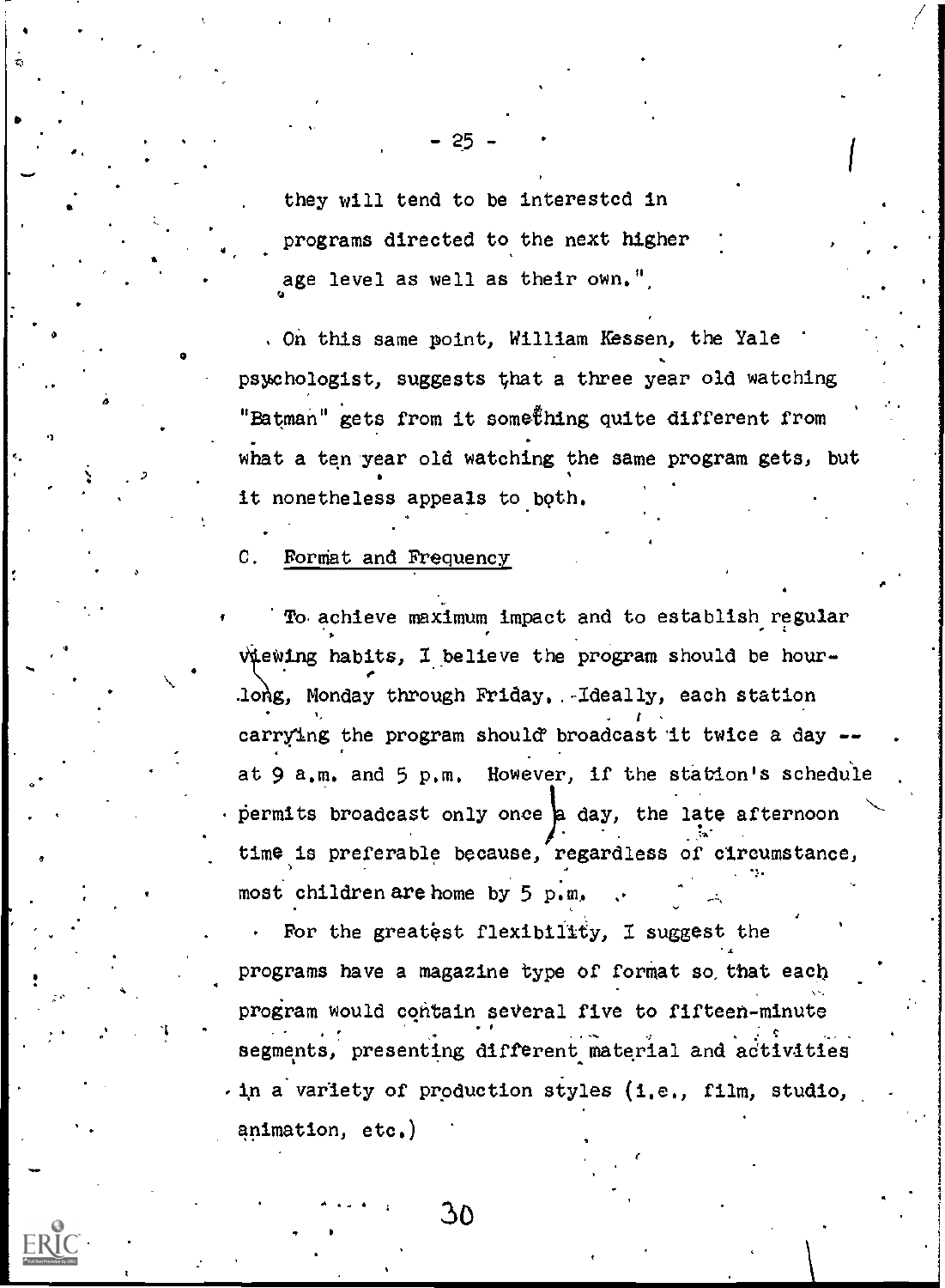$\rightarrow$   $\rightarrow$   $\rightarrow$ **I** recommend that the program have a male host who would provide continuity from one segment to another, establish the tone, and function, subtly, as the master teacher. While there is doubtless real entertainment value in his having a slightly off-center personality, he should, nonetheless, project the image of an intelligent and skilled adult whom the children are apt to want to emulate. The program, of course, would have several other regular performer-teachers as well.

Since several ETV television stations, including Channel 13 in New York, will have the ability to broadmade in color. Although making the programs in color cast in color next year, and since color television sets are expected (in a report by Nielsen to The National Broadcasting Company) to be in 42% of all households by  $1968$ , I strongly urge that the series be would increase costs somewhat, this added expense would insure that the series would remain technically up-to-'date for the foreseeable' future.

D. Ways Television Can Both Entertain and Teach Young Children

All of this, of course, leads us to the funda- $\blacksquare$  $\mathcal{L}^{\prime}$  , and the set of  $\mathcal{L}^{\prime}$  , and the set of  $\mathcal{L}^{\prime}$ .mental question,: can a television series be designed 1.1 and 1.1 and 1.1 and 1.1 and 1.1 and 1.1 and 1.1 and 1.1 and 1.1 and 1.1 and 1.1 and 1.1 and 1.1 and 1.1 and 1.1 and 1.1 and 1.1 and 1.1 and 1.1 and 1.1 and 1.1 and 1.1 and 1.1 and 1.1 and 1.1 and 1.1 and 1.1 and 1.1 an . which would be attractive to and fun for children, which they would want to watch without parental

31

-

jr

-26-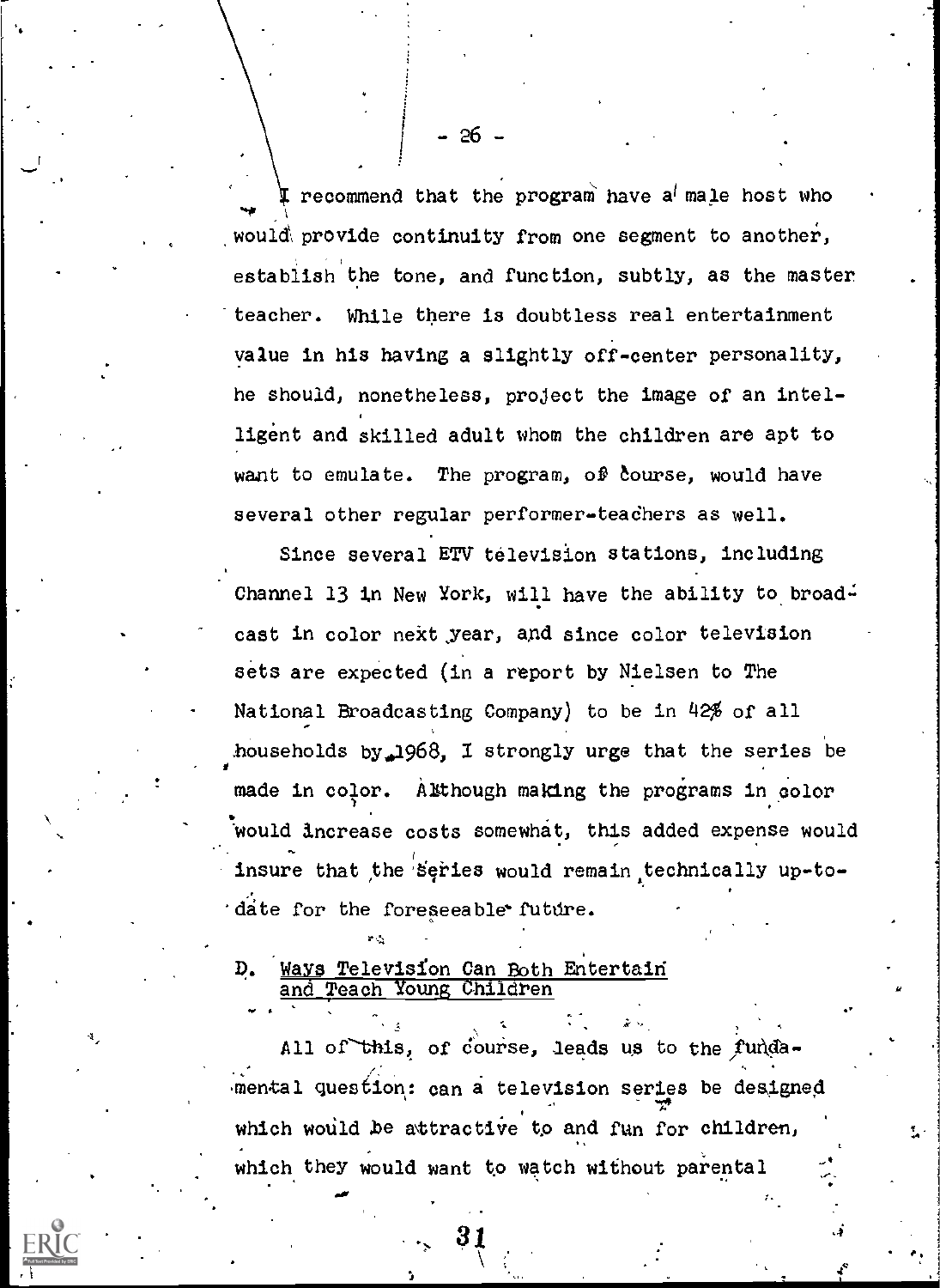coaching, and which would actually realize the general and specific educational aims,that have been suggested? I believe, the answer is an emphatic yes. I will outline brienit some of the ways television could be used to entertain and, teach young children, but it is well to remember that any group of creative people brought together to produce such a series would devise many, many more,

 $27 - 7$ 

### Teaching Language Skills and Reasoning Skills on Television

All children like to be read to and most seem to like to discuss the ideas and pictures in story. books. I suggest that we could cap interests by devoting ten to fifteen minutes, 1  $c$  and capitalize on these  $\begin{bmatrix} 1 & 0 \\ 0 & 1 \end{bmatrix}$ probably as the opening segment of each program, to story and conversation. The discussion could take place between three 'regulars' -- a woman who would do the reading, an intelligent hhild or twelve or so, and a little puppet who would provide humor in the form of wrong answers, simpleminded- $\mathbf{N}$ ness and general clowning. The children in the viewing audience at home would be encouraged to correct him when he was wrong or particularly

ti s

titi

 $32$ 

 $\mathcal{L} \subset \mathcal{L}$  . The set of  $\mathcal{L} \subset \mathcal{L}$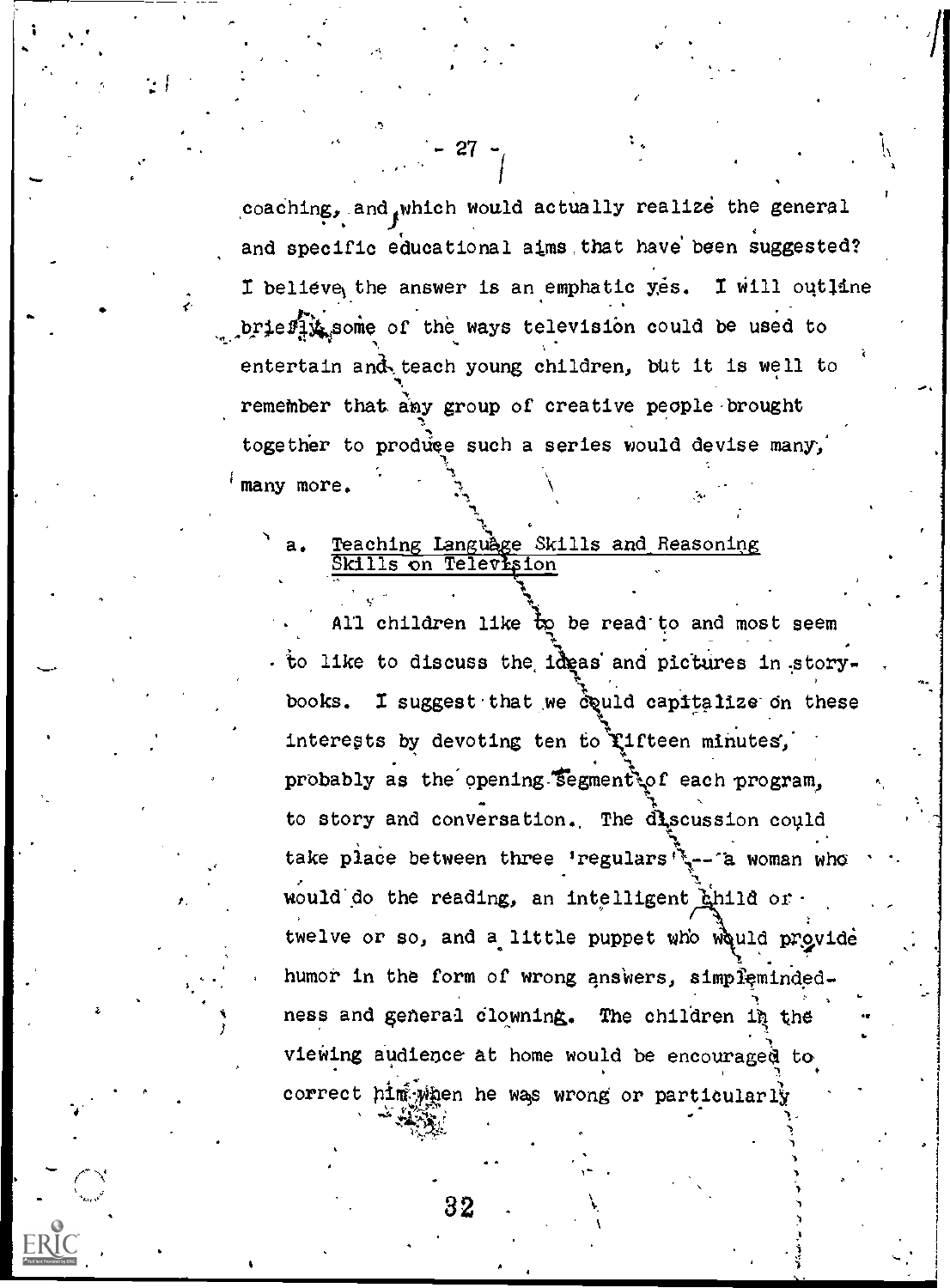simpleminded, and they would have to be attentive in. order to do so.

**I** and the second of the second of the second of the second of the second of the second of the second of the second of the second of the second of the second of the second of the second of the second of the second of the

- 28 -

Each storybook could be divided'into five installments, so that one book would be read and discussed over a period of a week. The pages of . the book would be seen on camera in the course of the reading just as they would if the story were being read in person to a child. Every possible opportunity would be taken to use the stories to increase vocabulary ("whet is another way to say car?" The puppet might answer "dog" but the children at home-would be brought around to  $\cdot$ "automobile." "What is another way to say boat?" and so forth); and to help provide skill in the use of, the vital "little words" of the language, such  $\sim$ as on, over, under, in, and, because, if, then. Storybook discussion could also be used to provide opportunity to help children develop reasoning Skills, (e.g., "Why do you suppose the dog is running, home?"), Logical classification ("Is a car an animal?") could easily be introduced. In-. The contract of the contract of the contract of the contract of the contract of the contract of the contract of the contract of the contract of the contract of the contract of the contract of the contract of the contrac deed, such a segment potentially could introduce virtually any concept. One of the most delightful ch į ldren's books I've seen, Are You Square?,

 $\frac{33}{2}$ 

 $FR$ IC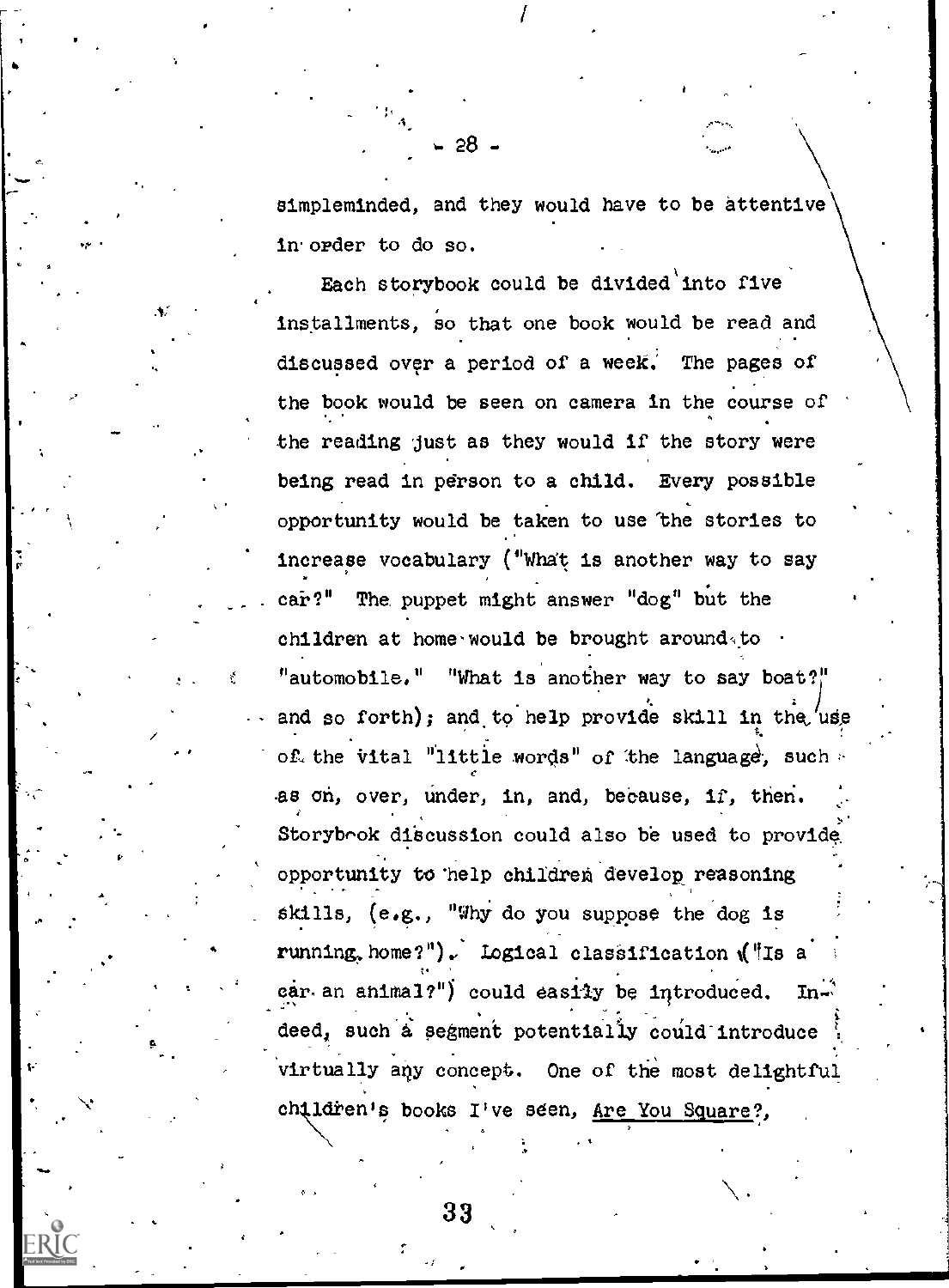,..Introduces circles, squares and triangles' at a simple level.

Fs

**C** 

When the storybook had been completed in the above manner, it could then be presented in some other form, and become part of the program!s permanent repertory of books, to be repeated many times throughout the year. I would suggest the, superb storybook films made by Weston Woods of contemporary children's classics as a source from which we could draw for the 'final versions of some stories. The National Film Board of Canada has also made some high-quality film strips of stories for children. The Bank Street films of famous personalities (such as Harry Belatonte) reading storybooks, might also be a source, or, in any case, an idea as to the final form some books might take before entering the permanent repertory.

There would be no reason that a good book. could not be dealt with in a five-part conversation more than once in the course of a television ... ... ...... . <sup>v</sup> season, using dAfferent ideas in. the story to . . . ., , ; 1. <sup>g</sup> develop new concepts and. reinforce 014 ones. I . believe, however, that the concepts should be kept at a simple level. But, the storybook segment .

. 34  $\sim$  ...

. .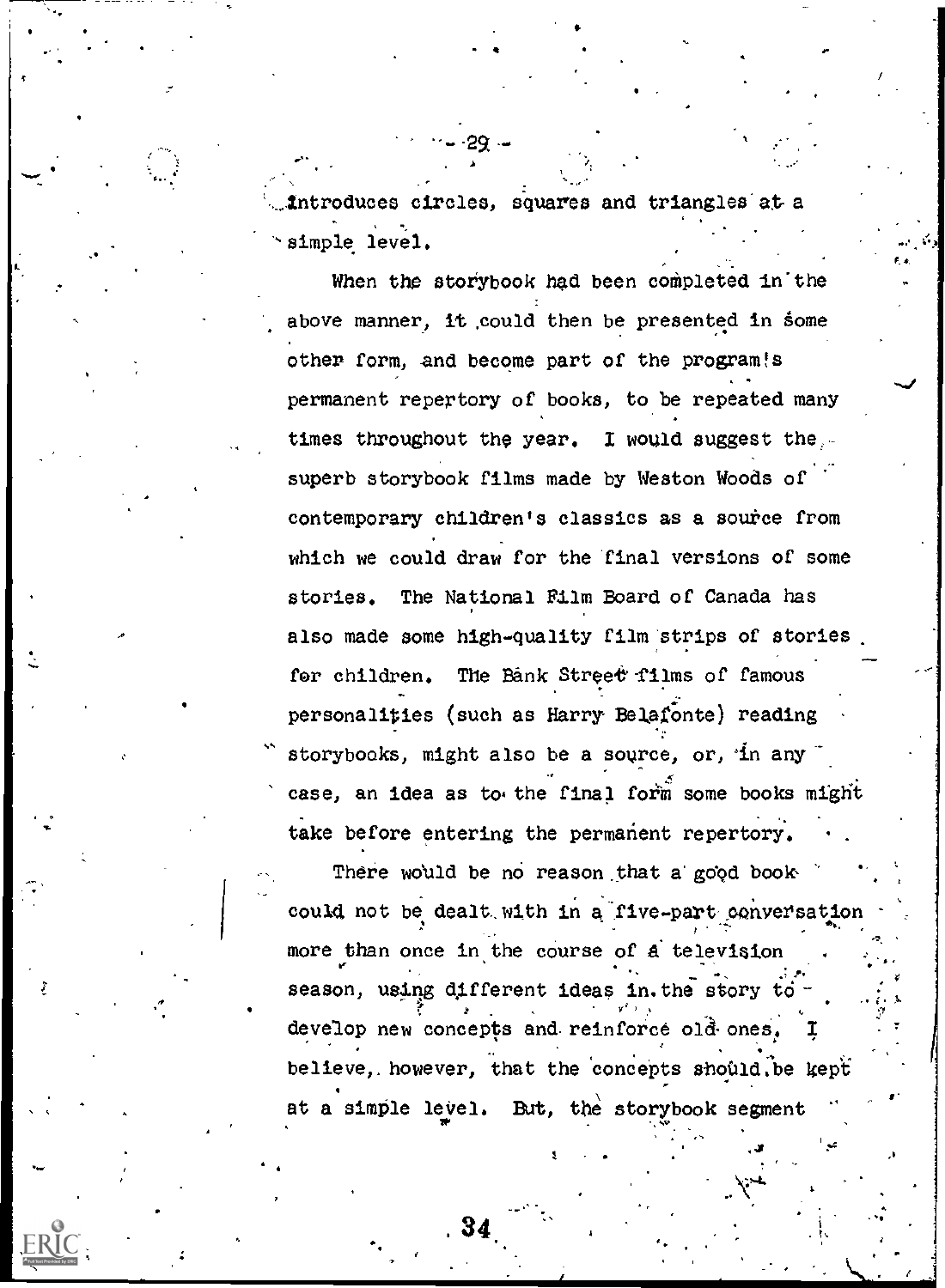could provide material and ideas to be treated at a slightly more complex level, later in the program.  $\delta_{\rm max}$  . The set of  $\delta_{\rm max}$ For example, in the story, "A Snowy  $\text{Day}$ ", a snow- $\mathbf{r} = \mathbf{r}$  and  $\mathbf{r} = \mathbf{r}$ ball melts in a little boy's pocket. The scientific principle invelved in:melting snow might be introduced in a related segment later in the program.

.

,

 $\sim$  1

Vo.

### The A.B.C.'s and Numbers on Television

 $30 -$ 

An animated series could be developed which would introduce capital letters, small letters,  $\mathcal{V}$ their sounds and words that begin with the letters. In the same way, numbers and what the numbers stand for (<del>1.e., the cows</del>, three horses, four IA"  $\texttt{chains, etc.}$  could also be introduced.  $\Gamma$  would suggest that five or six minutes a day of animated. . experimental and the control of the control of the control of the control of the control of the control of the control of the control of the control of the control of the control of the control of the control of the cont . letters (and numbers) might be shown for three or .four weeks; and then, when all letters have been introduced, and, say, numbers one.through ten, this material could be rebroadcast for the duration of the series, since repetition, I believe, would be the key to its success. Academy Award Winner John Hubley, one of the country's foremost artists and .1 / animators, is interested in the project.

> Richard Co r.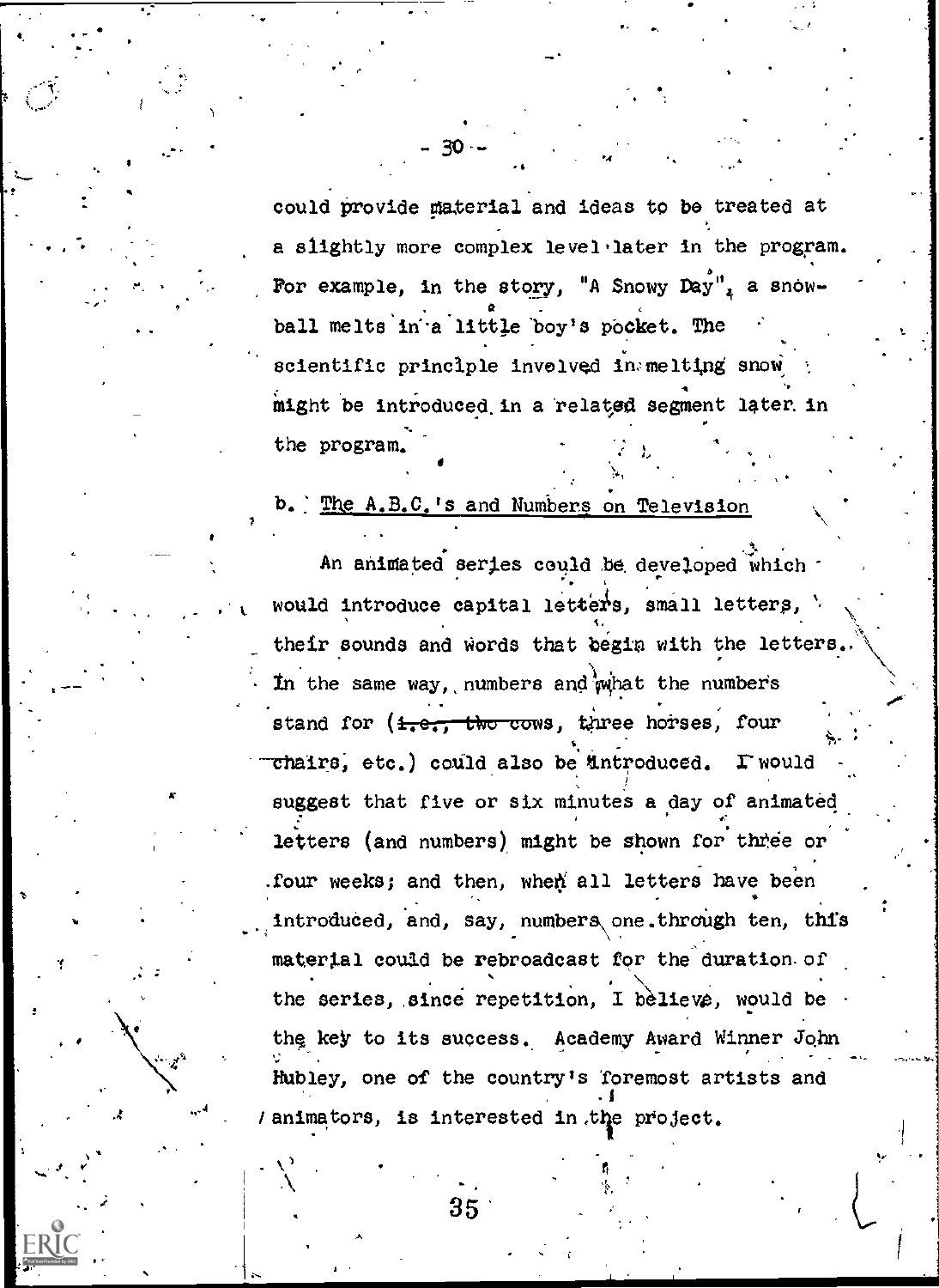. Visual Discrimination and Logical Classification on Television

 $\cdot$  t.e.

.

A

tele'vision.is ideally suited for presenting, material designed to increase visual discrimina-, where the contribution of  $\mathcal{N}$  ,  $\mathcal{N}$  $\mathbf{f}(\mathbf{f}) = \mathbf{f}(\mathbf{f}(\mathbf{f}))$ tion, a prime requirement for learning to read.  $A$ few minutes a day  $x = \ln$  the form of a picture game -- could be devoted to sharpening visual dis-  $\mathbf{r}$ ,  $\mathbf{r}$ ,  $\mathbf{r}$ ,  $\mathbf{r}$ ,  $\mathbf{r}$ ,  $\mathbf{r}$ ,  $\mathbf{r}$ ,  $\mathbf{r}$ ,  $\mathbf{r}$ ,  $\mathbf{r}$ ,  $\mathbf{r}$ ,  $\mathbf{r}$ ,  $\mathbf{r}$ ,  $\mathbf{r}$ ,  $\mathbf{r}$ ,  $\mathbf{r}$ ,  $\mathbf{r}$ ,  $\mathbf{r}$ ,  $\mathbf{r}$ ,  $\mathbf{r}$ ,  $\mathbf{r}$ ,  $\mathbf{r}$ , crimination. For example, a picture of three ducks and a cat might appear on the screen. The child at home would be told to touch on the screen the' picture that was different from the other three. After a few-seconds, the picture of the cat could light up so that the child would know whether he. was right or wrong. Each sequence of pictures could proceed from very simple to relatively"  $4$  I and  $4$  I and  $4$  and  $4$  and  $4$ complex. A subsidiary/virtue of this kind of game. . is that it would encourage (and I think could achieve) interaction between the child and the program.

Another way the;game could be used is to teach logical classification. Pictures, for instance, of  $\alpha$  cow, a horse and  $\alpha'$  chicken could be shown. The host or narrator could explain (perhaps òver à ' period of days) that each of the first three were

L.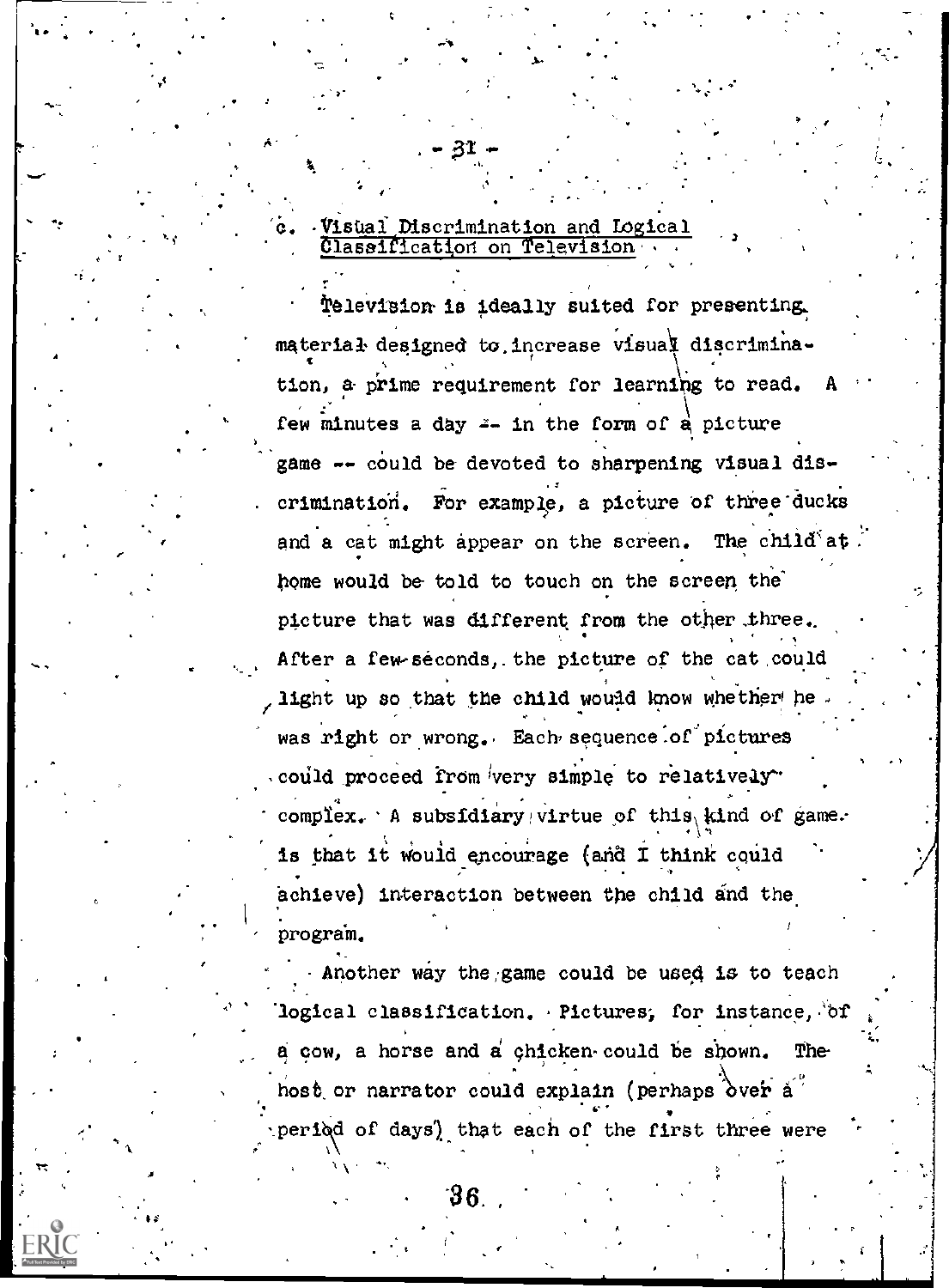farm animals. Then a picture showing the three animals and a chair could appear and the child asked to point to the picture that is not a farm The chair would light up after a few animal. seconds and the host or harrator would say, "That' right, a chair is not a farm animal. A chair is a piece of furniture." This technique, of course, could be used to teach a number of classifications. The National Film Board of Canada has been experimenting with short animated films designed to increase visual perception and discrimination. They were originally conceived as aids to children with learning problems, but Dr. Samuel Rabinovitch, who is the project consultant, believes they have applicability to preschool children. If others agree, an arrangement could probably be made with the National Film Board for their further development and use.

There is no question but that such companies: as Science Research Associates and General Learning, Inc., could be encouraged to produce visual discrimination materials that could be used on an veducational television series. The companies would, of course, market the materials elsewhere,

- 32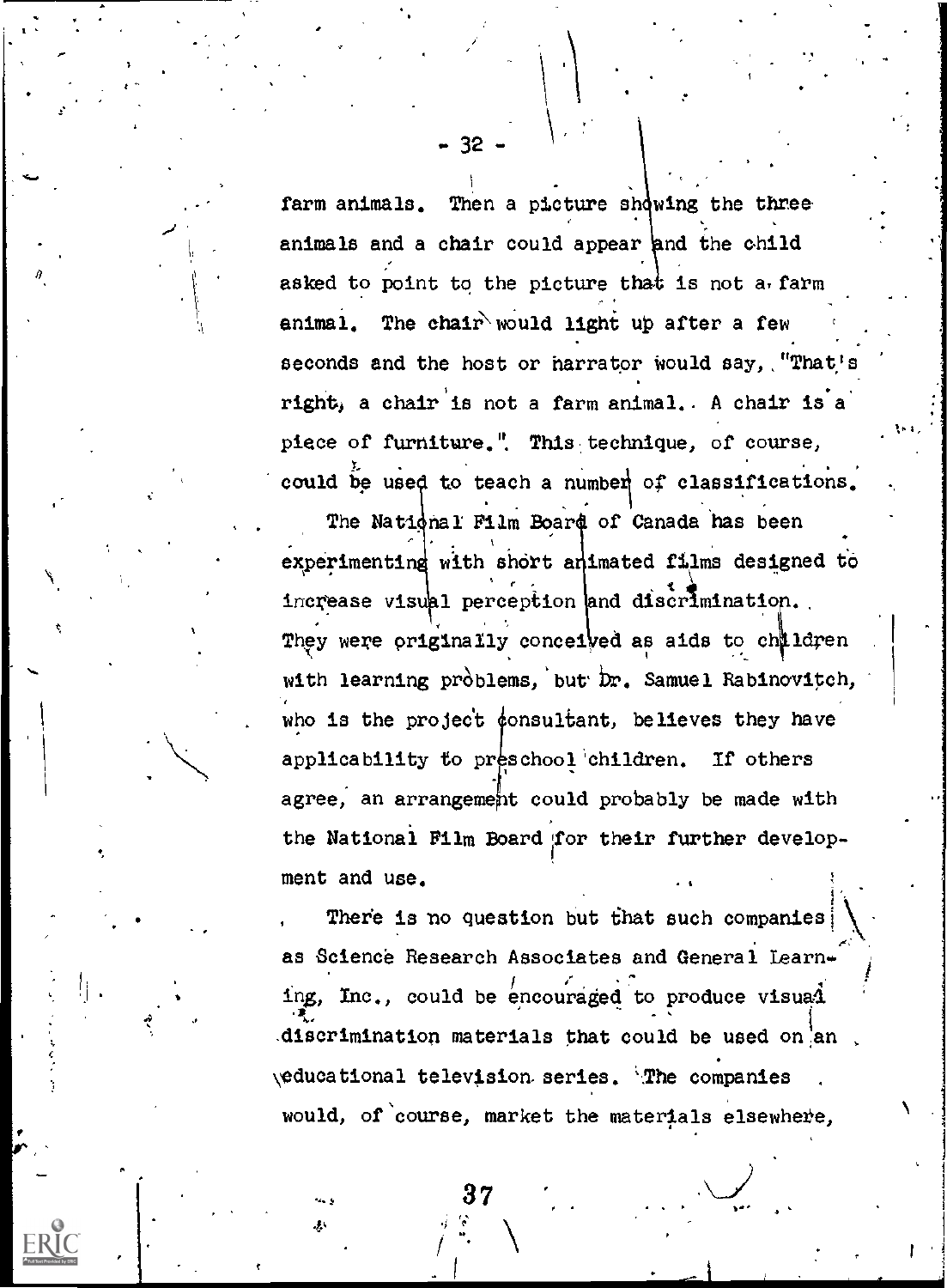- probably advertising them "As seen on as well -There could . Television Program," be peripheral advantage in this, in terms of ad vertising, Tor a television series.

#### đ. Teaching Children About Themselves Television on

A few years ago, WCAU-TV, the CBS owned and operated station in Philadelphia, developed a very' .imaginative puppet show called "The Tottles", which dealt with the problems of everyday living en<sup>2</sup> countered by young children. An episode I saw concerned the conflict felt by a little animal puppet who lied to his teacher; and the conflict of his friend who knew he was lying but didn't know what to do about it. Mhile this situation might be too advanced for preschoolers, there are a number of situations involving feelings of possessiveness, rivalry, aggression and fear which could be dramatized effectively in this manner. The gifted Marshall Izan, who created "The Tottles", and provided their voices, now lives in New York, and, at \* present, is uncommitted to any new television project.. (Since "The Tottles", he has worked out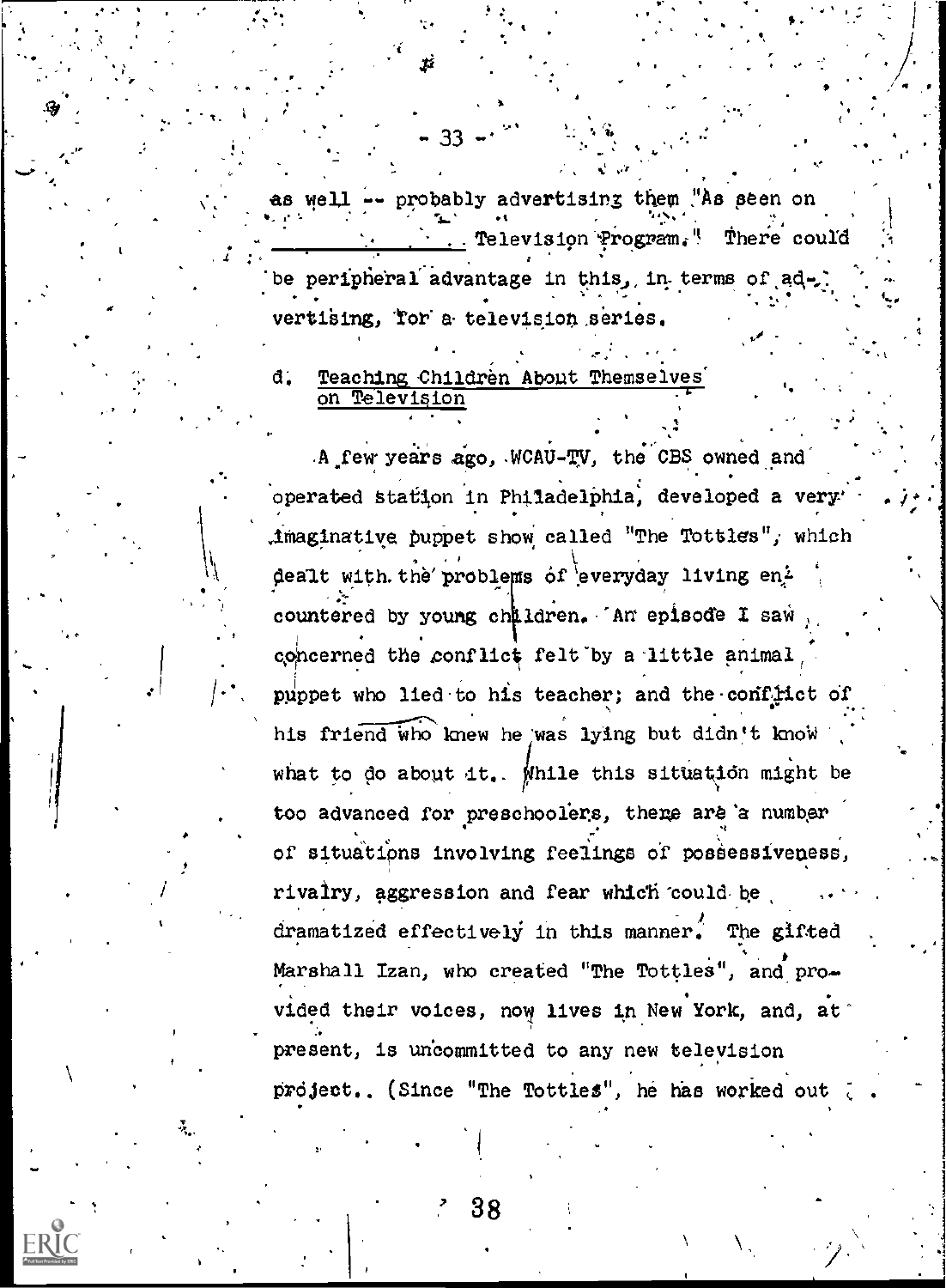several ingenious ideas for correlating art, music and theater on television for children. If scaled down in age level, the ideas would be imminently suitable for the program series under discussion.)

### Science and Nature on Television

There are a number of simple, scientific concepts which could be taught by performing little experiments on camera in the studio. The program would concentrate on ones that could be re-created safely and easily by the child at home, after he had seen them on the program. I have in mind those that involve water and plastic or paper containers, and those involving a magnet or a magnifying glass, shadow play, and so forth. Toward the end of the program, "the performer-teacher might present a , simple scientific experiment that the child could do at home after the program. (Perhaps three times a week, an arts and crafts project could be  $suggested$ ,  $)$ .

" How things grow is another topic which could spur activity in the home. Even very young  $ch1$ dren, for example, could be shown how to grow lentil seeds in wet cotton.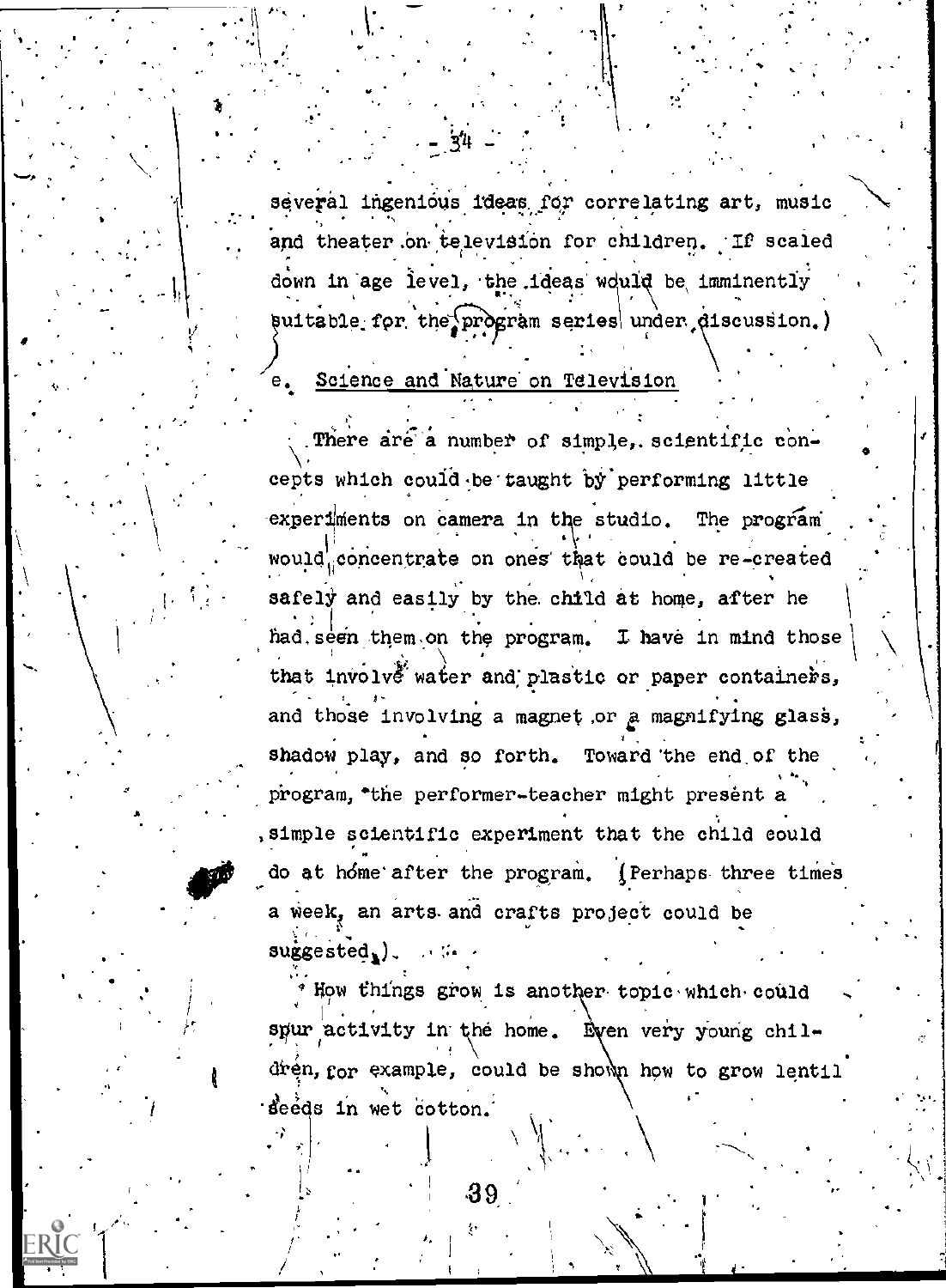The most charming teaching of a scientific. concept I have seen was done by a highly talented mime on WCAU-TV's "Prentendo." To demonstrate the relationship of the seasons to plant growth, he ... showed the five children who appeared with him (it could be done by children at home as easily) how to curl up like little seeds in the ground during the winter season, and how to slowly unfold as the sun warms them in the spring, grow and blossom in the summer, begin to wilt in the fall and return to the ground again in the winter. This vignette personifies the kind of imaginative and dramatic presentation the program should strive for in every area.

Animals are fascinating to all young children and could be used in a wariety of ways to entertain and teach. Film and studio close-ups could show what kinds of homes animals live in, what kinds of "coats" they wear, how fish breathe, etc., and teach something about zoology, as well as language and language concepts.

Teaching Music on Television

Dr. Robert Pace of Columbia Teacher's College is convinced that young children can be taught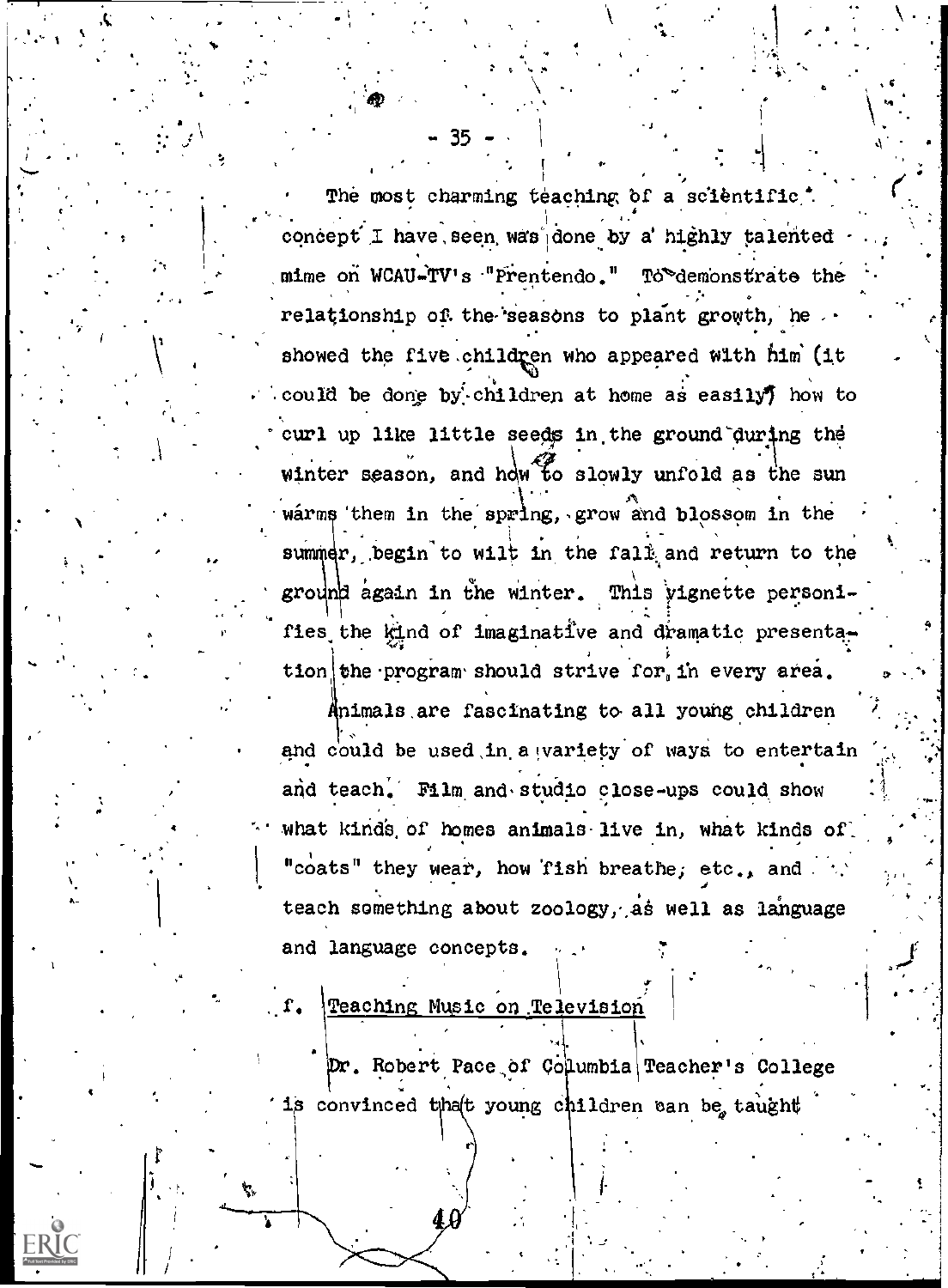basic music concepts, such as loud-soft, fast-slow and. high-low. He points out that all kinds of rhythms can be taught by having children clap their hands and move their arms, in time to the music. He believes that melody bells, folk music, guitar and piano can all be used to teach music concepts.. Almost no one doubts that a music teacher on television could get children at home to participate, to move around to music, touch toes, march like a soldier, walk on tiptoe, waddl $\tilde{e}$  like a duck, etc.

 $-36 -$ 

We know that children can be taught songs-by television, and, aside from their being fun to learn, they could also help to teach language and concepts. In the Bereiter-Engelmann book, Teaching Disadvantaged Children in Preschool, there are a number of suggestions of songs that teach things, like counting, months of the year, days of the week and parts of the body.

#### Arts and Crafts on Television g.

One of the aims of the program, as I have said, would be to get the children viewing at home  $\vert$ to become more responsive  $-$  to be active rather  $\ldots$ than passive. Since the advent of television in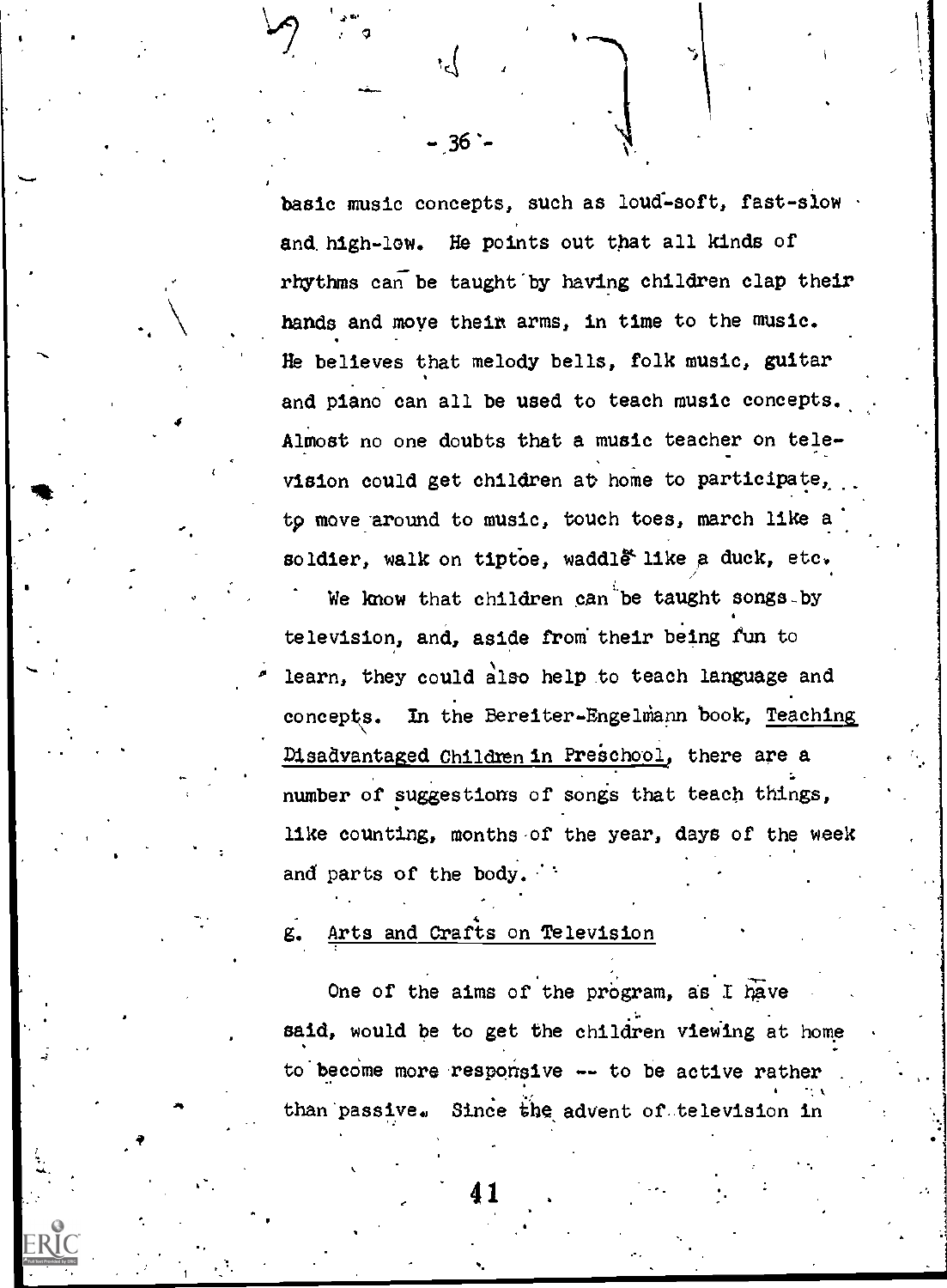the United States, children rely more and more on. it for their entertainment and less and less on their own imagination and resources. I would hope that by teaching arts and crafts, and encouraging children to turn. off the television set at the end of the program and-to undertake a, suggested project, we might reverse this trend. Such traditional crafts as clay modelling, making collages out of odds and ends, coloring, drawing and so forth could and should be taught. But the experimental teacher could go much further. For example, an art teacher in Cambridge has achieved interesting work with young children through a process of integrating visual perception and feelings. Other art teachers have found that children like to draw or paint abstractions (and do it rather well) like 'the sound and the fury', or 'how it feels when it rains on me.'

Both the Museum of Mpdern Art and the Metropolitan Museum of Art in New York have art programs for preschool children; and, while neither was in session during the course of this survey, or both might be of help to a television series produced in this area.

a

 $\frac{1}{2}$  -  $\frac{1}{2}$  - 37 -  $\frac{1}{2}$ 

4 Z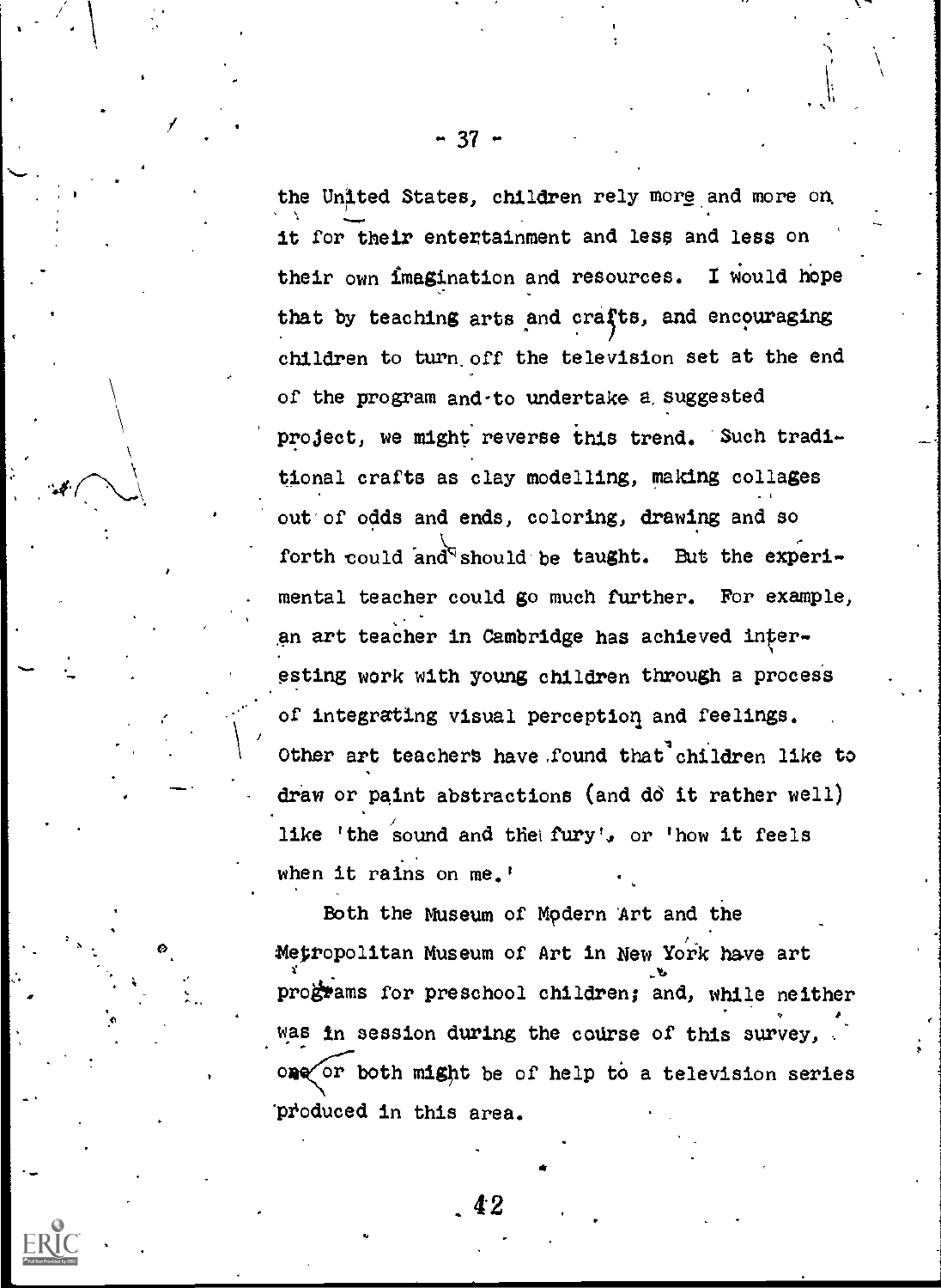### $\mathcal{L} = \begin{bmatrix} \mathcal{L} \\ \mathcal{L} \end{bmatrix}$ E.' Some General Comments on Teaching Children via Television

38

The challenges to the producers of such a project Iwould be to continually discover new and interesting. ways to teach the. same concepts. Repetition and rein- . forcement are essentials in the learning process of young children. Much of the material (for example, Storybook films, animation of letters and numbers) could be repeated, directly, just as television commercials are, over and over again; other material would require fresh approaches for maximum effect.

Indeed, because of the constant competition presented by entertainment programs on television, educational material must be just as lively, fast-moving and dramatically presented as standard: TV fare, if it hopes to win a sizeable audience. It is an. irony of television that, for all its potential to educate, it, also provides endless distractions from pursuits of the mind. I believe that any high quality educational program for children must accommodate itself to that fact, although it means breaking new ground and risking ,-the criticism of educational purists.

For several reasons, I would avoid labelling the program's segments as Language, Science, Mathematics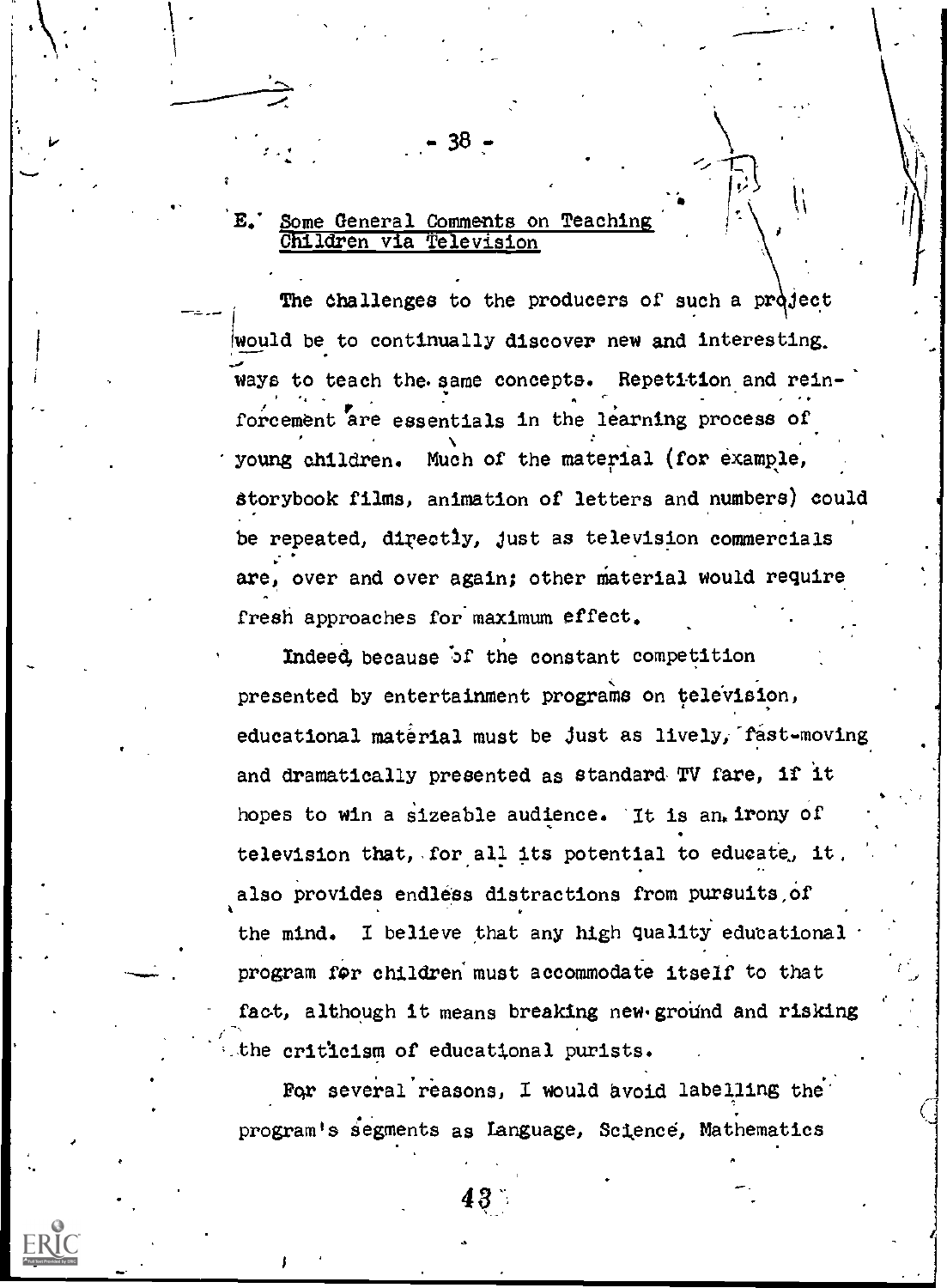and so forth. While I believe the producers and curriculum consultants-must have precise educational aims in mind fon each segment of each program, I think it would be confusing, because of overlap, to share specifics with the children or their parents. Further, flexibllity and experimentation should surely be safeguarded during the first year of such a profect, and labelling would tend to lock the creative staff into ways of -thinking that might not be the most productive. There would be times, I am sure, when a given program, instead of presenting several segments, would instead present a children's opera or an hour-long puppet show. And it might wish to do so, in the name of quality entertainment rather than under subject matter labels.

Attractive and popular figures both of the children's and adult entertainment worlds could and should be sought out and asked to create material for the series. The calibre of talent that I have in mind can be summed up by,a few names, besides those already,  $c \sim$ mentioned -- for example, Burr. Tillstrom, creator of "Kulka, Fran and Ollie;" writer-teacher Richard Lewis, who has travelled throughout the world collecting children's art and poetry; Albert Lamorisse, the French director of such classics as "The Red Balloon" and "The

 $44 -$ 

39-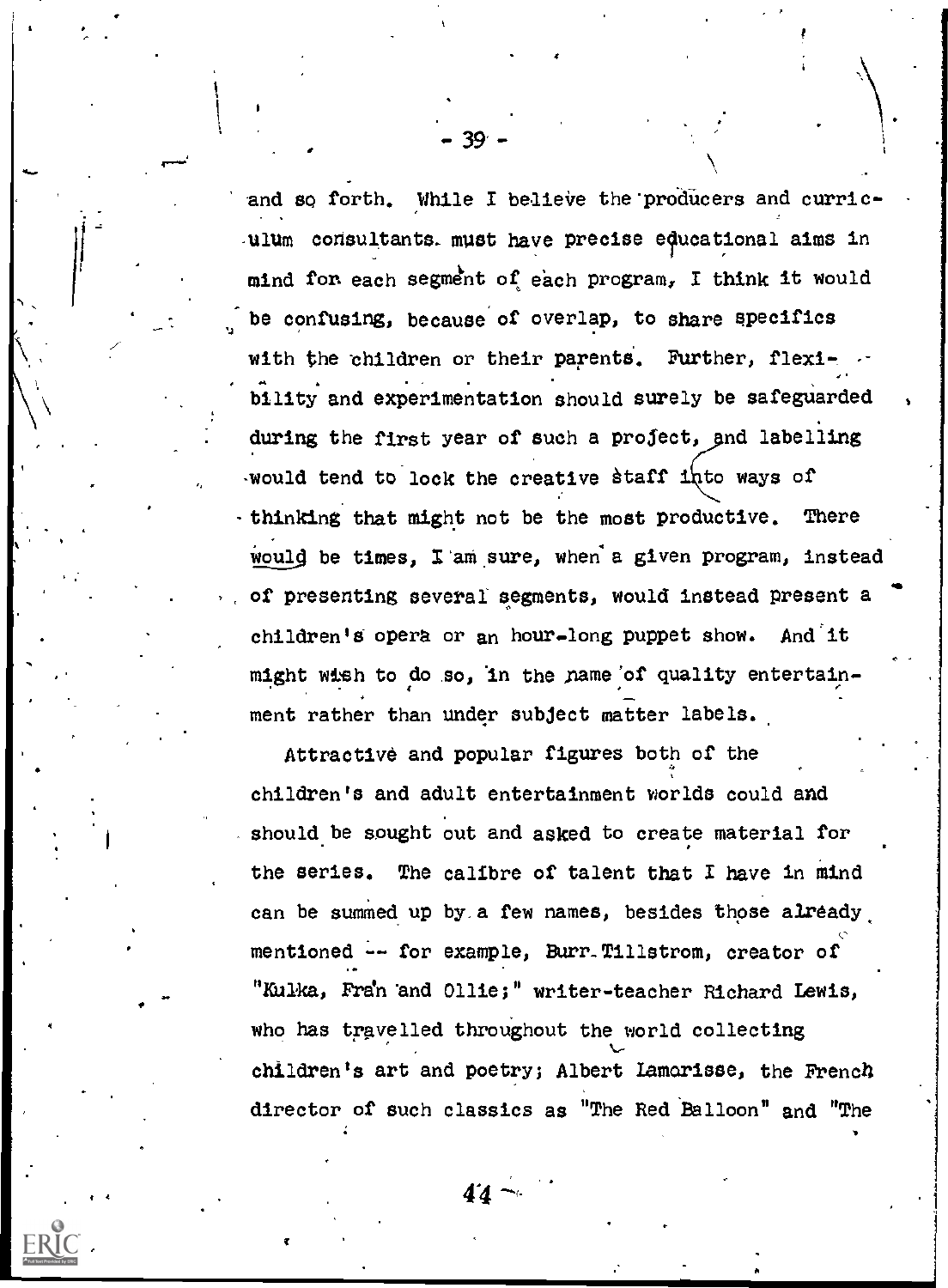White Mane;" Arne Sucksdorff, the Swedish director of children's nature films; Mary Rogers, who has successfully composed for both children and adult theater; such favorite children's performers as Danny Kaye and Dick Van Dyke; as well as performers, not usually associated with children's entertainment, such as dancer-choreographer Merce Cunningham, and dancer Jacques D'Amboise.

 $\mathbf{r} \in \mathbb{R}^N$ 

 $-40 - 1$ 

In summary,  $I$  am suggesting that the series must have maximum freedom to experiment with talent and ideas, if the potential of the medium to educate and stimulate young children is to be fully explored.

45 .

and the second control of the second control of the second control of the second control of the second control of the second control of the second control of the second control of the second control of the second control o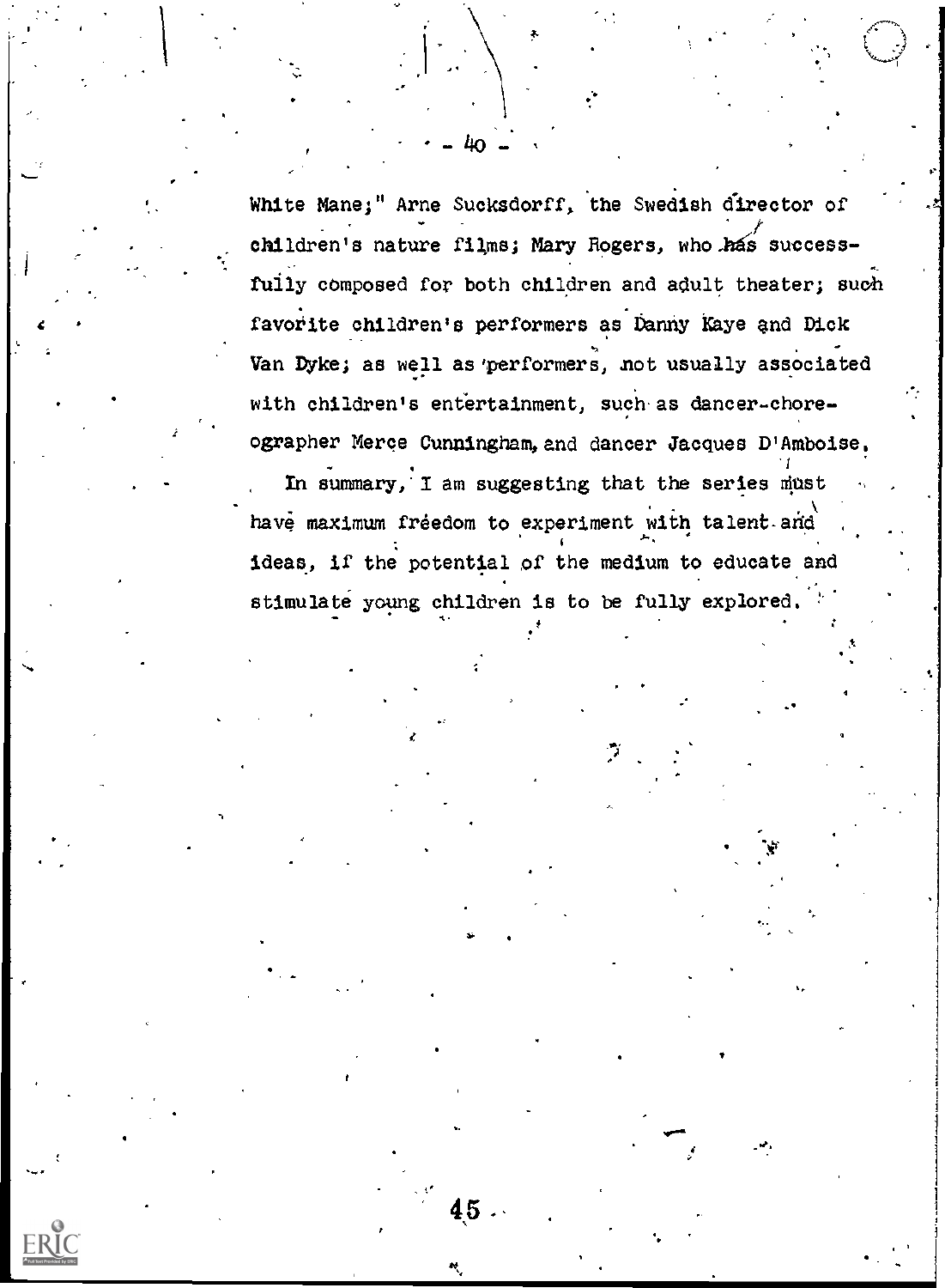### SECTION V - Television for Parents (1998)

. ....\_\_\_.

.

 $\sim$   $\sim$   $\sim$ 

 $\zeta$  .

...---

i kacamatan ing Kabupatèn Kabupatèn Kabupatèn Kabupatèn Kabupatèn Kabupatèn Kabupatèn Kabupatèn Kabupatèn Kabu In an earlier section, I mentioned that all the educators with whom I had met in the course of this study felt that a regularly scheduled program for parents would be necessary if a children's series were to have maximum effect.  $\vert$ , ka (1989) They suggested that not only should such a program supply information to parents about the children's series, but, perhaps,more importantly, should educate parents about their. children's general development and, needs.

- 41

a

There is evidence that parents everywhere in the  $\alpha$  +  $\alpha$  +  $\alpha$  +  $\alpha$  +  $\alpha$  +  $\alpha$  +  $\alpha$  +  $\alpha$  +  $\alpha$  +  $\alpha$  +  $\alpha$  +  $\alpha$  +  $\alpha$  +  $\alpha$ country, c<u>u</u>tting across all economic lines, are seeking more  $\Box$ 'and more information about what they can do to insure the maximum development of their children's intellectual abili ties. Indeed, much that we hear and see about this parental concern is disturbing, since it threatens to emphasize intellectual and academic achievement at the expense of emotional well-being.. New commercial companies, formed to develop all kinds of educational toys and equipment for young children, tend to subtly increase and exploit the anxieties of these parents in advertising brochures. Parents are led to wonder: Should they teach their children to read at home? At what age should they send them to nursery school? What kind of nursery school? Is a lot of expensive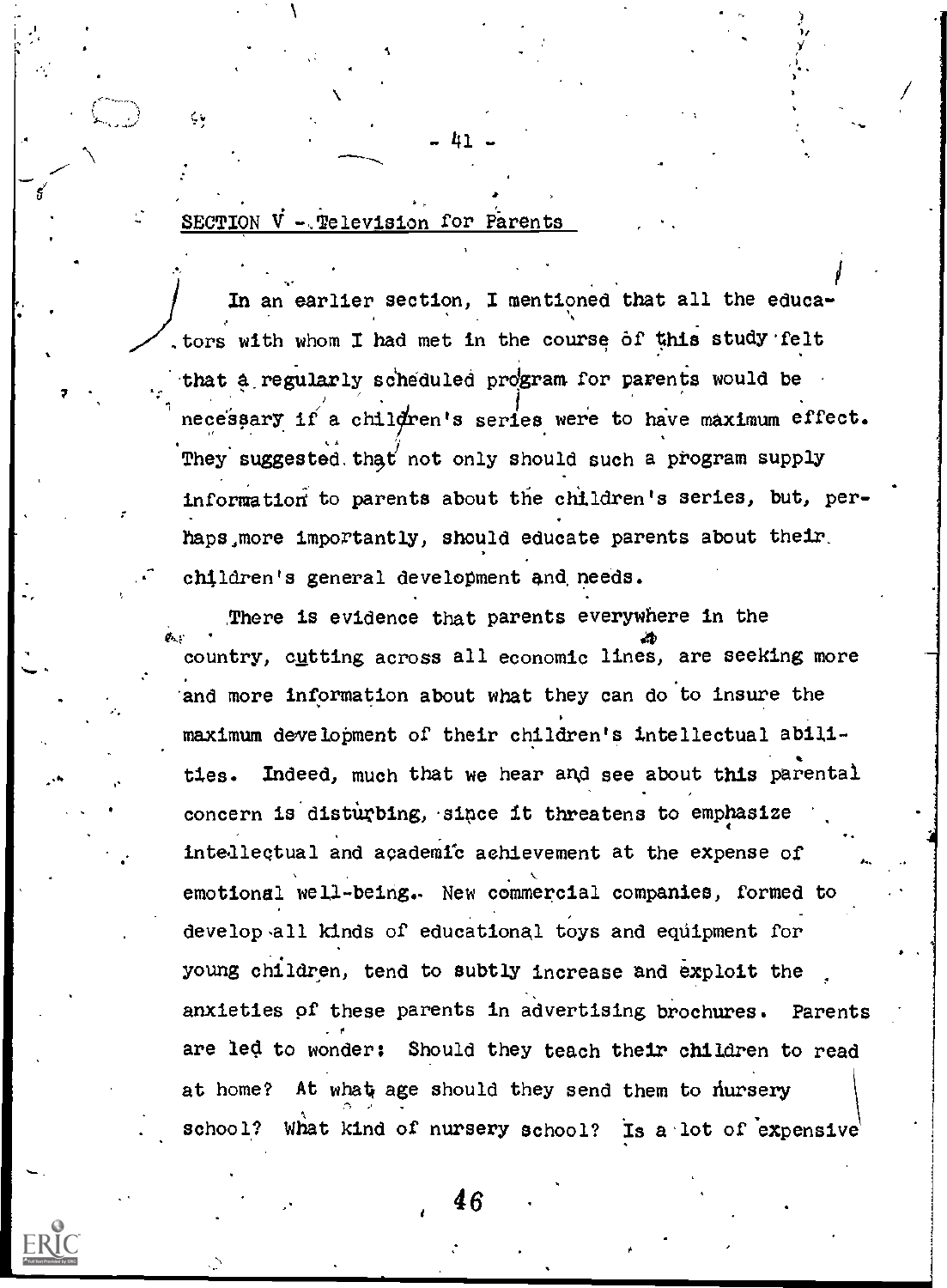equipment in the home necessary to their children's Intel- $\mu$ ectual development? These are some of the questions that are plaguing middle class parents. For the poor, of course, the questions are often quite different, bit the concerns and desires for more information are just as great.

I suggest that a half-hour weekly program, simply and inexpensively produced, could achieve several important aims:

- 1. Inform parents about the children's television series, in particular about what materials  $(e.g.,)$ paper and crayons, paste, scissors,  $etc.$ ) their children might request at the end of each of that week's programs;
- .2. Inform parents as to the availability and cost of books and kits.of materials which have been produced in conjunction with the children's series;
- 3. Provide parents with a wide-range of information and opinion on various aspects of child development; on the emotional, physical and intellectual needs of yoting children; and on common child-rearing problems;
- 4. Teach parents how to play imaginatively with their children by suggesting and demonstrating play. projects for the partidipation of parents and ..,- children,

There are two particularly good sources of material and advice for a parents' program. One is the Children's Hospital Medical Center in Boston.' The Hospitalts editorial department has joined forces with the Dell Publishing Co, toproduce books, handbooks, and pamphlets on all phases of

 $\circ$ 

47

 $\cdots$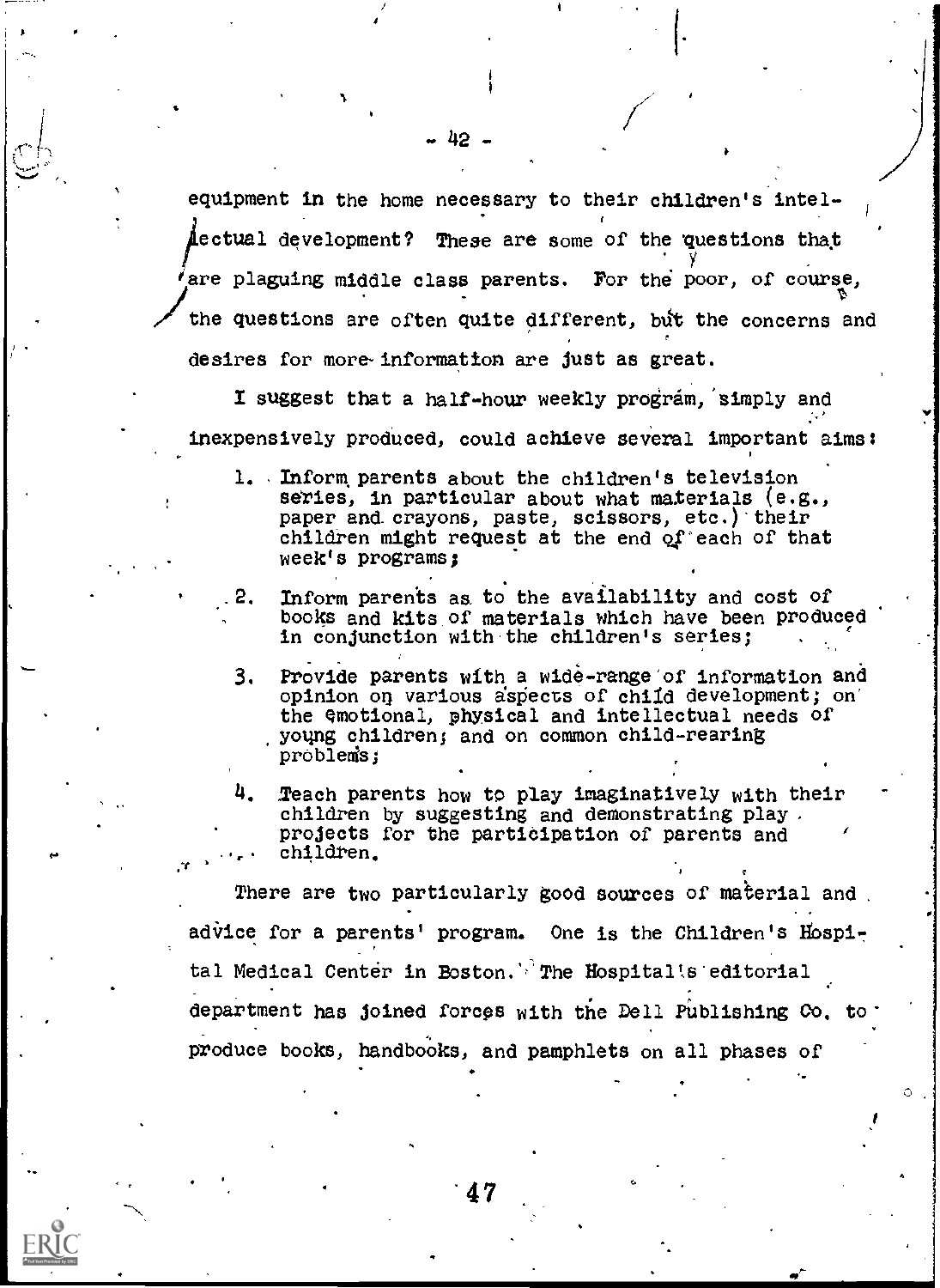child growth and development. "One interesting project, which I have seen in outline form, is a practical guide to everyday problems, including chapters on entertaining a sick child, accidents, when parents divorce, how to travel with children,  $\begin{bmatrix} 1 & 1 \\ 1 & 1 \end{bmatrix}$ 1 1 etc. Mrs. Harriet Gibney, editorial director of the project . at Children's Hospital, could be counted on, I am sure, to supply ideas and research material for this phase of a parents'` program.

c. Communication

Another source of, help for parents' program could be Play Schools Association, Inc., a non-profit agency, which directly and through affiliated organizations, serves parents and children in the fields of education, recreation and social work. The organization is experienced in, among other  $\vert$  $\ddot{\phantom{1}}$ things, teaching "scraporaft"  $\rightarrow$  that is how to make such things as puppets, masks, dolls and so forth out of odds and ends around the house -- to teachers, parents and children. Rowena Shoemaker, executive director of the agency, is greatly interested in programming on television for both parents and children.

I believe that a parents' program could best achieve its aims by frequently changing its format to suit the subject matter being presented. I suggest that there be a contiming host or hostess each week.. After discussing briefly what was coming up on the children's program, he or she might

48'

 $-43 - 7$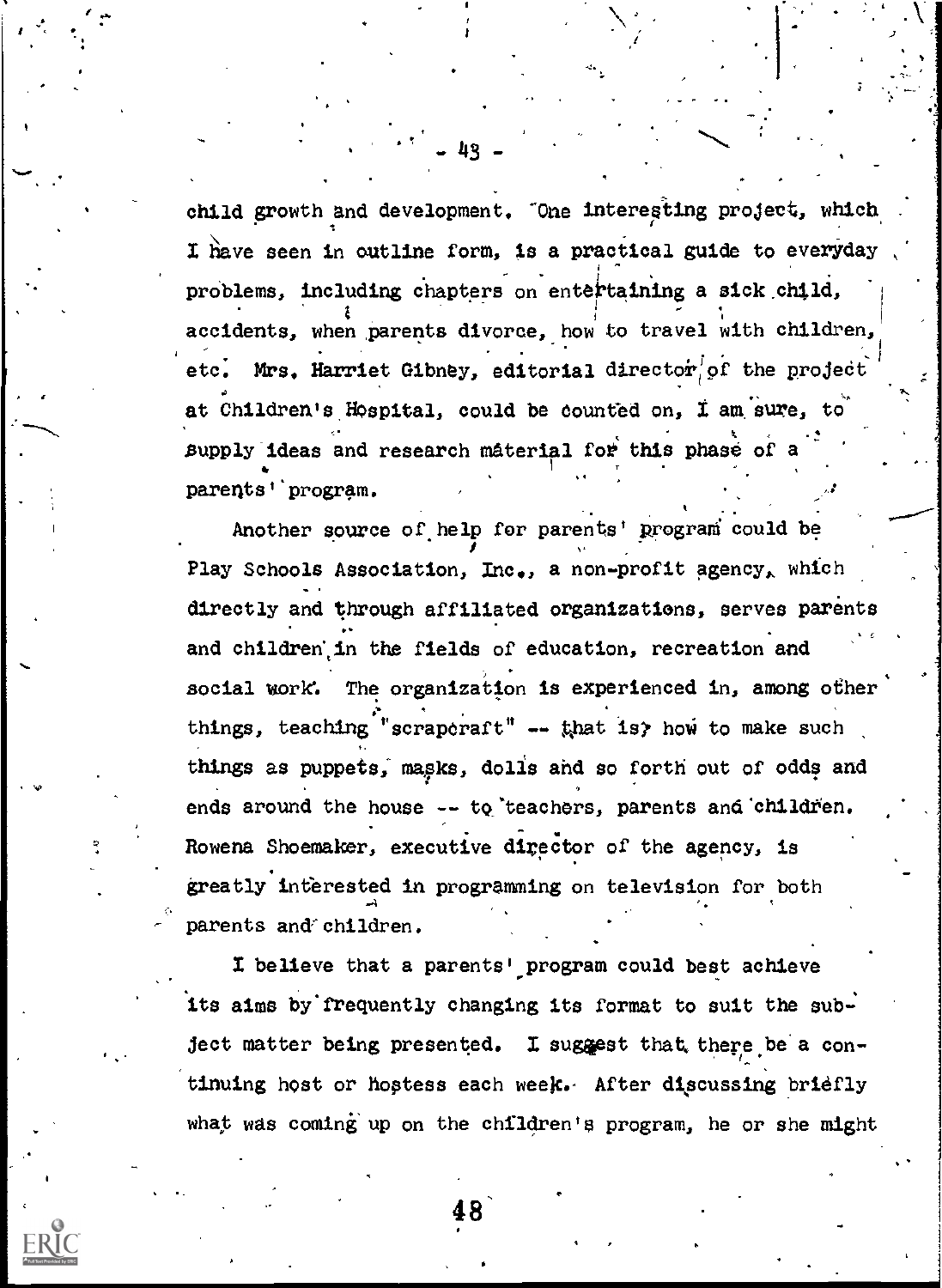interview a psychologist, for example, on the likely effects of a family move on the three\year old; or on the subject of too much pressure from parents on three and four year olds to achieve intellectually; or what divorce means to very voung children, and so forth. On other programs, the host or hostess could introduce a trained Play Schools, Inc., teacher, who would demonstrate to the parents how to make puppets, masks, etc. out of inexpensive materials with their  $children$  and who would discuss the importance of constructive  $\qquad \qquad \}$ play in-a child's life. -.

 $-44-$ 

 $\prime$   $\prime$ 

V

 $\mathbf{R}$  . The set of  $\mathbf{R}$ 

ERIC

...1111.i

From time to time, I believe it would be a good idea to 'have four or five mothers on the program, in discussion, who would represent a cross'section of economic levels. The . pirents' program should seize every opportunity to dramatize that the children's series is aimed at all economic levels, not just the' middle class.

4

 $49$  -  $\mathcal{L}^{(2)}$ 

\_

f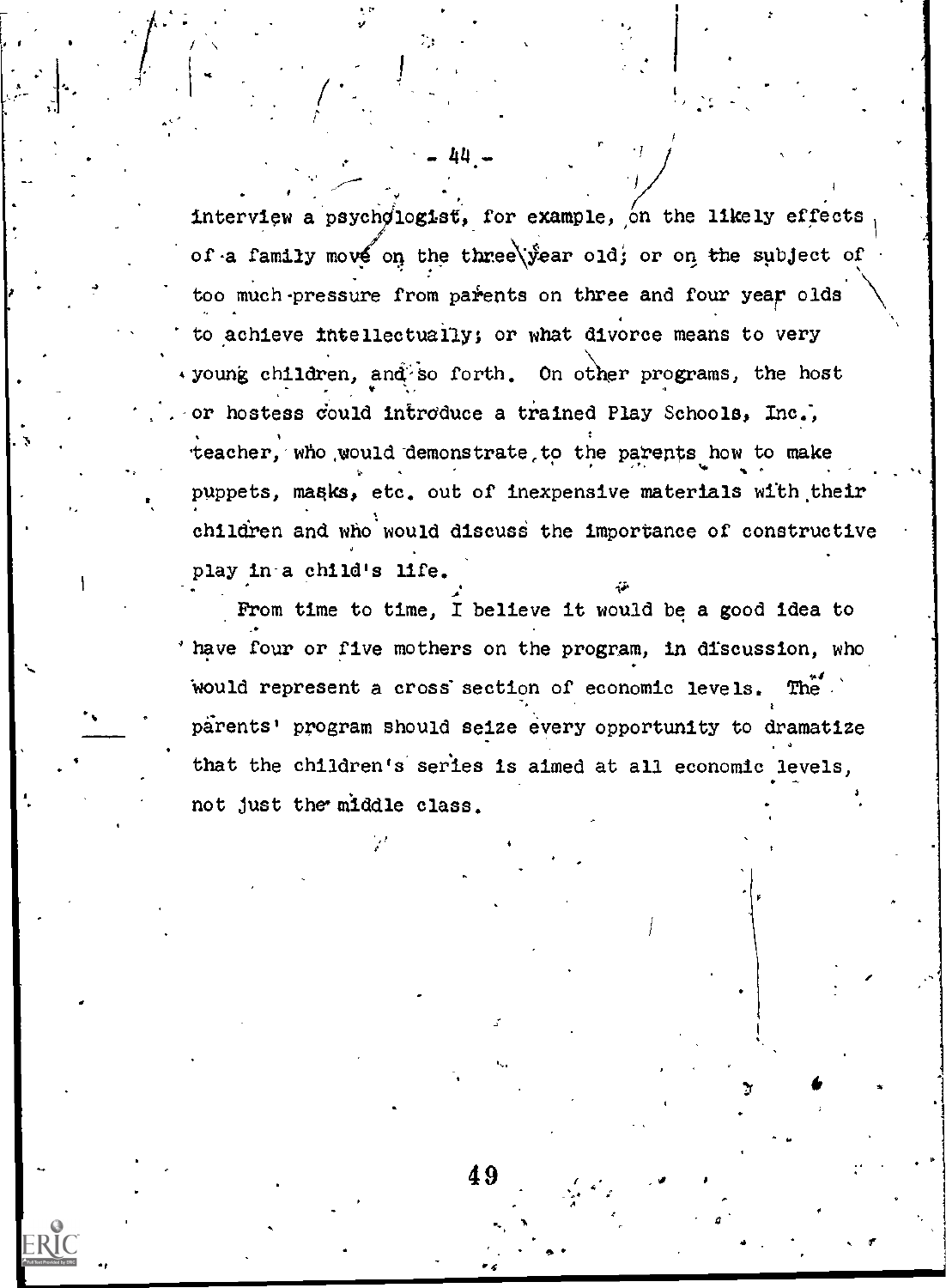SECTION VI - Television and the Disadvantaged Child

I have noted that a number of educators with whom I met in the course of this survey believe that a television series which would benefit middle class children would be too advanced for disadvantaged children. On the other hand, most of the educators suggested that a single series designed for viewing by all children be tried and evaluated. If. after a reasonable period, it were found that disadvantaged children were not benefiting from the series, another series, designed specifically for the needs of disadvantaged youngsters, could be produced and distributed.

But, no matter how potentially effective the material presented, most observers are pessimistic about the average slum home providing a sustained opportunity for learning from television. These homes are apt to be overcrowded; there are usually a large number of children in the family; the television set is on from early morning until late at night and is samply one more thing contributing to the din and confusion characteristic of most impoverished homes. The changes of the family quieting down and permitting a preschool child to concentrate on a children's program are, at best, very slim. But, despite the reality of overcrowding and confusion, parents in the slums are just as concerned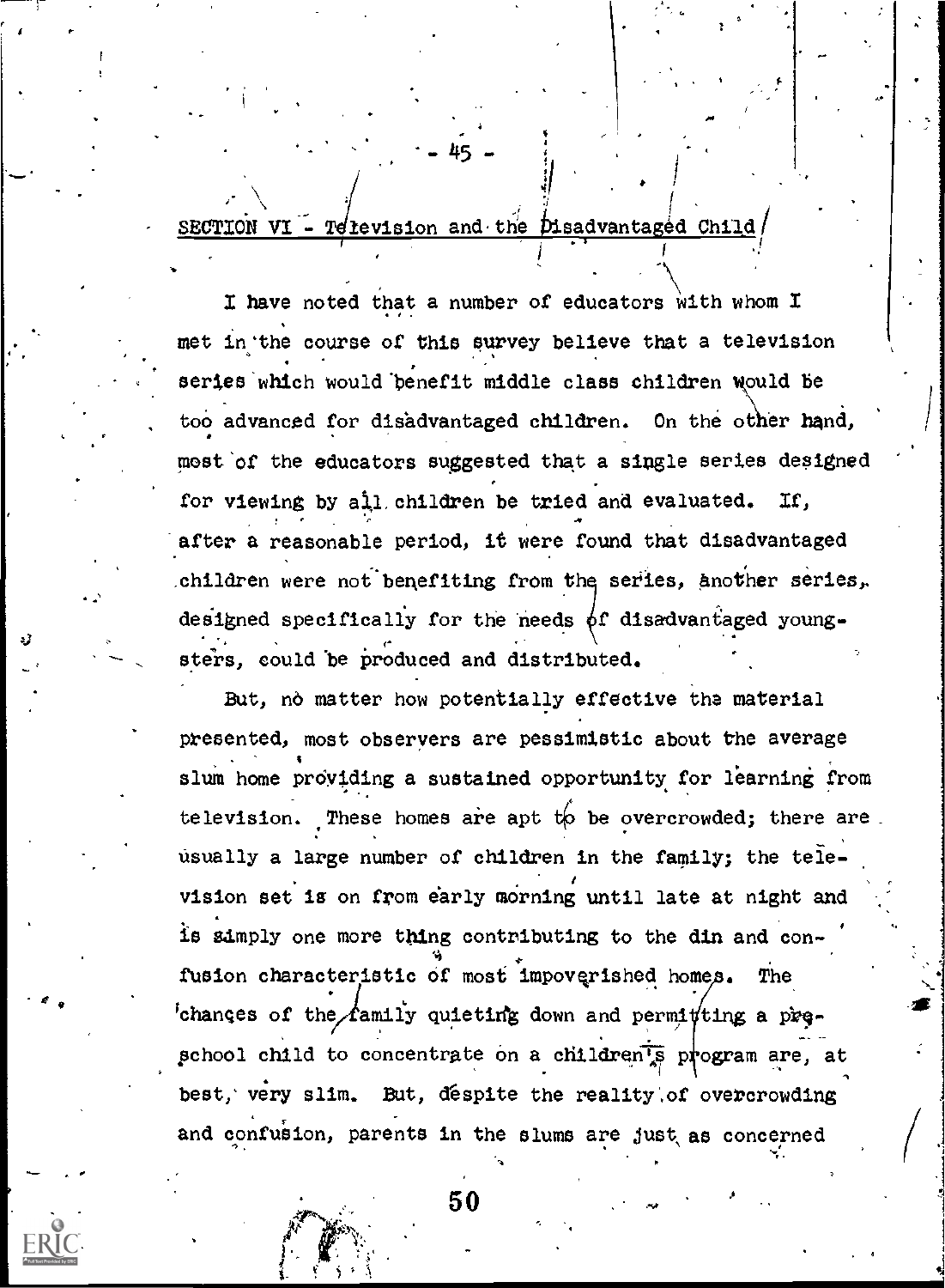about their children's education as are their middle class .counterparts, and have shown tremendous willingness t cooperate with any plan which holds out the promise of academid parity for their children.

,

. 46' -

I am grateful to Henry Chauncey, President of Educational Testing Service, for suggesting a'possible plan for reaching disadvantaged children with an educational television series, other than in classrooms.

With the help and guidance of local poverty programs, or welfare departments, volunteer-mothers (whose home situations would permit) could establish little "classes" of six or seven children who would come to their homes each day to watch the program, and complete the suggested arts and crafts or science project following the program: A social worker-teacher might be put in charge of ten or twenty such  $\left| \right|$ small classes that she would visit on a rotating basis. More importantly, she would meet regularly with the volunteermothers to offer guidance and assistance of all kinds. She could also distribute to them kits of materials and books.

This kind of special utilization of the program could not be counted on to happen by itself, although it should not be the responsibility of the television producers to see such" a plan put into effect. But, the series could perhaps hire a person who would help each station .carrying the program to

 $\frac{1}{2}$  .  $\frac{1}{2}$  .  $\frac{1}{2}$  .  $\frac{1}{2}$  .  $\frac{1}{2}$  .  $\frac{1}{2}$  .  $\frac{1}{2}$  .  $\frac{1}{2}$  .  $\frac{1}{2}$  .  $\frac{1}{2}$  .  $\frac{1}{2}$  .  $\frac{1}{2}$  .  $\frac{1}{2}$  .  $\frac{1}{2}$  .  $\frac{1}{2}$  .  $\frac{1}{2}$  .  $\frac{1}{2}$  .  $\frac{1}{2}$  .  $\frac{1$ 

k.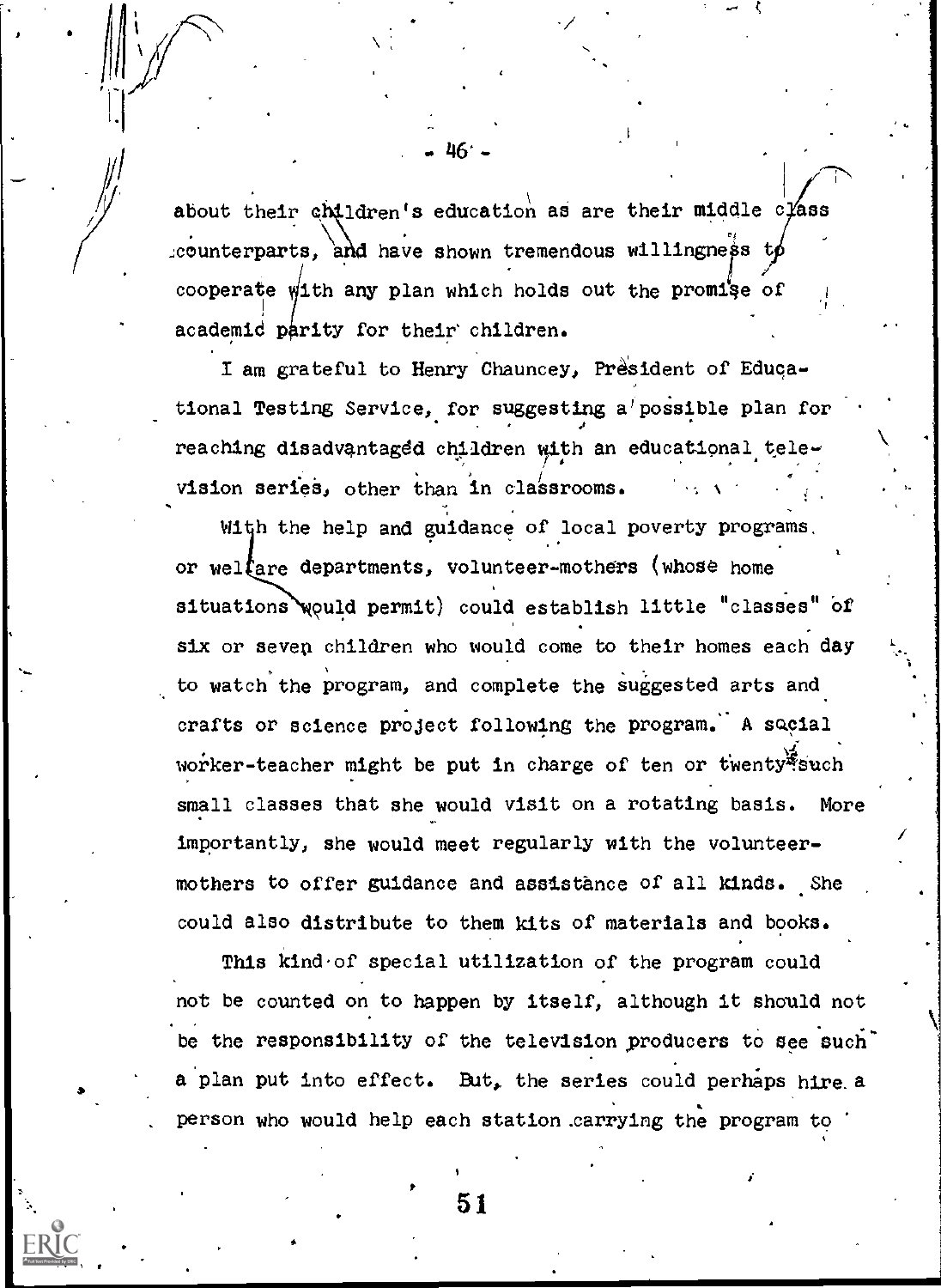set up liaison with the local library, school board, poverty program-and welfare program, one of which agencies might be provided with special funds to implement the above plan. If such a plan were inaugurated in one or more cities, situations for-evaluation of the program's effects on disadvantaged children would be ready-made.

6,

.1

'Because of the shortage of classrooms and preschool teachers, I have been discussing the possible uses of television outside of the classroom situation. Doubtless, the needs are great for in-classroom television as  $well$  (and, indeed, the series  $I$  have suggested could be piped into classrooms)

One experimental use of television in classrooms of  $\sim$ three, four and five-year-old disadvantaged children is currently being evaluated. Educational station WETA-TV in Washington, D.C., with funds from the Office of Education, is producing 56 fifteen-minute programs, entitled "Roundabout," for preschool classroom viewing'as well as -,. . 1 . for individual viewing in the home. A concurrent series of , 26 half-hour programs guides teachers, assistants, and aides of preschools in the effective use of the television programs. It also provides in-service training for those Working primarily with children and their families in metropplitan.poverty areas.

52.

 $-47-$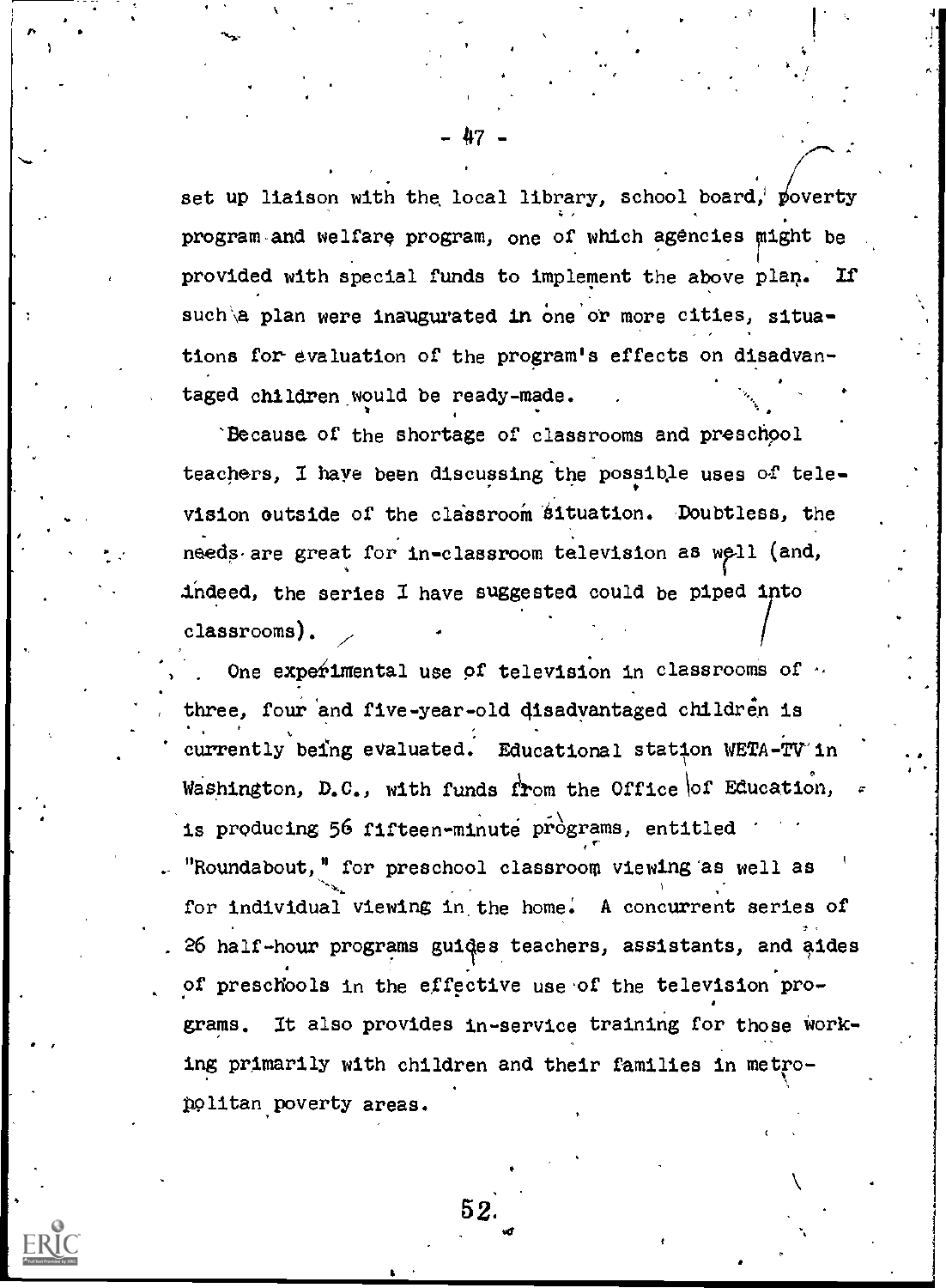-The sample of "Roundabout" which I saw was, I thought, well produced. The program is obviously designed for urban. Negro children; it's host is Negro as are nearly all of the  $\phi$ the $p'$  adults and children who appear on the program. I feel confident that it will be an effective aid in the classroom; but for all the reasons that have been discussed, I would be surprised if it won a large "at-home" audience.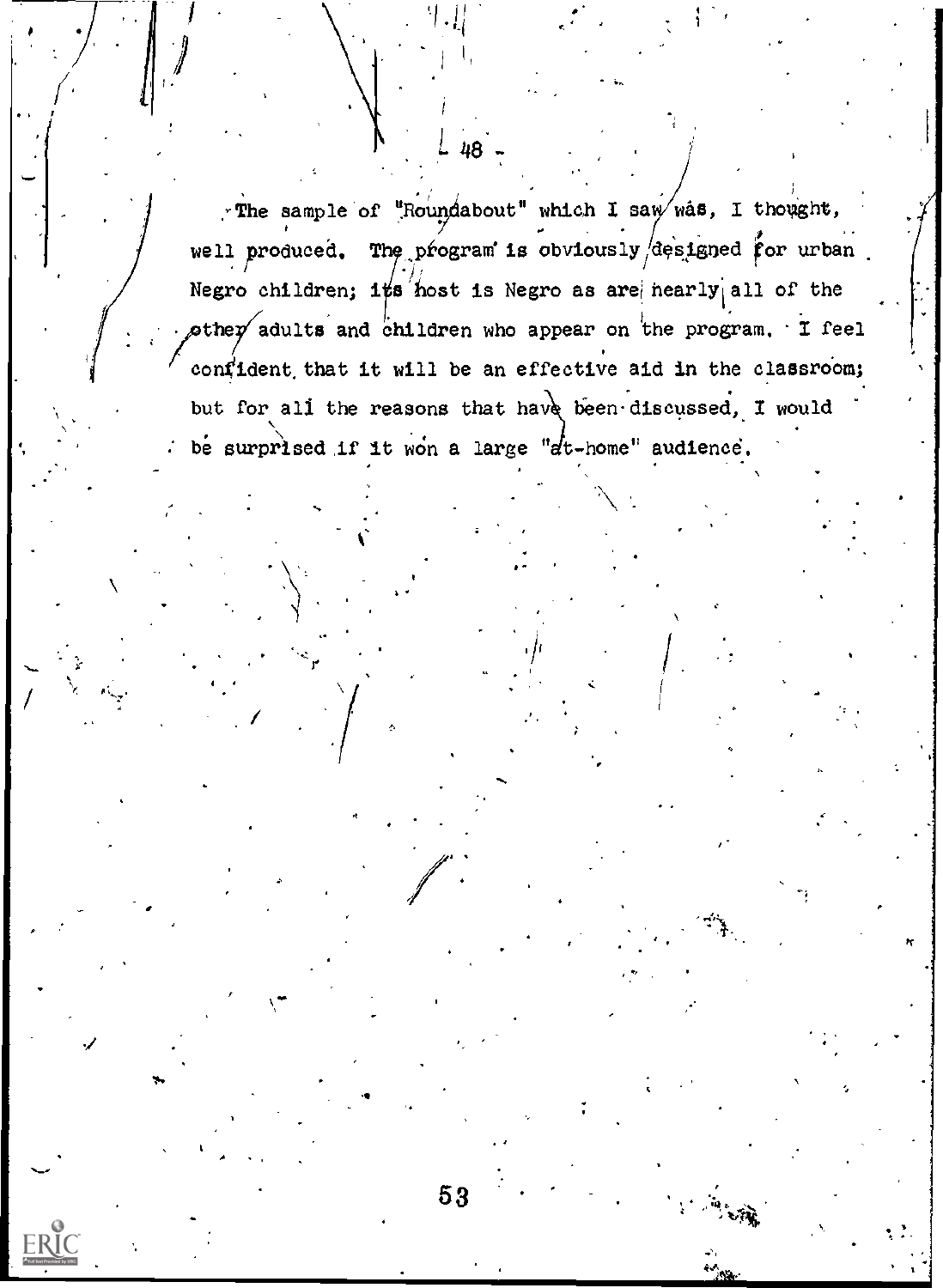### SECTION VII - Kits and Books

e

 $4.4 < 1.4$ 

There is ho doubt that General Learning, Inc., or some. similar company would be happy to produce, kits of materials, to go with the television series. Whether they could package. them cheaply enough for the lower economic groups is doubtful; some way would probably have to be found to subsidize :the costs.

49 -

**12** (1997) 1997

Kits could contain such things as crayons, clay, colored . The contract of the contract of the contract of the contract of the contract of the contract of the contract of the contract of the contract of the contract of the contract of the contract of the contract of the contrac paper, blunt scissors, magnifying glass, magnet, plastic containers,  $\text{funnel}$ , lentil seeds, a simple musical instrument,  $etc.,$  and, ideally, it should cost no, more than about one dollar.

Obviously, there is more than one way that the kits could be distributed. But, it would be preferable if each station carrying the program were to handle local orders because it would provide the stations (and the producers) with a quick, though not necessarily conclusive, answer to 7, 17 July 2017 the question of initial viewer acceptance of the program in each area.

As for books, it would be ideal if inexpensive editions of some of the books read on the program could be made available. But the problem of book rights is complicated and just how or if inexpensive editions could be published

, ts Brit

.

. ,

40'<sub>2</sub>'4' ON D<sup>2</sup>P<sub>4</sub>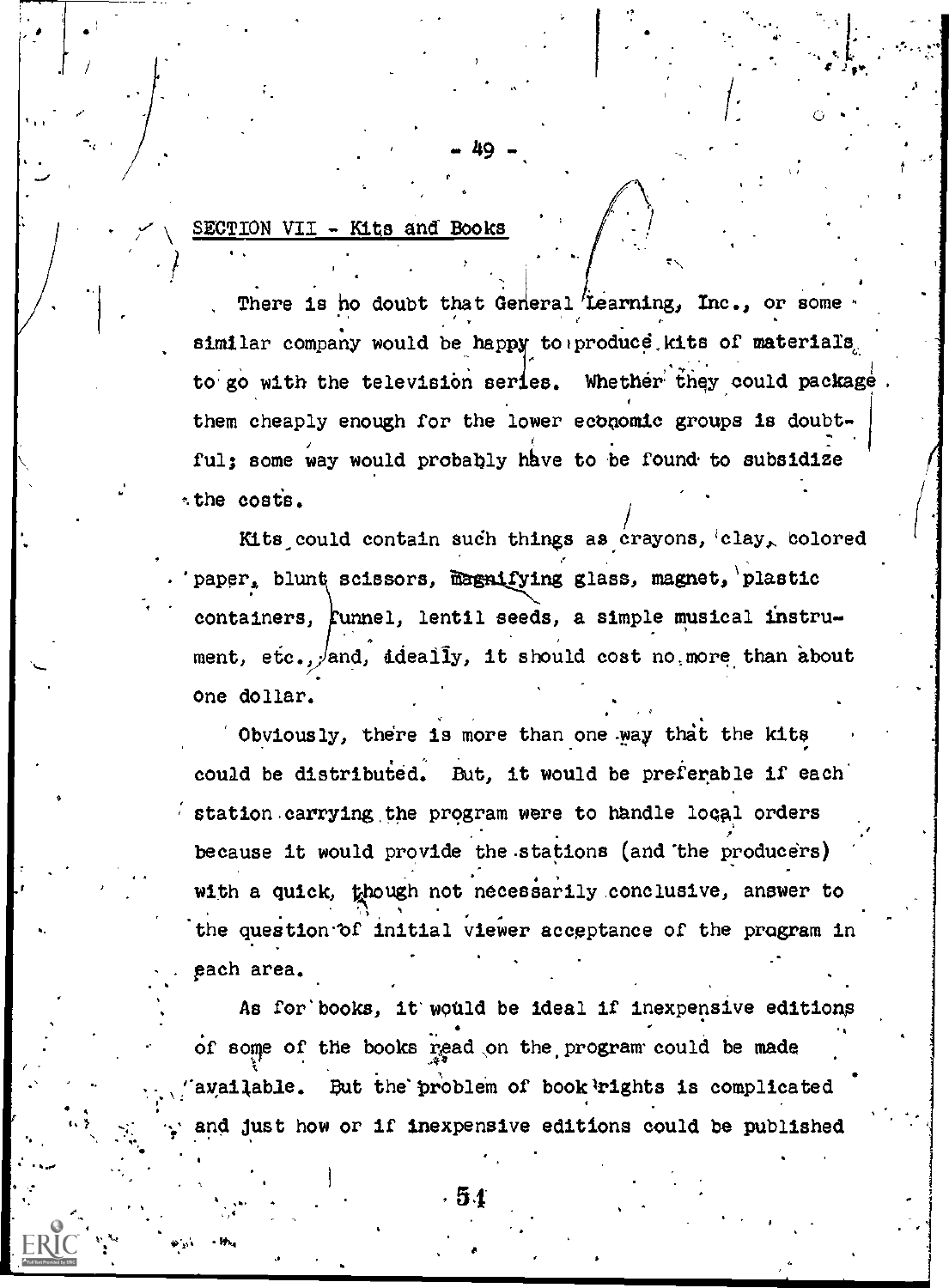needs further research."

An alternative to publishing inexpensive editions of books is subsidizing regular editions so that a \$3.50 book could be bought for \$1.00 from special outlets. If neither inexpensive editions nor subsidized regular editions could be made available, it might be feasible to have inexpensive books created and published especially for the program.

Given the fact that an educational television series for preschoolers would present an enormous opportunity for awakening the interest of children in books, I feel sure that libraries, book publishers, schools and other interested agencies would look for new ways to capitalize on this interest. Out of this ferment, no doubt, would come some of the answers to these questions about book publishing and .distribution.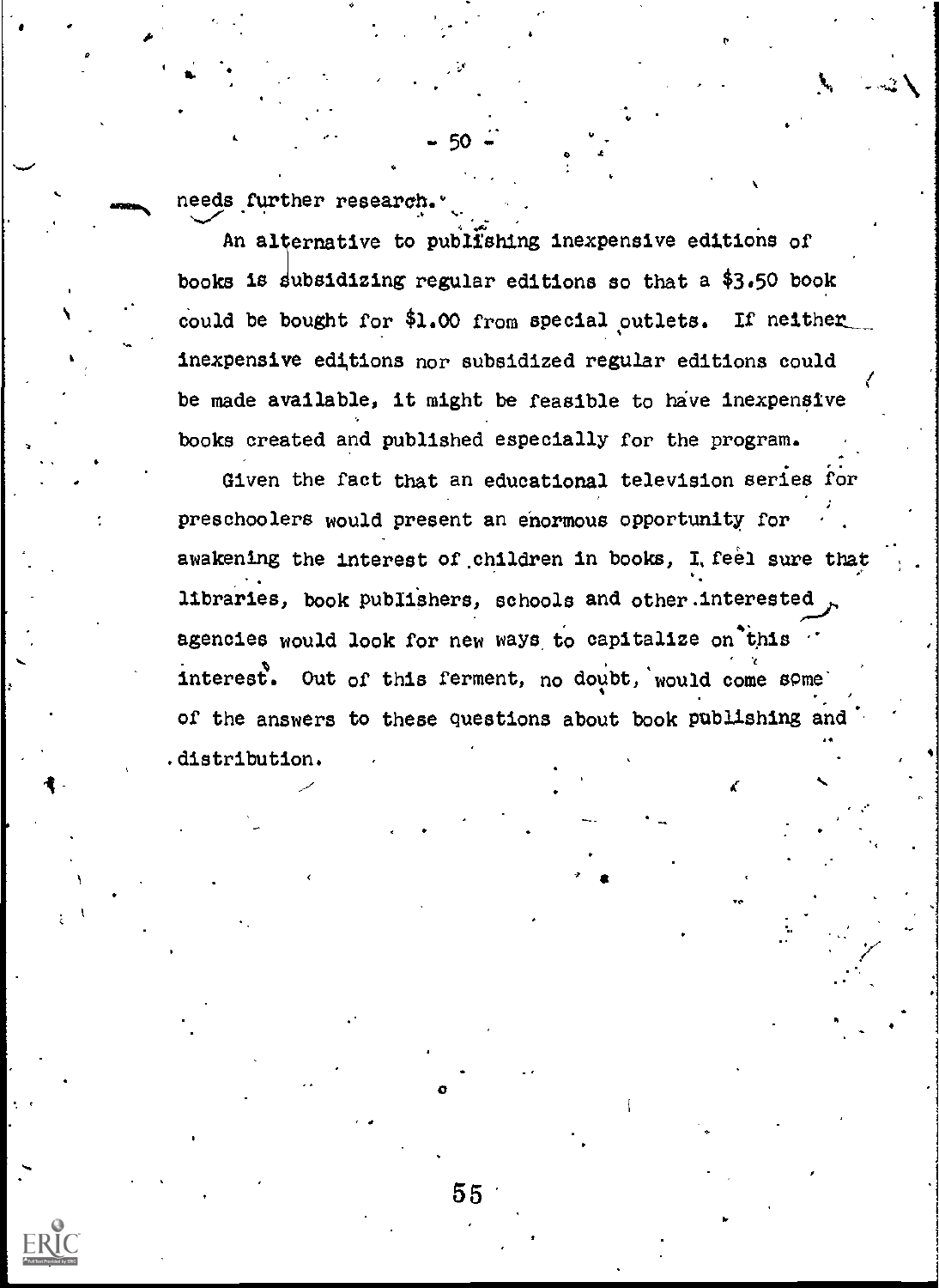### ADDENDUM

- 51

 $\epsilon$  and  $\epsilon$  and  $\epsilon$ 

JO

.64

4.0

The following is a list of educators and researchers, most of them in the field of cognitive psychology or preschool education, with whom I consulted in the course of 'this. study:

Carl Bereiter, University of Illinois Barbara Biber, Bank Street College of Education Jerome Bruner, Harvard University Judith Cauman, Senior Education Specialist, Project Head Start Courtney Cazden, Harvard University , Jeanne Chall, Harvard University Henry Chauncey, Educational Testing Service Cynthia Deutsch; New York University William Fowler, University of Chicago Mrs. Harriet Gibney, Children's Hospital Medical Center,.Boston Bartlett Hayes, Phillips Academy Andover Jerome Kagan, Harvard University William'Kessen, Yale University Glen Nimnicht, Colorado State College Robert Pace,. Teacher's College, Columbia University Maya Pines, free-lance writer